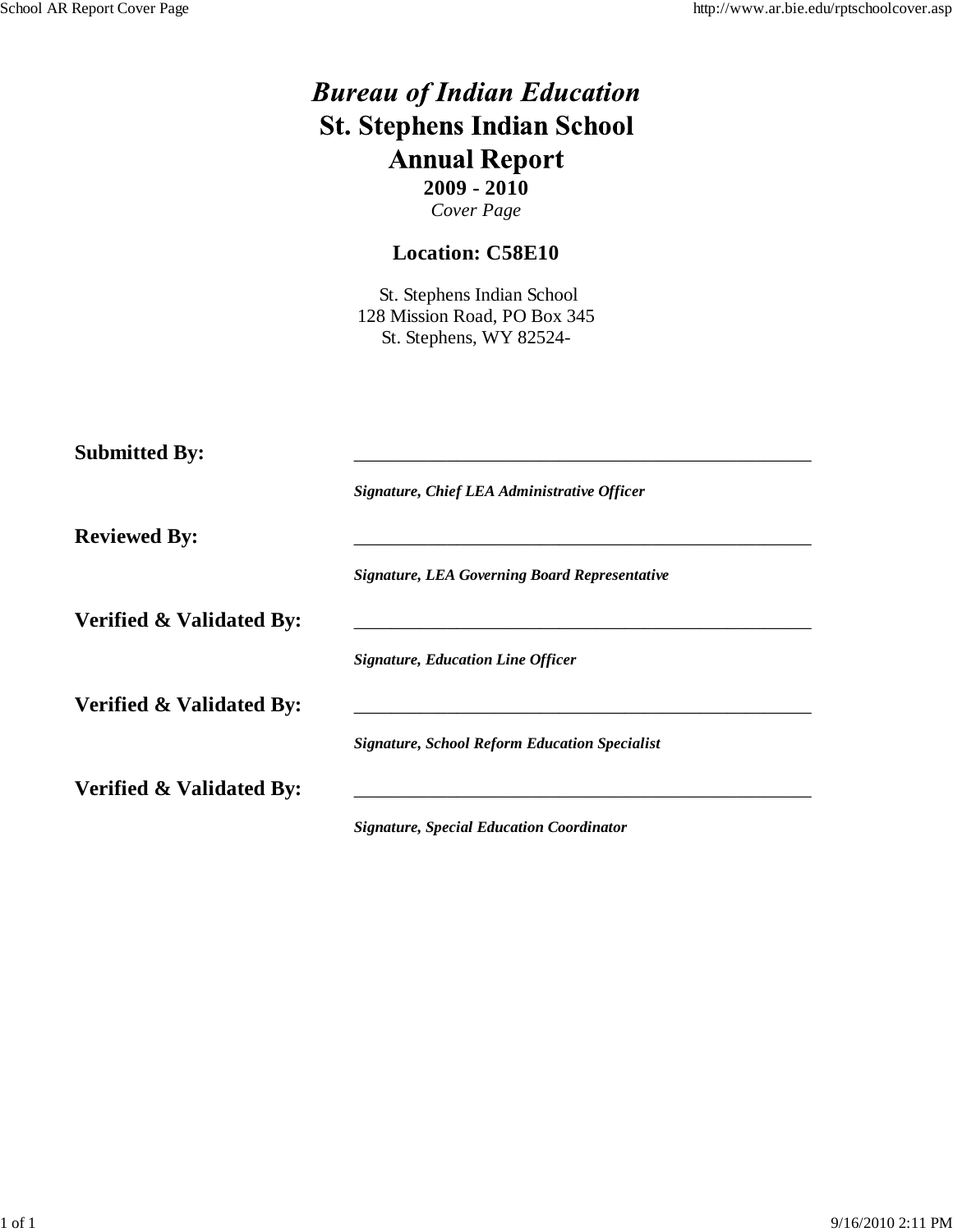# *Special Education Section*

#### **Section A: Enrollment Data - Test Eligible Students with IEPs**

| Grade | <b>Language Arts</b><br>(1a) | <b>Reading (1b)</b> | <b>Math</b> $(1c)$ | Science (1d) |
|-------|------------------------------|---------------------|--------------------|--------------|
| 3     |                              |                     |                    |              |
|       |                              |                     |                    |              |
| 5     |                              |                     |                    |              |
| 6     |                              |                     |                    |              |
|       |                              |                     |                    |              |
|       |                              |                     |                    |              |
| 9     |                              |                     |                    |              |
| 10    |                              |                     |                    |              |
| 11    |                              |                     |                    |              |
| 12    |                              |                     |                    |              |
| Total |                              |                     |                    |              |

|       | Column (1): All students with special education IEPs who are |
|-------|--------------------------------------------------------------|
|       | enrolled in grades tested at time of test. Be sure           |
|       | the totals in columns $(3)+(4)+(5)+(6)+(7)+(8)$ in           |
|       | the following sections equals the total of column            |
|       | $(1)$ .                                                      |
| Note: | These counts include ISEP and Non-ISEP students.             |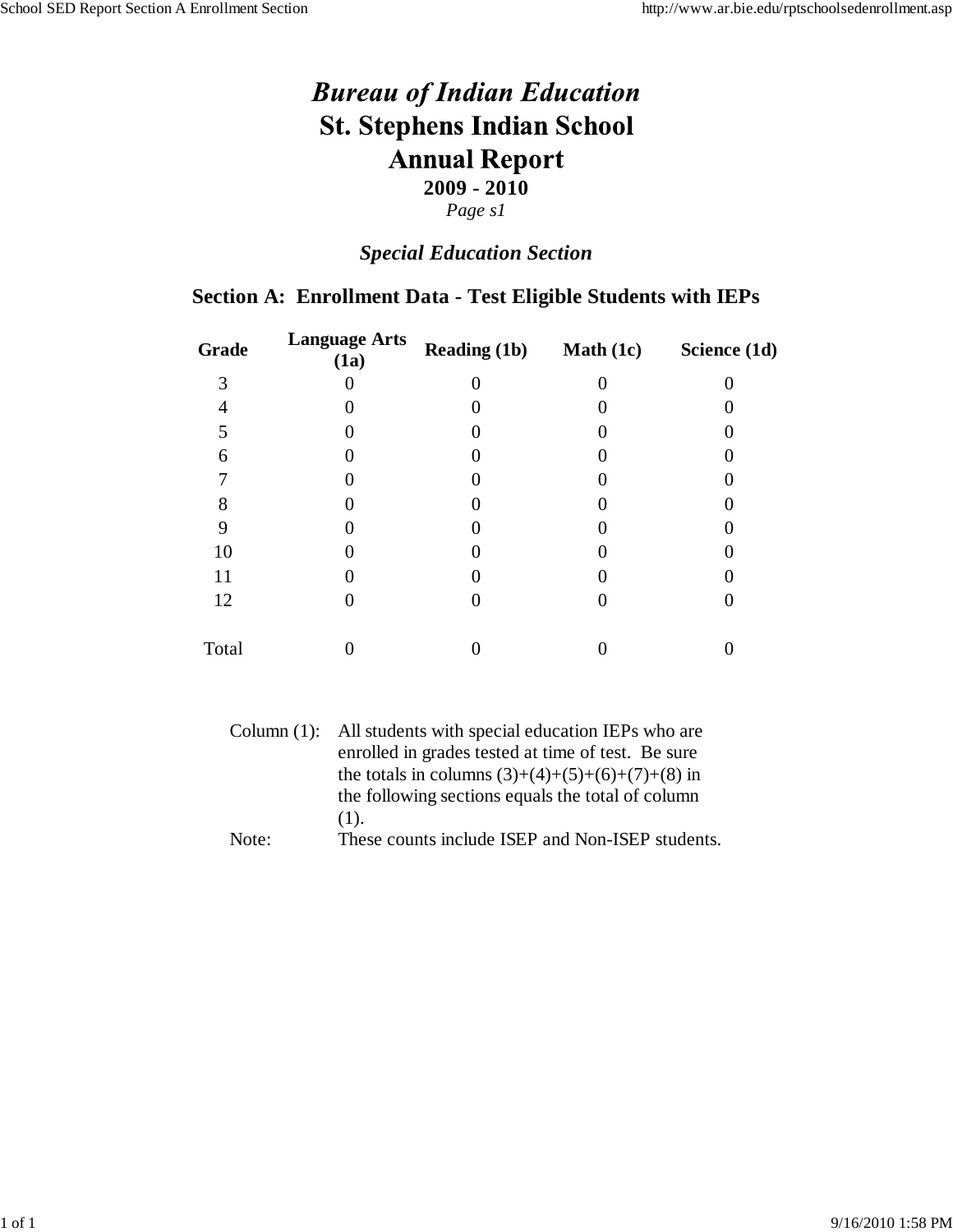## *Special Education Section* **Section B: Language Arts**

### **Language Arts: Students taking Regular Assessment ON GRADE LEVEL**

| <b>No Accommodations</b><br>(3i) | With<br><b>Accommodations (3ii)</b> | <b>Accommodations</b><br><b>Invalidated Score</b><br>(3A) | <b>Invalid Results (3B)</b> |
|----------------------------------|-------------------------------------|-----------------------------------------------------------|-----------------------------|
|                                  |                                     |                                                           |                             |
|                                  |                                     |                                                           |                             |
|                                  |                                     |                                                           |                             |
|                                  |                                     |                                                           |                             |
|                                  |                                     |                                                           |                             |
|                                  |                                     |                                                           |                             |
|                                  |                                     |                                                           |                             |
|                                  |                                     |                                                           |                             |
|                                  |                                     |                                                           |                             |
|                                  |                                     |                                                           |                             |
|                                  |                                     |                                                           |                             |
|                                  |                                     |                                                           |                             |
|                                  |                                     |                                                           |                             |

#### **Language Arts: Students taking Regular Assessment OUT OF GRADE LEVEL**

| Grade | <b>Students Assessed Out of Accommodations Invalidated</b><br>Grade Level (4)<br>Score $(4A)$ |  | <b>Invalid Results (4B)</b> |  |
|-------|-----------------------------------------------------------------------------------------------|--|-----------------------------|--|
|       |                                                                                               |  |                             |  |
|       |                                                                                               |  |                             |  |
|       |                                                                                               |  |                             |  |
| h     |                                                                                               |  |                             |  |
|       |                                                                                               |  |                             |  |
|       |                                                                                               |  |                             |  |
|       |                                                                                               |  |                             |  |
| 10    |                                                                                               |  |                             |  |
| 11    |                                                                                               |  |                             |  |
| 12    |                                                                                               |  |                             |  |
| Total |                                                                                               |  |                             |  |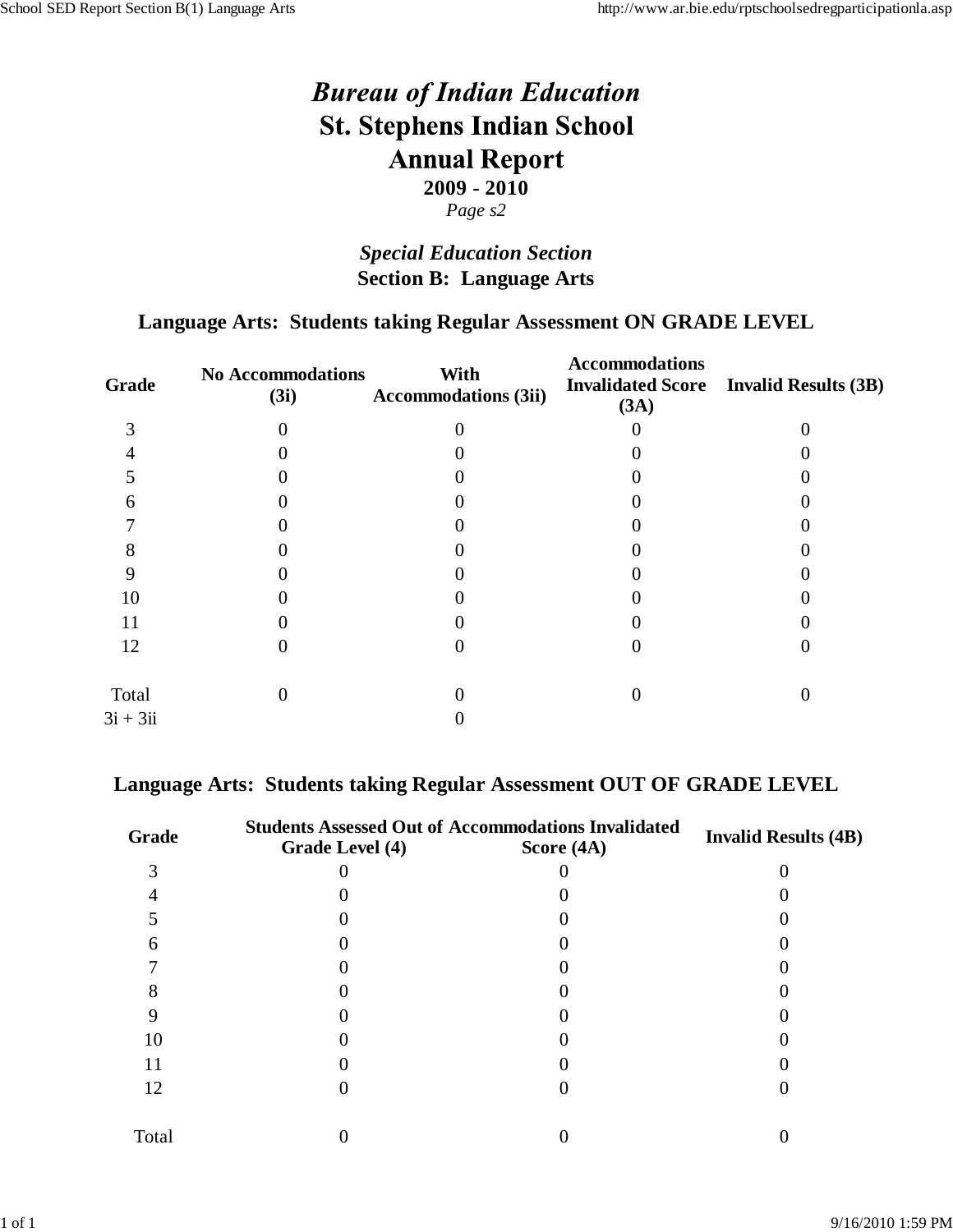#### *Page s3*

#### *Special Education Section*

#### **Section B: Language Arts**

#### **Language Arts: Students taking Alternate Assessments**

|       | <b>Score Counted</b> |                       |                                                                                   |  |  |
|-------|----------------------|-----------------------|-----------------------------------------------------------------------------------|--|--|
| Grade | Assessment (5)       | (5A)                  | <b>Took Alternate as Basic due to Assessment was</b><br>$NCLB Cap$ Invalid $(5B)$ |  |  |
|       | GL / ALT / MOD       | GL/ALT/<br><b>MOD</b> | GL / ALT / MOD                                                                    |  |  |
| 3     | 0/0/0                | 0/0/0                 | 0/0/0                                                                             |  |  |
| 4     | 0/0/0                | 0/0/0                 | 0/0/0                                                                             |  |  |
| 5     | 0/0/0                | 0/0/0                 | 0/0/0                                                                             |  |  |
| 6     | 0/0/0                | 0/0/0                 | 0/0/0                                                                             |  |  |
| 7     | 0/0/0                | 0/0/0                 | 0/0/0                                                                             |  |  |
| 8     | 0/0/0                | 0/0/0                 | 0/0/0                                                                             |  |  |
| 9     | 0/0/0                | 0/0/0                 | 0/0/0                                                                             |  |  |
| 10    | 0/0/0                | 0/0/0                 | 0/0/0                                                                             |  |  |
| 11    | 0/0/0                | 0/0/0                 | 0/0/0                                                                             |  |  |
| 12    | 0/0/0                | 0/0/0                 | 0/0/0                                                                             |  |  |
| Total | 0/0/0                | 0/0/0<br>0            | 0/0/0<br>O                                                                        |  |  |
|       |                      |                       |                                                                                   |  |  |

Note: A student receives an alternate assessment only when their intellectual functioning and adaptive behavior are three or more standard deviations below the mean. There is a cap of 1% of the total population for the alternate assessment. Do not confuse with students who take regular assessment with accommodations. If there are students who meet the criteria above the cap a waiver must be requested.

| Column<br>$(5A)$ : | Subset of $(5)$ . |
|--------------------|-------------------|
| Column             |                   |
| $(5B)$ :           | Subset of $(5)$ . |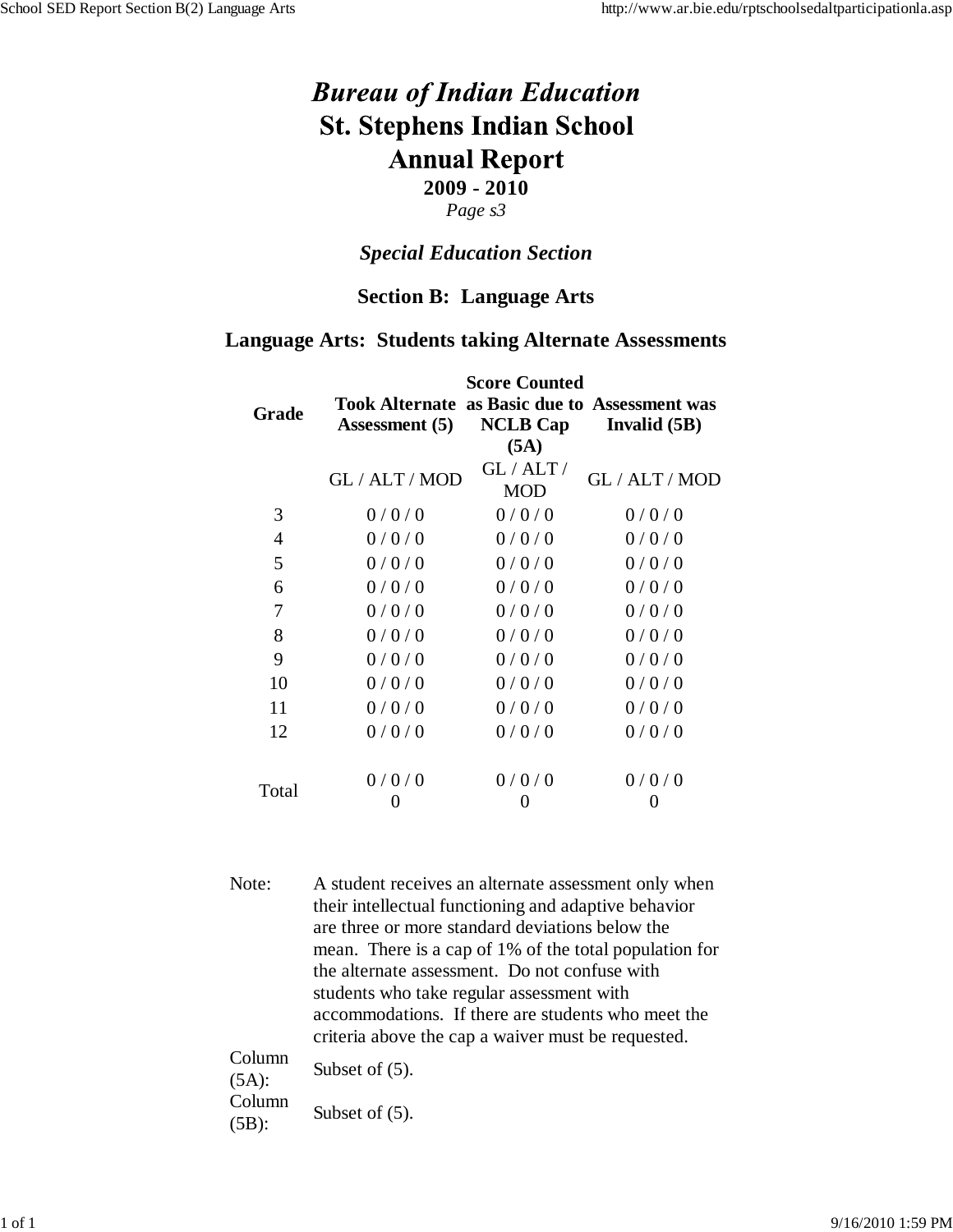#### *Special Education Section*

#### **Section B: Language Arts**

### **Language Arts: Students Not Taking Any Assessments**

| Grade | <b>Parental</b><br><b>Exemptions (6)</b> | Absents (7) | <b>Exempt for</b><br><b>Medical</b><br>Reasons (8a) Reasons (8b) | <b>Exempt for</b><br>Other |
|-------|------------------------------------------|-------------|------------------------------------------------------------------|----------------------------|
| 3     |                                          |             |                                                                  |                            |
|       |                                          |             |                                                                  |                            |
| 5     |                                          |             |                                                                  |                            |
| 6     |                                          |             |                                                                  |                            |
|       |                                          |             |                                                                  |                            |
| 8     |                                          |             |                                                                  |                            |
| 9     |                                          |             |                                                                  |                            |
| 10    |                                          |             |                                                                  |                            |
| 11    |                                          |             |                                                                  |                            |
| 12    |                                          |             |                                                                  |                            |
| Total |                                          |             |                                                                  |                            |

| Column  | Only allowed if allowed in the state in which the   |
|---------|-----------------------------------------------------|
| $(6)$ : | school is located.                                  |
| Column  | Number of students who were absent and did not take |
| $(7)$ : | the assessment.                                     |
| Column  | Number of students who did not take the assessment  |
| $(8)$ : | for any other reason, e.g. medical emergency,       |
|         | expelled, suspended, etc.                           |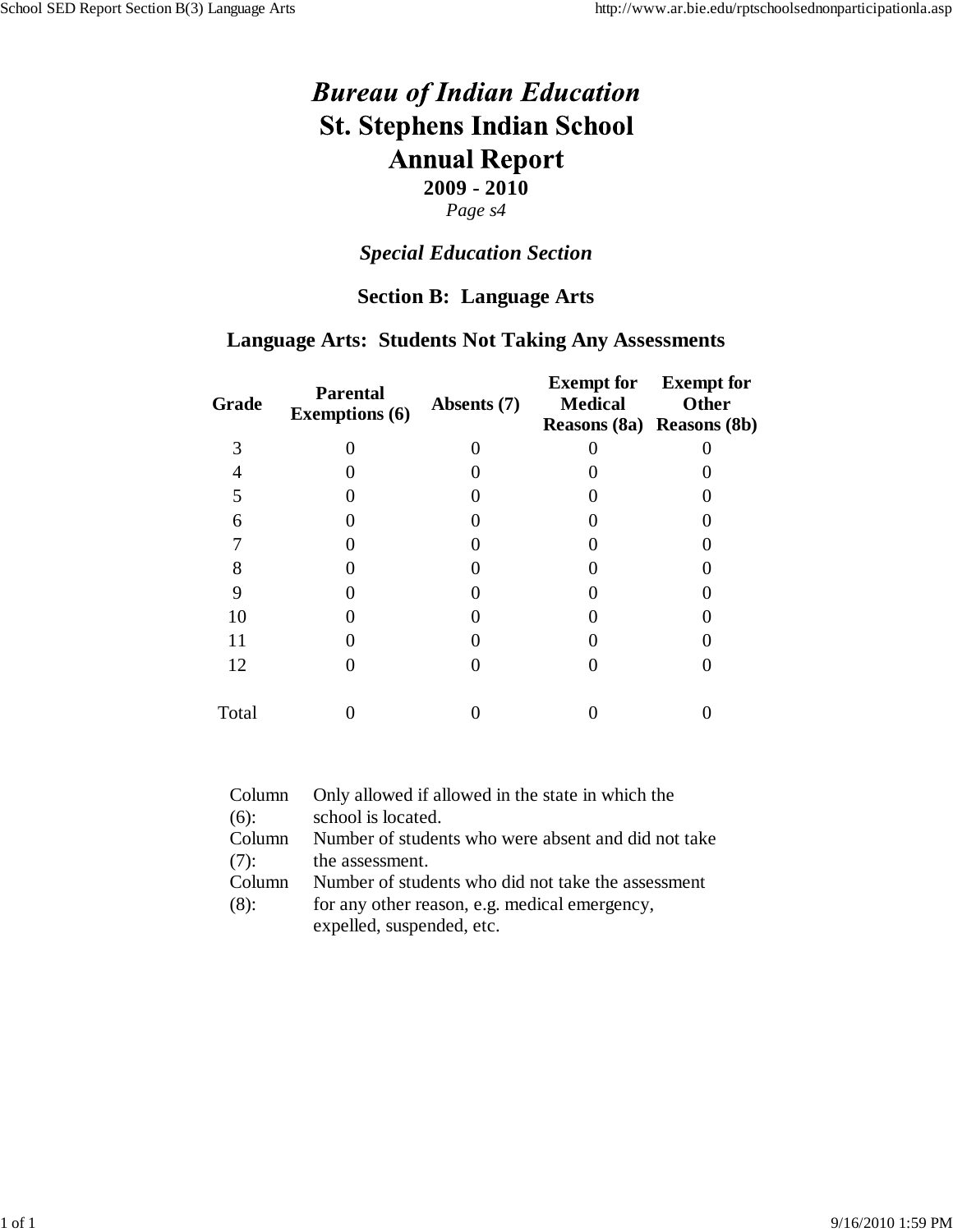#### *Page s5*

## *Special Education Section* **Section B: Language Arts**

### **Language Arts: Regular Assessment (9A)**

| <b>Grade</b> | <b>Basic Low</b> | <b>Basic High</b> | <b>Basic</b> | Proficient | <b>Advanced</b> |
|--------------|------------------|-------------------|--------------|------------|-----------------|
|              |                  |                   |              |            |                 |
|              |                  |                   |              |            |                 |
|              |                  |                   |              |            |                 |
|              |                  |                   |              |            |                 |
|              |                  |                   |              |            |                 |
|              |                  |                   |              |            |                 |
|              |                  |                   |              |            |                 |
| 10           |                  |                   |              |            |                 |
| 11           |                  |                   |              |            |                 |
| 12           |                  |                   |              |            |                 |
| Total        |                  |                   |              |            |                 |

#### **Language Arts: Alternate Assessment (9B)**

| <b>Grade</b> | <b>Basic Low</b> | <b>Basic High</b> | <b>Basic</b> | Proficient | <b>Advanced</b> |
|--------------|------------------|-------------------|--------------|------------|-----------------|
|              |                  |                   |              |            |                 |
|              |                  |                   |              |            |                 |
|              |                  |                   |              |            |                 |
|              |                  |                   |              |            |                 |
|              |                  |                   |              |            |                 |
|              |                  |                   |              |            |                 |
|              |                  |                   |              |            |                 |
| 10           |                  |                   |              |            |                 |
| 11           |                  |                   |              |            |                 |
| 12           |                  |                   |              |            |                 |
| Total        |                  |                   |              |            |                 |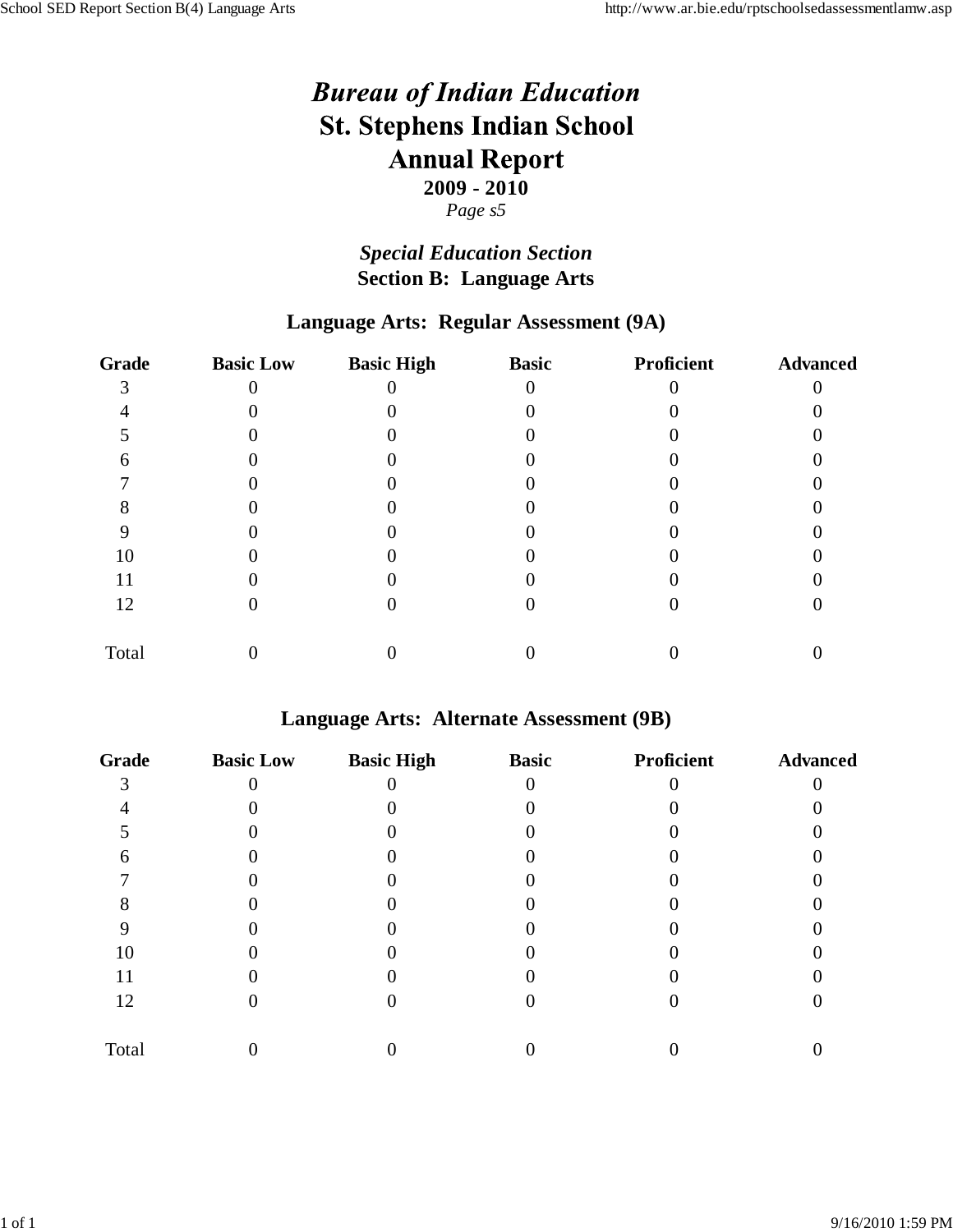#### *Page s5b*

## *Special Education Section* **Section B: Language Arts**

#### **Language Arts: Alternate Assessment - Alternate Standards**

| Grade | <b>Basic Low</b> | <b>Basic High</b> | <b>Basic</b> | Proficient | <b>Advanced</b> |
|-------|------------------|-------------------|--------------|------------|-----------------|
|       |                  |                   |              |            |                 |
|       |                  |                   |              |            |                 |
|       |                  |                   |              |            |                 |
|       |                  |                   |              |            |                 |
|       |                  |                   |              |            |                 |
|       |                  |                   |              |            |                 |
|       |                  |                   |              |            |                 |
| 10    |                  |                   |              |            |                 |
| 11    |                  |                   |              |            |                 |
| 12    |                  |                   |              |            |                 |
| Total |                  |                   |              |            |                 |

#### **Language Arts: Alternate Assessment - Modified Standards**

| <b>Grade</b> | <b>Basic Low</b> | <b>Basic High</b> | <b>Basic</b> | Proficient | <b>Advanced</b> |
|--------------|------------------|-------------------|--------------|------------|-----------------|
|              |                  |                   |              |            |                 |
|              |                  |                   |              |            |                 |
|              |                  |                   |              |            |                 |
| n            |                  |                   |              |            |                 |
|              |                  |                   |              |            |                 |
|              |                  |                   |              |            |                 |
|              |                  |                   |              |            |                 |
| 10           |                  |                   |              |            |                 |
| 11           |                  |                   |              |            |                 |
| 12           |                  |                   |              |            |                 |
| Total        |                  |                   |              |            |                 |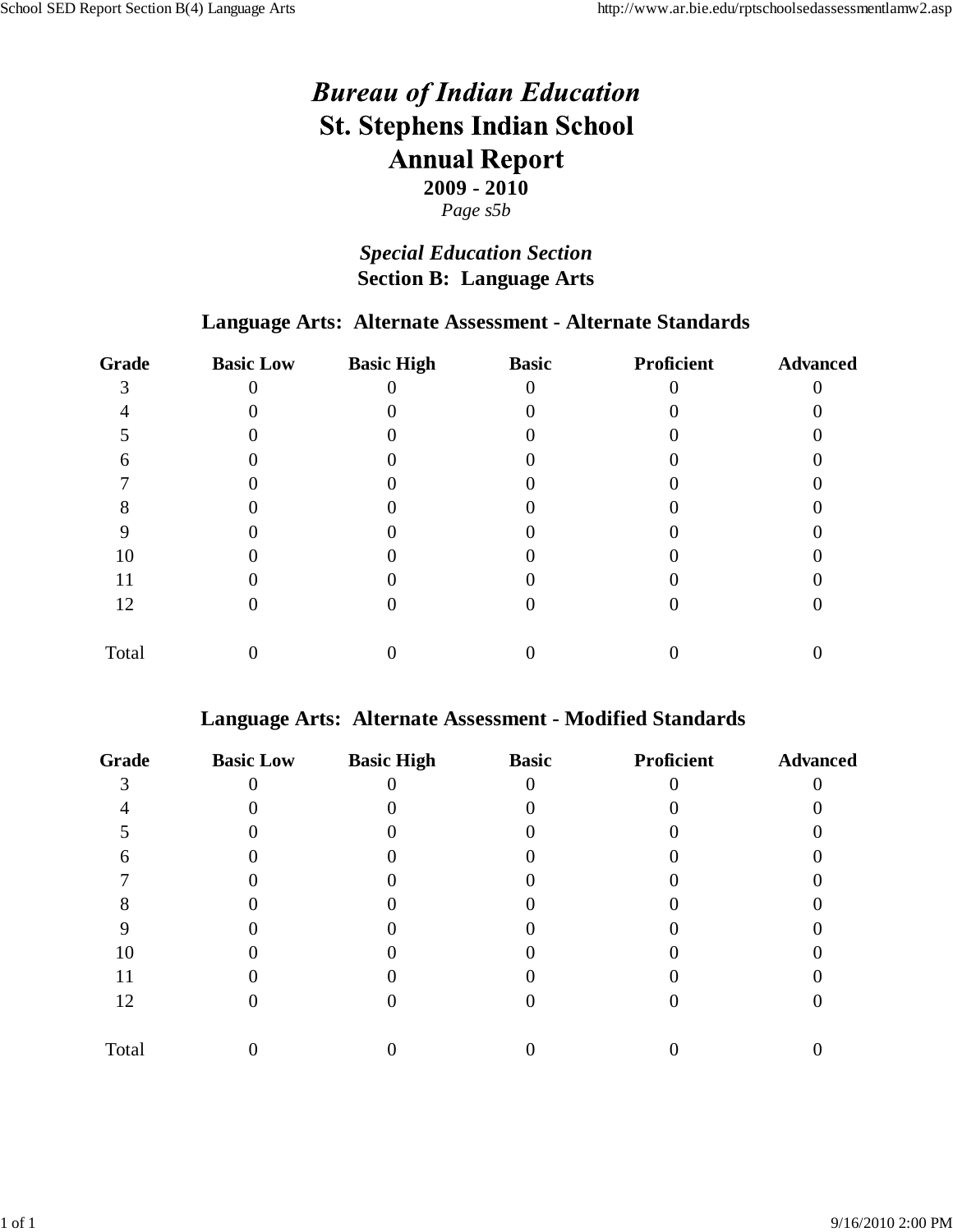## *Special Education Section* **Section C: Reading**

### **Reading: Students taking Regular Assessment ON GRADE LEVEL**

| <b>No Accommodations</b><br>(3i) | With<br><b>Accommodations (3ii)</b> | <b>Accommodations</b><br><b>Invalidated Score</b><br>(3A) | <b>Invalid Results (3B)</b> |
|----------------------------------|-------------------------------------|-----------------------------------------------------------|-----------------------------|
|                                  |                                     |                                                           |                             |
|                                  |                                     |                                                           |                             |
|                                  |                                     |                                                           |                             |
|                                  |                                     |                                                           |                             |
|                                  |                                     |                                                           |                             |
|                                  |                                     |                                                           |                             |
|                                  |                                     |                                                           |                             |
|                                  |                                     |                                                           |                             |
|                                  |                                     |                                                           |                             |
|                                  |                                     |                                                           |                             |
|                                  |                                     |                                                           |                             |
|                                  |                                     |                                                           |                             |
|                                  |                                     |                                                           |                             |

#### **Reading: Students taking Regular Assessment OUT OF GRADE LEVEL**

| Grade | Grade Level (4) | <b>Students Assessed Out of Accommodations Invalidated</b><br>Score $(4A)$ | <b>Invalid Results (4B)</b> |
|-------|-----------------|----------------------------------------------------------------------------|-----------------------------|
|       |                 |                                                                            |                             |
|       |                 |                                                                            |                             |
|       |                 |                                                                            |                             |
| h     |                 |                                                                            |                             |
|       |                 |                                                                            |                             |
|       |                 |                                                                            |                             |
|       |                 |                                                                            |                             |
| 10    |                 |                                                                            |                             |
| 11    |                 |                                                                            |                             |
| 12    |                 |                                                                            |                             |
| Total |                 |                                                                            |                             |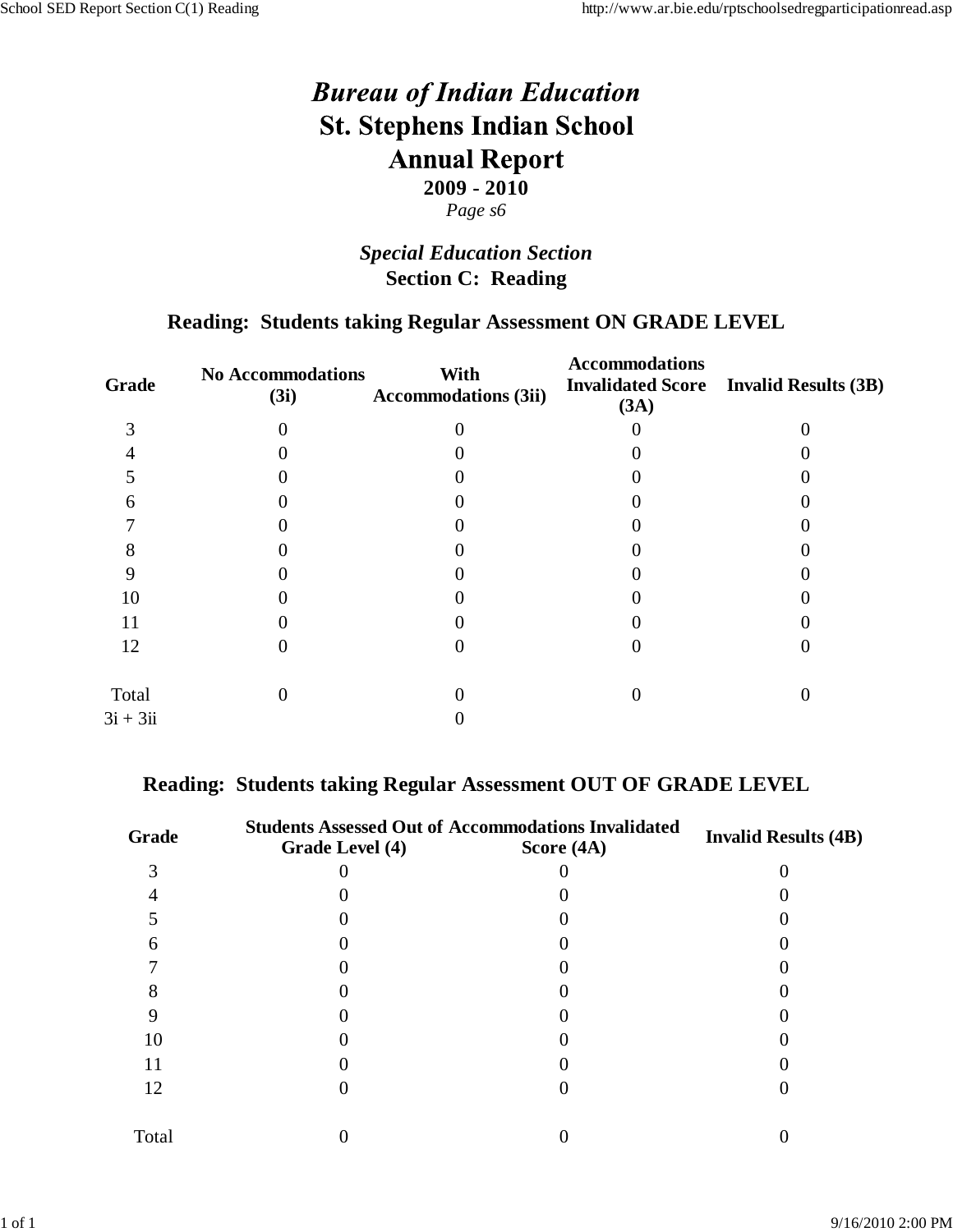# *Special Education Section*

#### **Section C: Reading**

#### **Reading: Students taking Alternate Assessments**

|       | <b>Score Counted</b>                                                          |                       |                           |  |  |  |
|-------|-------------------------------------------------------------------------------|-----------------------|---------------------------|--|--|--|
| Grade | <b>Took Alternate as Basic due to Assessment was</b><br><b>Assessment</b> (5) | (5A)                  | $NCLB Cap$ Invalid $(5B)$ |  |  |  |
|       | GL / ALT / MOD                                                                | GL/ALT/<br><b>MOD</b> | GL / ALT / MOD            |  |  |  |
| 3     | 0/0/0                                                                         | 0/0/0                 | 0/0/0                     |  |  |  |
| 4     | 0/0/0                                                                         | 0/0/0                 | 0/0/0                     |  |  |  |
| 5     | 0/0/0                                                                         | 0/0/0                 | 0/0/0                     |  |  |  |
| 6     | 0/0/0                                                                         | 0/0/0                 | 0/0/0                     |  |  |  |
| 7     | 0/0/0                                                                         | 0/0/0                 | 0/0/0                     |  |  |  |
| 8     | 0/0/0                                                                         | 0/0/0                 | 0/0/0                     |  |  |  |
| 9     | 0/0/0                                                                         | 0/0/0                 | 0/0/0                     |  |  |  |
| 10    | 0/0/0                                                                         | 0/0/0                 | 0/0/0                     |  |  |  |
| 11    | 0/0/0                                                                         | 0/0/0                 | 0/0/0                     |  |  |  |
| 12    | 0/0/0                                                                         | 0/0/0                 | 0/0/0                     |  |  |  |
|       | 0/0/0                                                                         | 0/0/0                 | 0/0/0                     |  |  |  |
| Total |                                                                               | 0                     | O                         |  |  |  |

Note: A student receives an alternate assessment only when their intellectual functioning and adaptive behavior are three or more standard deviations below the mean. There is a cap of 1% of the total population for the alternate assessment. Do not confuse with students who take regular assessment with accommodations. If there are students who meet the criteria above the cap a waiver must be requested.

| Column   | Subset of $(5)$ . |  |
|----------|-------------------|--|
| $(5A)$ : |                   |  |
| Column   |                   |  |
| $(5B)$ : | Subset of $(5)$ . |  |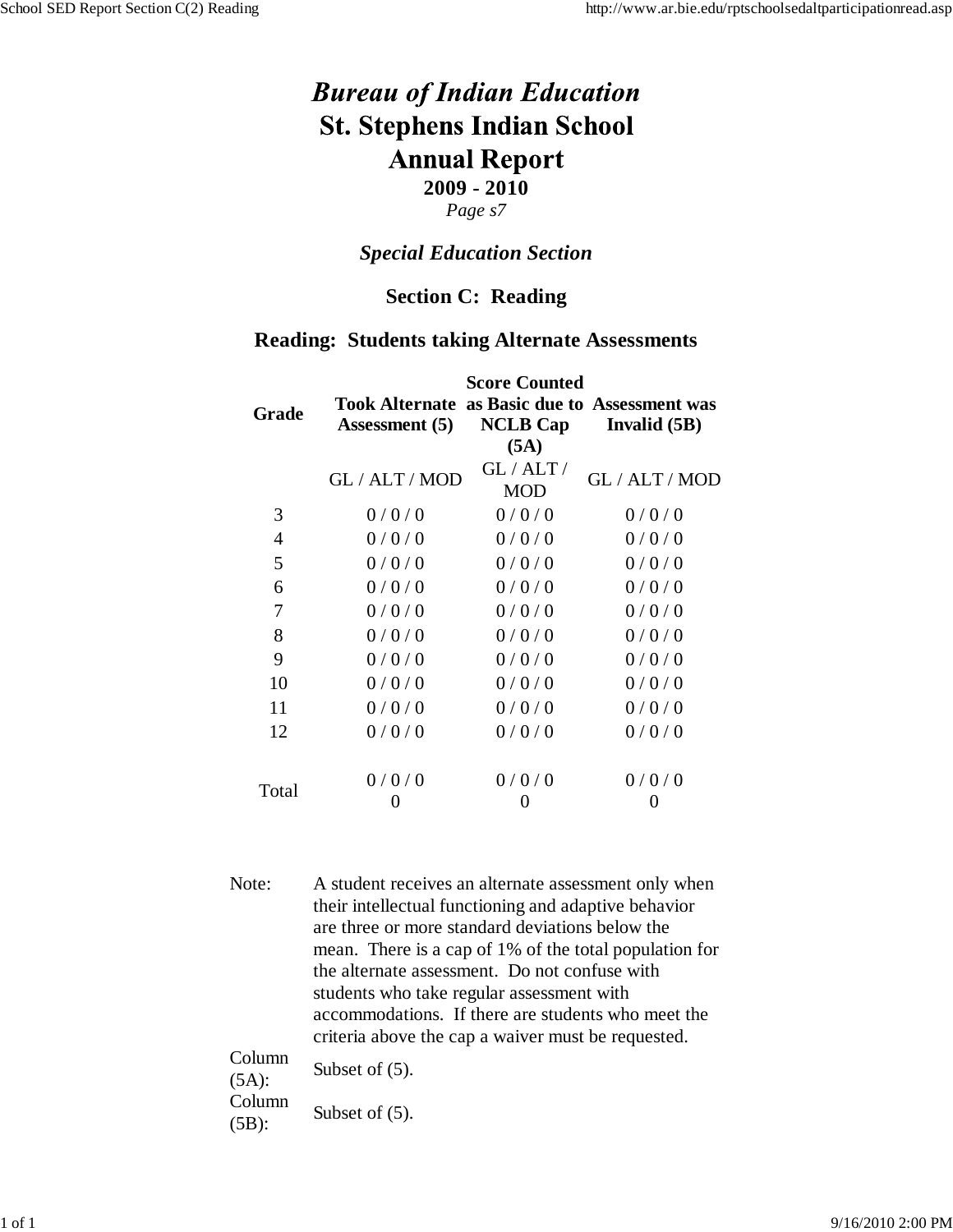#### *Special Education Section*

#### **Section C: Reading**

#### **Reading: Students Not Taking Any Assessments**

| Grade | <b>Parental</b><br><b>Exemptions (6)</b> | Absents (7) | <b>Exempt for</b><br><b>Medical</b><br>Reasons (8a) Reasons (8b) | <b>Exempt for</b><br>Other |
|-------|------------------------------------------|-------------|------------------------------------------------------------------|----------------------------|
| 3     |                                          |             |                                                                  |                            |
|       |                                          |             |                                                                  |                            |
| 5     |                                          |             |                                                                  |                            |
| 6     |                                          |             |                                                                  |                            |
|       |                                          |             |                                                                  |                            |
| 8     |                                          |             |                                                                  |                            |
| 9     |                                          |             |                                                                  |                            |
| 10    |                                          |             |                                                                  |                            |
| 11    |                                          |             |                                                                  |                            |
| 12    |                                          |             |                                                                  |                            |
| Total |                                          |             |                                                                  |                            |

| Column  | Only allowed if allowed in the state in which the   |
|---------|-----------------------------------------------------|
| $(6)$ : | school is located.                                  |
| Column  | Number of students who were absent and did not take |
| $(7)$ : | the assessment.                                     |
| Column  | Number of students who did not take the assessment  |
| $(8)$ : | for any other reason, e.g. medical emergency,       |
|         | expelled, suspended, etc.                           |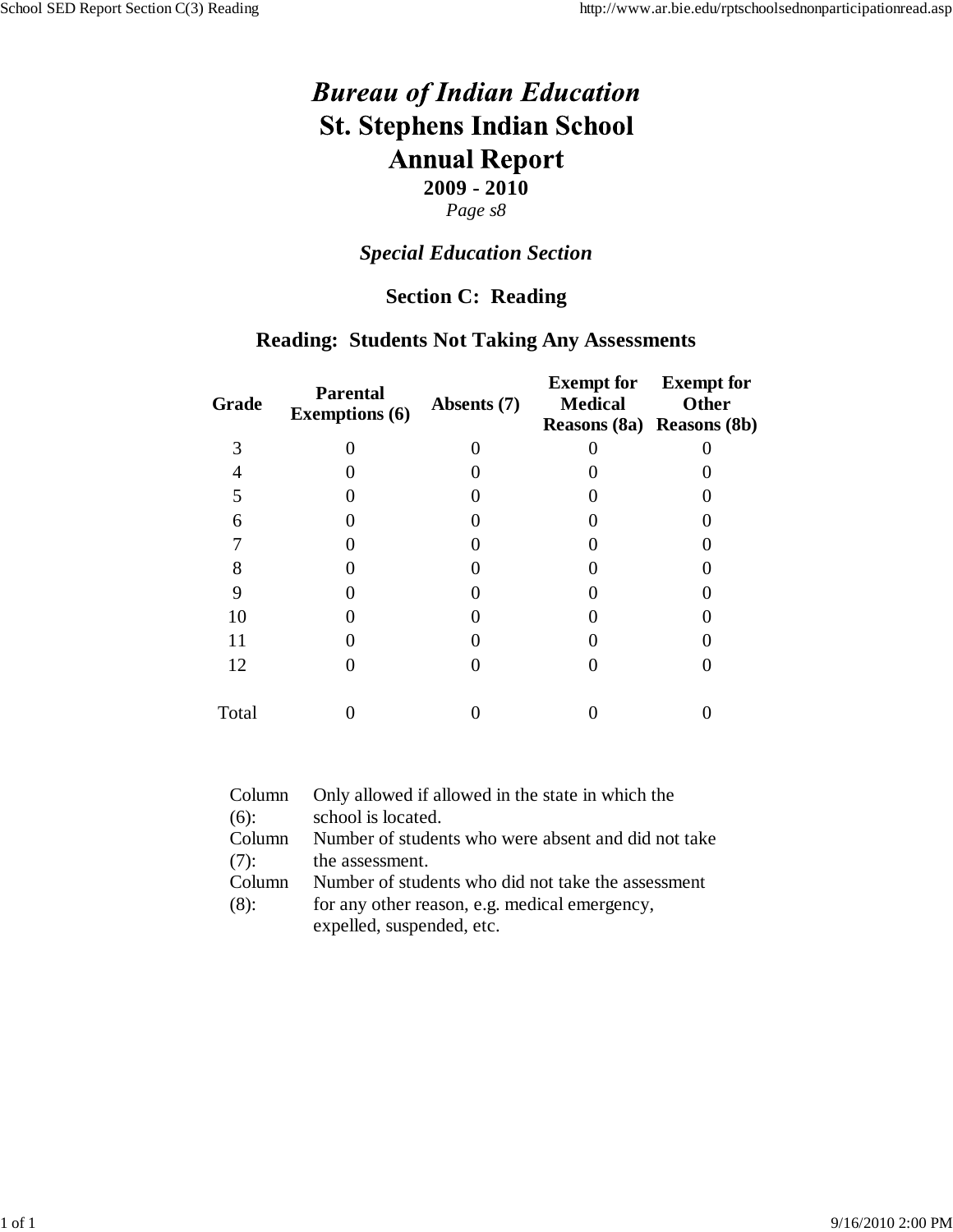## *Special Education Section* **Section C: Reading**

### **Reading: Regular Assessment (9A)**

| <b>Grade</b> | <b>Basic Low</b> | <b>Basic High</b> | <b>Basic</b> | Proficient | <b>Advanced</b> |
|--------------|------------------|-------------------|--------------|------------|-----------------|
|              |                  |                   |              |            |                 |
|              |                  |                   |              |            |                 |
|              |                  |                   |              |            |                 |
|              |                  |                   |              |            |                 |
|              |                  |                   |              |            |                 |
|              |                  |                   |              |            |                 |
|              |                  |                   |              |            |                 |
| 10           |                  |                   |              |            |                 |
| 11           |                  |                   |              |            |                 |
| 12           |                  |                   |              |            |                 |
| Total        |                  |                   |              |            |                 |

#### **Reading: Alternate Assessment (9B)**

| <b>Grade</b> | <b>Basic Low</b> | <b>Basic High</b> | <b>Basic</b> | Proficient | <b>Advanced</b> |
|--------------|------------------|-------------------|--------------|------------|-----------------|
|              |                  |                   |              |            |                 |
|              |                  |                   |              |            |                 |
|              |                  |                   |              |            |                 |
| 6            |                  |                   |              |            |                 |
|              |                  |                   |              |            |                 |
|              |                  |                   |              |            |                 |
|              |                  |                   |              |            |                 |
| 10           |                  |                   |              |            |                 |
| 11           |                  |                   |              |            |                 |
| 12           |                  |                   |              |            |                 |
| Total        |                  |                   |              |            |                 |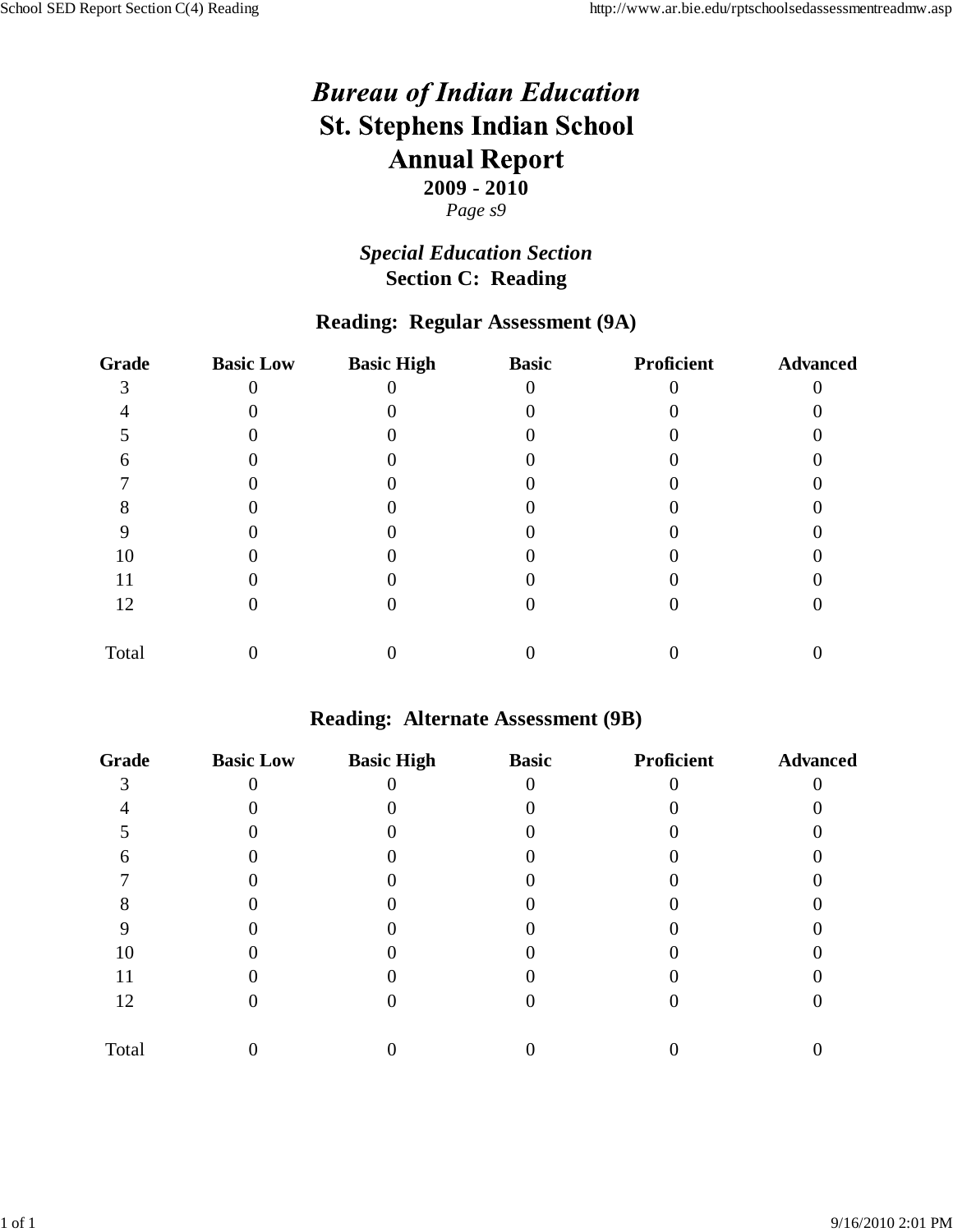# *Special Education Section* **Section C: Reading**

# **Reading: Alternate Assessment - Alternate Standards**

| <b>Grade</b> | <b>Basic Low</b> | <b>Basic High</b> | <b>Basic</b> | Proficient | <b>Advanced</b> |
|--------------|------------------|-------------------|--------------|------------|-----------------|
|              |                  |                   |              |            |                 |
|              |                  |                   |              |            |                 |
|              |                  |                   |              |            |                 |
|              |                  |                   |              |            |                 |
|              |                  |                   |              |            |                 |
|              |                  |                   |              |            |                 |
|              |                  |                   |              |            |                 |
| 10           |                  |                   |              |            |                 |
| 11           |                  |                   |              |            |                 |
| 12           |                  |                   |              |            |                 |
| Total        |                  |                   |              |            |                 |

## **Reading: Alternate Assessment - Modified Standards**

| <b>Grade</b> | <b>Basic Low</b> | <b>Basic High</b> | <b>Basic</b> | Proficient | <b>Advanced</b> |
|--------------|------------------|-------------------|--------------|------------|-----------------|
|              |                  |                   |              |            |                 |
|              |                  |                   |              |            |                 |
|              |                  |                   |              |            |                 |
|              |                  |                   |              |            |                 |
|              |                  |                   |              |            |                 |
|              |                  |                   |              |            |                 |
|              |                  |                   |              |            |                 |
| 10           |                  |                   |              |            |                 |
|              |                  |                   |              |            |                 |
| 12           |                  |                   |              |            |                 |
| Total        |                  |                   |              |            |                 |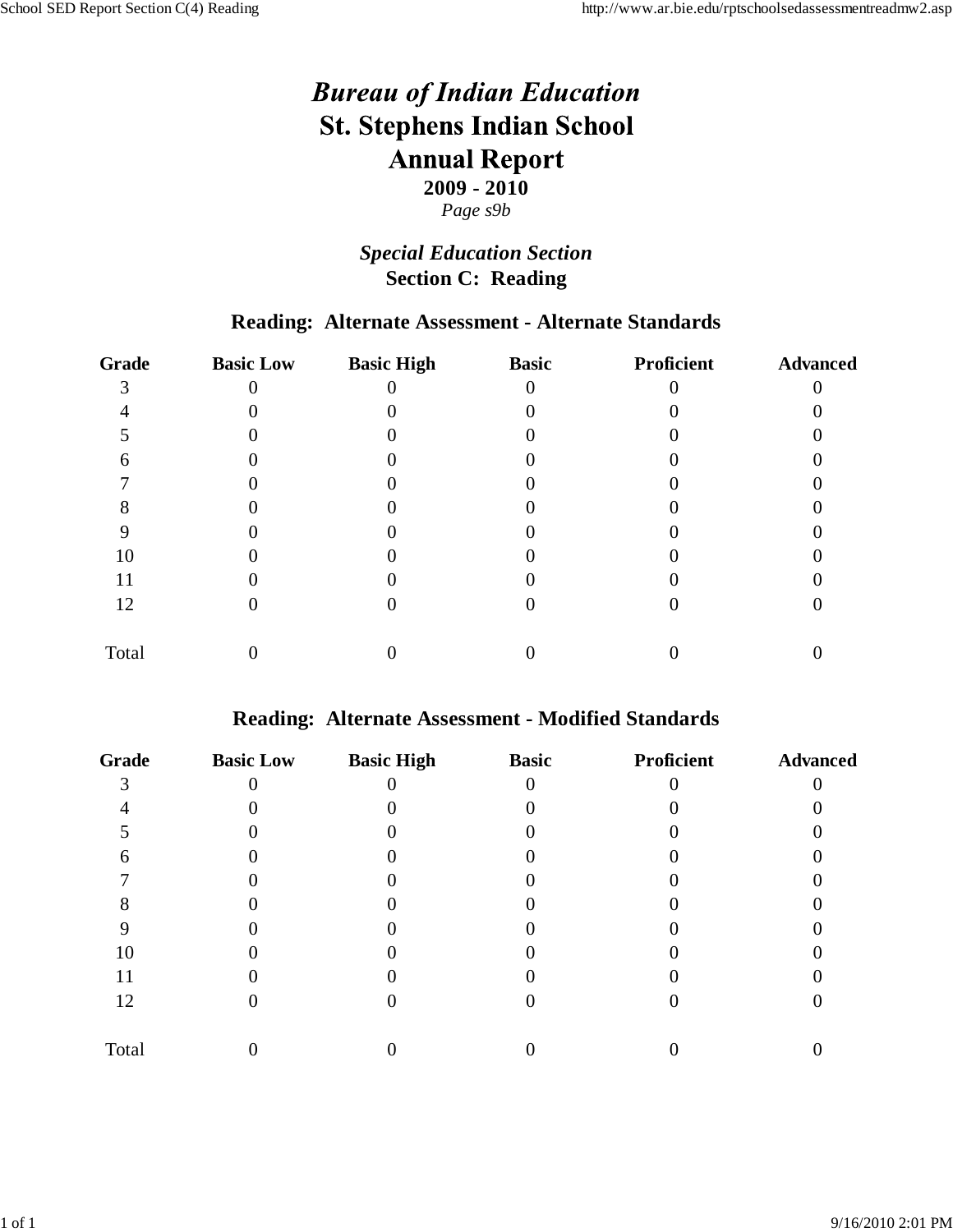## *Special Education Section* **Section D: Mathematics**

### **Mathematics: Students taking Regular Assessment ON GRADE LEVEL**

| <b>No Accommodations</b><br>(3i) | With<br><b>Accommodations (3ii)</b> | <b>Accommodations</b><br><b>Invalidated Score</b><br>(3A) | <b>Invalid Results (3B)</b> |
|----------------------------------|-------------------------------------|-----------------------------------------------------------|-----------------------------|
|                                  |                                     |                                                           |                             |
|                                  |                                     |                                                           |                             |
|                                  |                                     |                                                           |                             |
|                                  |                                     |                                                           |                             |
|                                  |                                     |                                                           |                             |
|                                  |                                     |                                                           |                             |
|                                  |                                     |                                                           |                             |
|                                  |                                     |                                                           |                             |
|                                  |                                     |                                                           |                             |
|                                  |                                     |                                                           |                             |
|                                  |                                     |                                                           |                             |
|                                  |                                     |                                                           |                             |
|                                  |                                     |                                                           |                             |

#### **Mathematics: Students taking Regular Assessment OUT OF GRADE LEVEL**

| Grade | Grade Level (4) | <b>Students Assessed Out of Accommodations Invalidated</b><br>Score $(4A)$ | <b>Invalid Results (4B)</b> |
|-------|-----------------|----------------------------------------------------------------------------|-----------------------------|
|       |                 |                                                                            |                             |
|       |                 |                                                                            |                             |
|       |                 |                                                                            |                             |
| h     |                 |                                                                            |                             |
|       |                 |                                                                            |                             |
|       |                 |                                                                            |                             |
|       |                 |                                                                            |                             |
| 10    |                 |                                                                            |                             |
| 11    |                 |                                                                            |                             |
| 12    |                 |                                                                            |                             |
| Total |                 |                                                                            |                             |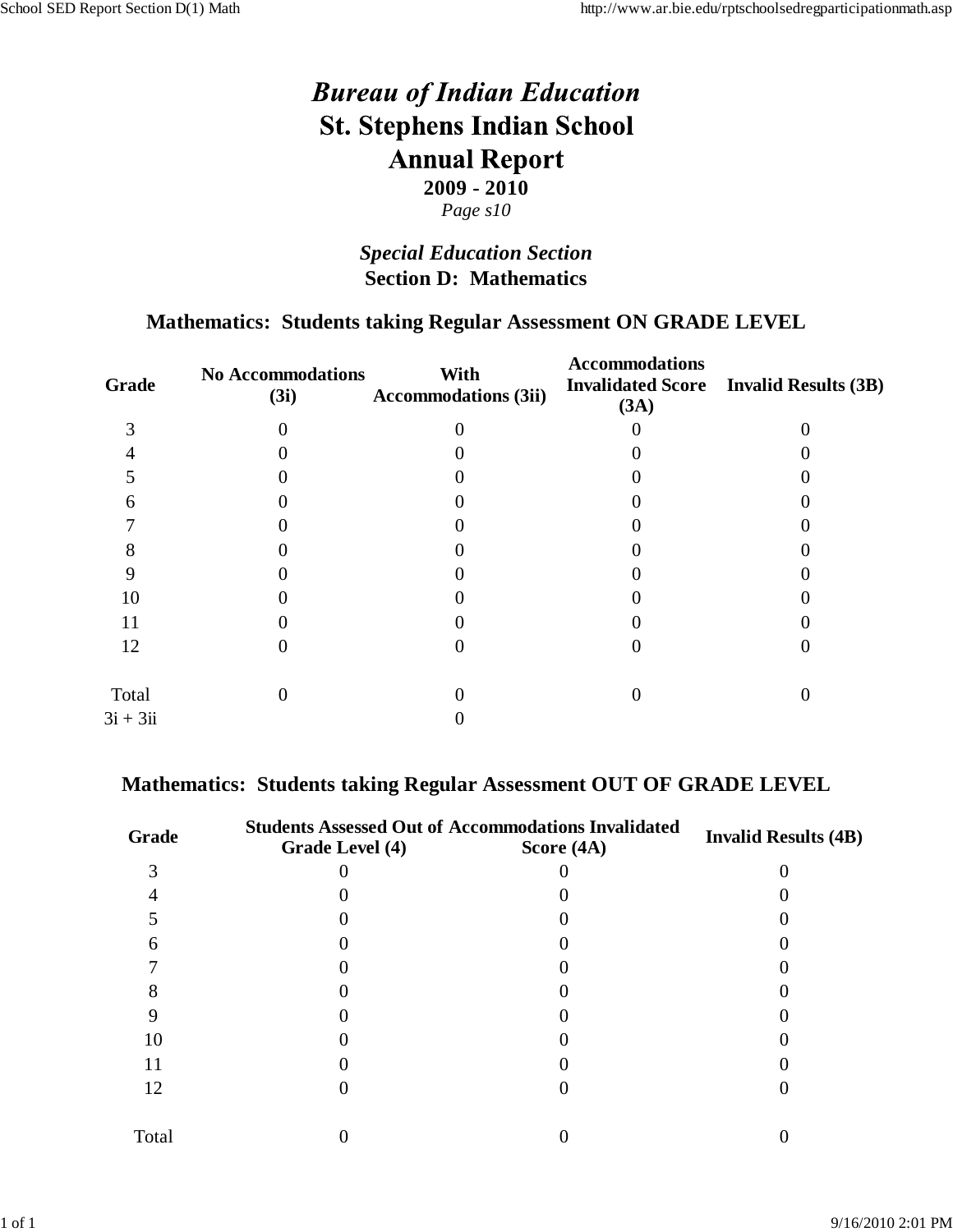## *Page s11*

#### *Special Education Section*

#### **Section D: Mathematics**

#### **Mathematics: Students taking Alternate Assessments**

|              | <b>Score Counted</b>                                                   |                         |                |  |  |
|--------------|------------------------------------------------------------------------|-------------------------|----------------|--|--|
| <b>Grade</b> | <b>Took Alternate as Basic due to Assessment was</b><br>Assessment (5) | <b>NCLB Cap</b><br>(5A) | Invalid $(5B)$ |  |  |
|              | GL / ALT / MOD                                                         | GL/ALT/<br><b>MOD</b>   | GL / ALT / MOD |  |  |
| 3            | 0/0/0                                                                  | 0/0/0                   | 0/0/0          |  |  |
| 4            | 0/0/0                                                                  | 0/0/0                   | 0/0/0          |  |  |
| 5            | 0/0/0                                                                  | 0/0/0                   | 0/0/0          |  |  |
| 6            | 0/0/0                                                                  | 0/0/0                   | 0/0/0          |  |  |
| 7            | 0/0/0                                                                  | 0/0/0                   | 0/0/0          |  |  |
| 8            | 0/0/0                                                                  | 0/0/0                   | 0/0/0          |  |  |
| 9            | 0/0/0                                                                  | 0/0/0                   | 0/0/0          |  |  |
| 10           | 0/0/0                                                                  | 0/0/0                   | 0/0/0          |  |  |
| 11           | 0/0/0                                                                  | 0/0/0                   | 0/0/0          |  |  |
| 12           | 0/0/0                                                                  | 0/0/0                   | 0/0/0          |  |  |
|              | 0/0/0                                                                  | 0/0/0                   | 0/0/0          |  |  |
| Total        |                                                                        | 0                       |                |  |  |

Note: A student receives an alternate assessment only when their intellectual functioning and adaptive behavior are three or more standard deviations below the mean. There is a cap of 1% of the total population for the alternate assessment. Do not confuse with students who take regular assessment with accommodations. If there are students who meet the criteria above the cap a waiver must be requested.

| Column<br>$(5A)$ : | Subset of $(5)$ . |
|--------------------|-------------------|
| Column<br>$(5B)$ : | Subset of $(5)$ . |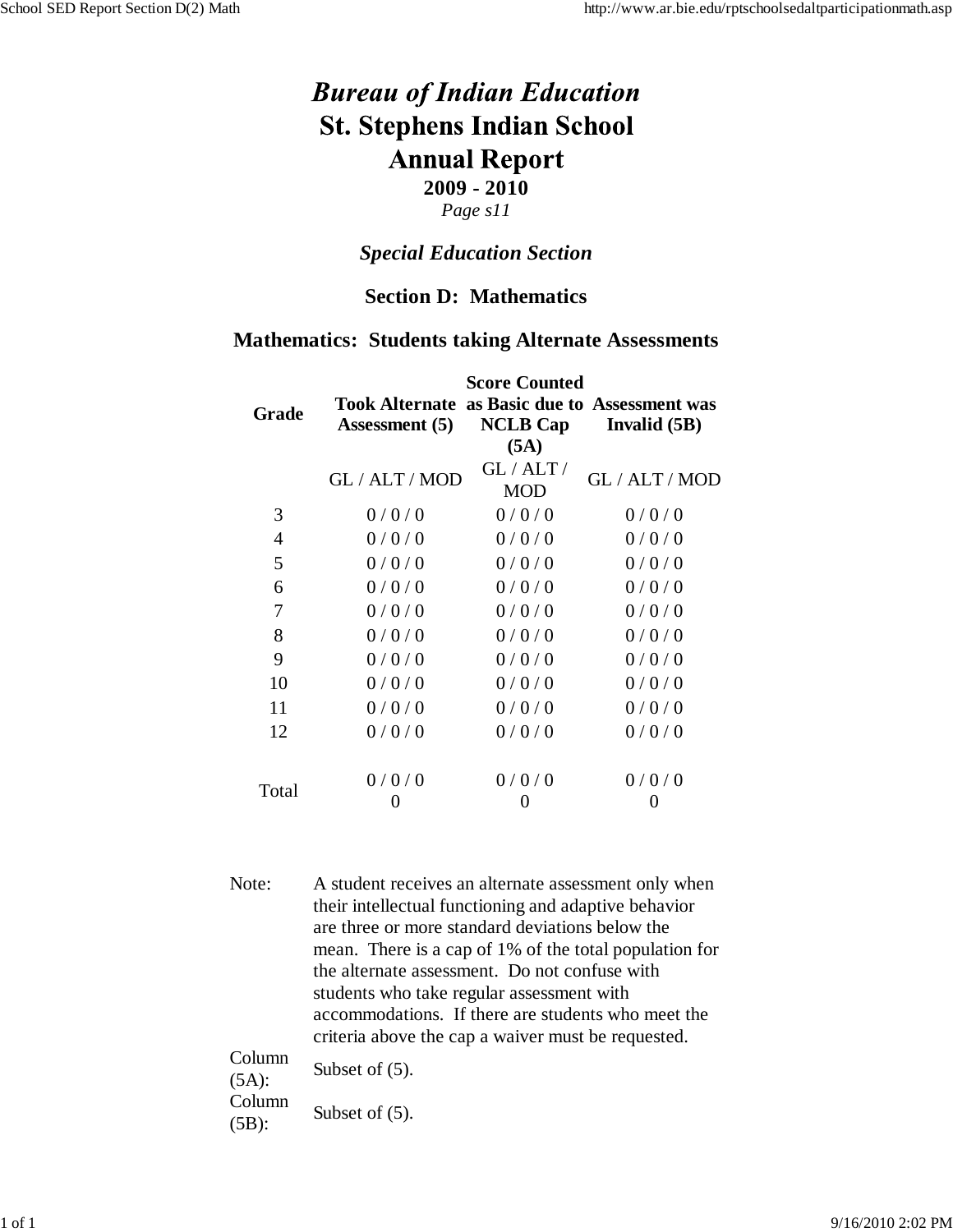# *Special Education Section*

### **Section D: Mathematics**

#### **Mathematics: Students Not Taking Any Assessments**

| <b>Grade</b> | <b>Parental</b><br><b>Exemptions (6)</b> | Absents (7) | <b>Exempt for</b><br><b>Medical</b><br>Reasons (8a) Reasons (8b) | <b>Exempt for</b><br>Other |
|--------------|------------------------------------------|-------------|------------------------------------------------------------------|----------------------------|
| 3            |                                          |             |                                                                  |                            |
|              |                                          |             |                                                                  |                            |
|              |                                          |             |                                                                  |                            |
| 6            |                                          |             |                                                                  |                            |
|              |                                          |             |                                                                  |                            |
| 8            |                                          |             |                                                                  |                            |
| 9            |                                          |             |                                                                  |                            |
| 10           |                                          |             |                                                                  |                            |
| 11           |                                          |             |                                                                  |                            |
| 12           |                                          |             |                                                                  |                            |
| Total        |                                          |             |                                                                  |                            |

| Column  | Only allowed if allowed in the state in which the   |
|---------|-----------------------------------------------------|
| $(6)$ : | school is located.                                  |
| Column  | Number of students who were absent and did not take |
| $(7)$ : | the assessment.                                     |
| Column  | Number of students who did not take the assessment  |
| $(8)$ : | for any other reason, e.g. medical emergency,       |
|         | expelled, suspended, etc.                           |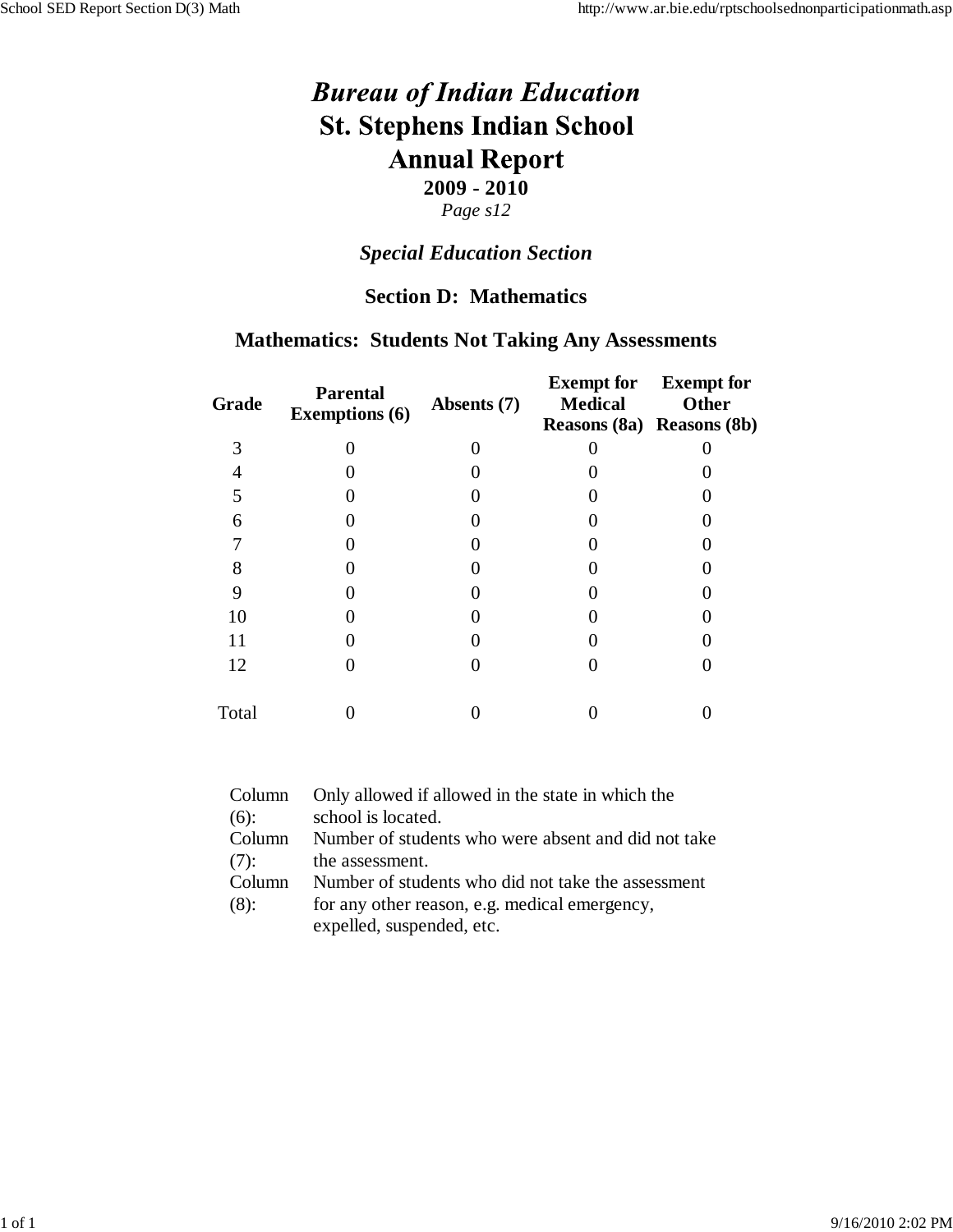## *Special Education Section* **Section D: Mathematics**

# **Mathematics: Regular Assessment (9A)**

| Grade | <b>Basic Low</b> | <b>Basic High</b> | <b>Basic</b> | Proficient | <b>Advanced</b> |
|-------|------------------|-------------------|--------------|------------|-----------------|
|       |                  |                   |              |            |                 |
|       |                  |                   |              |            |                 |
|       |                  |                   |              |            |                 |
|       |                  |                   |              |            |                 |
|       |                  |                   |              |            |                 |
|       |                  |                   |              |            |                 |
|       |                  |                   |              |            |                 |
| 10    |                  |                   |              |            |                 |
| 11    |                  |                   |              |            |                 |
| 12    |                  |                   |              |            |                 |
| Total |                  |                   |              |            |                 |

#### **Mathematics: Alternate Assessment (9B)**

| <b>Grade</b> | <b>Basic Low</b> | <b>Basic High</b> | <b>Basic</b> | Proficient | <b>Advanced</b> |
|--------------|------------------|-------------------|--------------|------------|-----------------|
| ⌒            |                  |                   |              |            |                 |
|              |                  |                   |              |            |                 |
|              |                  |                   |              |            |                 |
|              |                  |                   |              |            |                 |
|              |                  |                   |              |            |                 |
|              |                  |                   |              |            |                 |
|              |                  |                   |              |            |                 |
| 10           |                  |                   |              |            |                 |
| 11           |                  |                   |              |            |                 |
| 12           |                  |                   |              |            |                 |
| Total        |                  |                   |              |            |                 |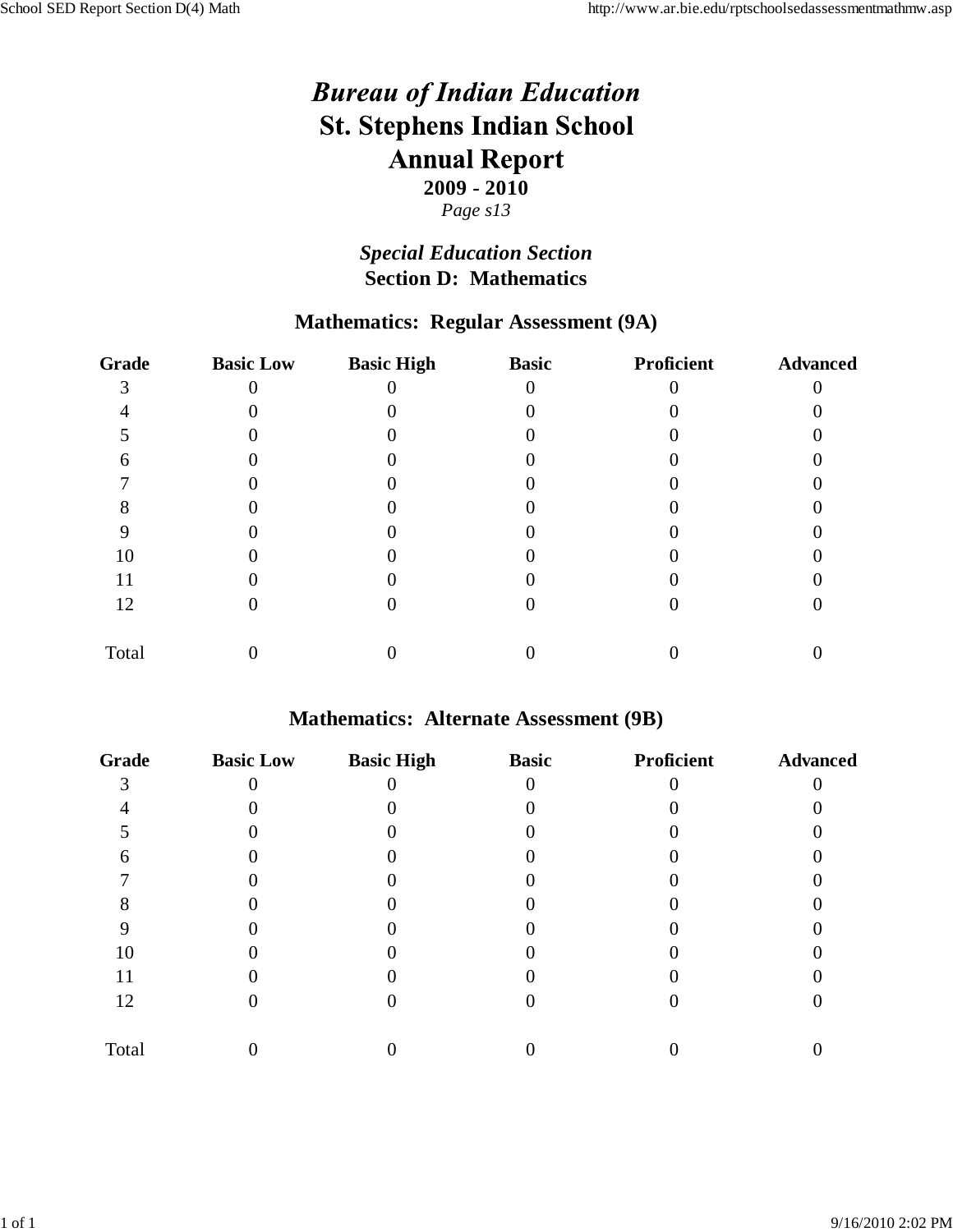## *Special Education Section* **Section D: Mathematics**

#### **Mathematics: Alternate Assessment - Alternate Standards**

| <b>Grade</b> | <b>Basic Low</b> | <b>Basic High</b> | <b>Basic</b> | Proficient | <b>Advanced</b> |
|--------------|------------------|-------------------|--------------|------------|-----------------|
|              |                  |                   |              |            |                 |
|              |                  |                   |              |            |                 |
|              |                  |                   |              |            |                 |
|              |                  |                   |              |            |                 |
|              |                  |                   |              |            |                 |
|              |                  |                   |              |            |                 |
|              |                  |                   |              |            |                 |
| 10           |                  |                   |              |            |                 |
| 11           |                  |                   |              |            |                 |
| 12           |                  |                   |              |            |                 |
| Total        |                  |                   |              |            |                 |

#### **Mathematics: Alternate Assessment - Modified Standards**

| <b>Grade</b> | <b>Basic Low</b> | <b>Basic High</b> | <b>Basic</b> | <b>Proficient</b> | <b>Advanced</b> |
|--------------|------------------|-------------------|--------------|-------------------|-----------------|
|              |                  |                   |              |                   |                 |
|              |                  |                   |              |                   |                 |
|              |                  |                   |              |                   |                 |
|              |                  |                   |              |                   |                 |
|              |                  |                   |              |                   |                 |
|              |                  |                   |              |                   |                 |
|              |                  |                   |              |                   |                 |
| 10           |                  |                   |              |                   |                 |
| 11           |                  |                   |              |                   |                 |
| 12           |                  |                   |              |                   |                 |
| Total        |                  |                   |              |                   |                 |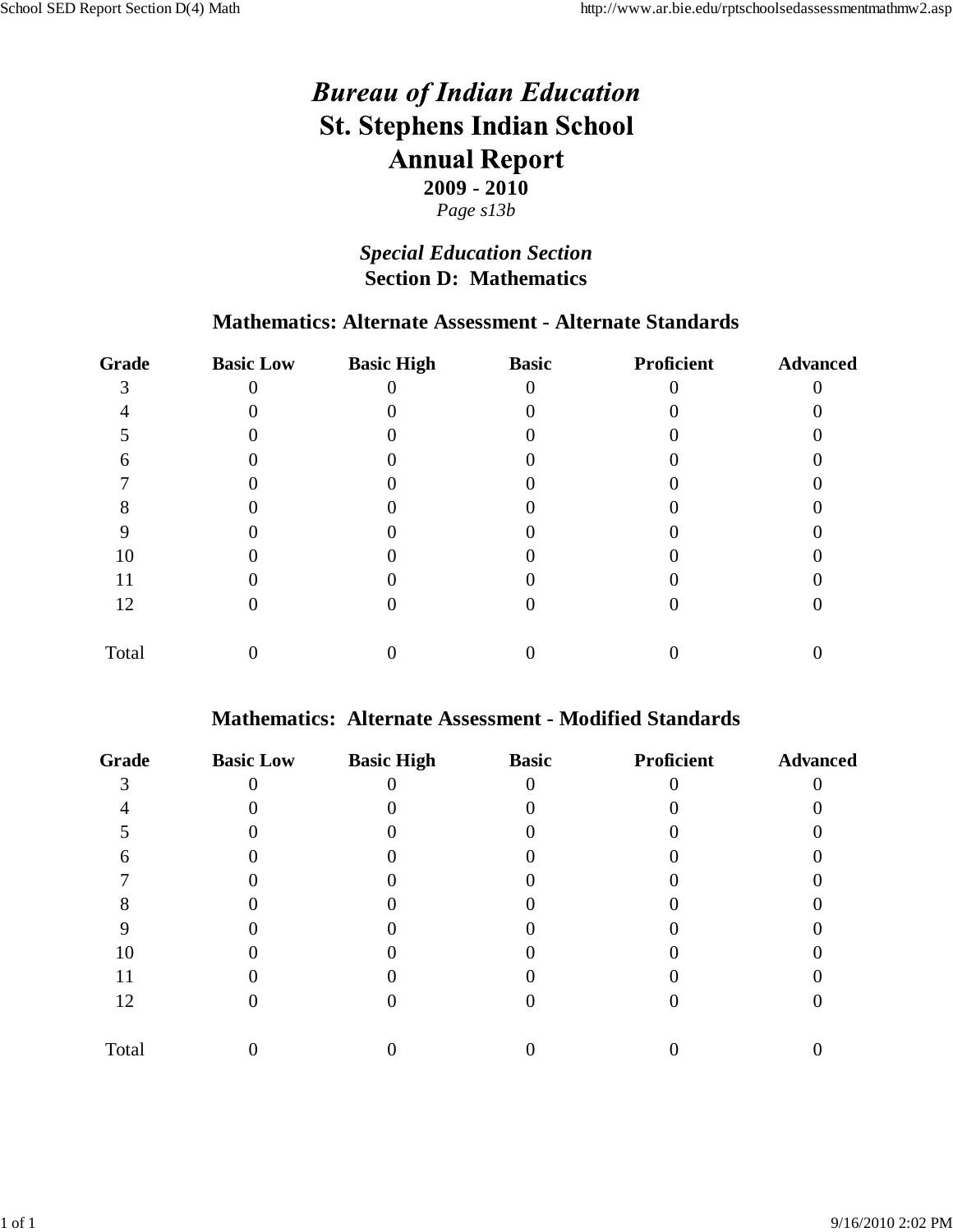## *Special Education Section* **Section E: Science**

#### **Science: Students taking Regular Assessment ON GRADE LEVEL**

| No Accommodations<br>(3i) | With<br><b>Accommodations (3ii)</b> | <b>Accommodations</b><br><b>Invalidated Score</b><br>(3A) | <b>Invalid Results (3B)</b> |
|---------------------------|-------------------------------------|-----------------------------------------------------------|-----------------------------|
|                           |                                     |                                                           |                             |
|                           |                                     |                                                           |                             |
|                           |                                     |                                                           |                             |
|                           |                                     |                                                           |                             |
|                           |                                     |                                                           |                             |
|                           |                                     |                                                           |                             |
|                           |                                     |                                                           |                             |
|                           |                                     |                                                           |                             |
|                           |                                     |                                                           |                             |
|                           |                                     |                                                           |                             |
|                           |                                     |                                                           |                             |
|                           |                                     |                                                           |                             |
|                           |                                     |                                                           |                             |

#### **Science: Students taking Regular Assessment OUT OF GRADE LEVEL**

| Grade | Grade Level (4) | <b>Students Assessed Out of Accommodations Invalidated</b><br>Score $(4A)$ | <b>Invalid Results (4B)</b> |
|-------|-----------------|----------------------------------------------------------------------------|-----------------------------|
|       |                 |                                                                            |                             |
|       |                 |                                                                            |                             |
|       |                 |                                                                            |                             |
| h     |                 |                                                                            |                             |
|       |                 |                                                                            |                             |
|       |                 |                                                                            |                             |
|       |                 |                                                                            |                             |
| 10    |                 |                                                                            |                             |
| 11    |                 |                                                                            |                             |
| 12    |                 |                                                                            |                             |
| Total |                 |                                                                            |                             |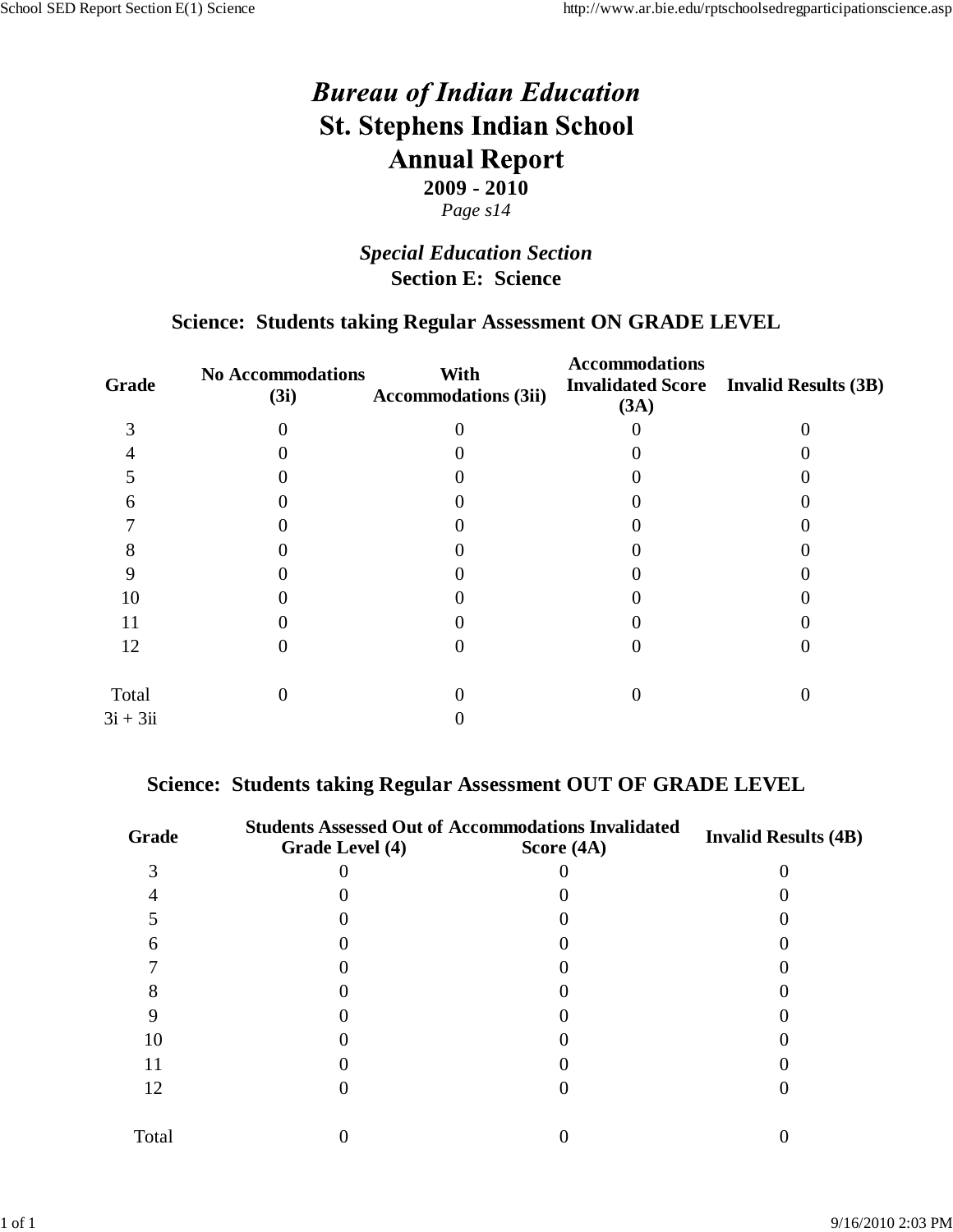# *Page s15*

#### *Special Education Section*

#### **Section E: Science**

#### **Science: Students taking Alternate Assessments**

| <b>Score Counted</b>                                                                                               |                       |                |  |  |
|--------------------------------------------------------------------------------------------------------------------|-----------------------|----------------|--|--|
| <b>Took Alternate as Basic due to Assessment was</b><br><b>NCLB Cap</b><br>Invalid $(5B)$<br><b>Assessment</b> (5) |                       |                |  |  |
| GL / ALT / MOD                                                                                                     | GL/ALT/<br><b>MOD</b> | GL / ALT / MOD |  |  |
| 0/0/0                                                                                                              | 0/0/0                 | 0/0/0          |  |  |
| 0/0/0                                                                                                              | 0/0/0                 | 0/0/0          |  |  |
| 0/0/0                                                                                                              | 0/0/0                 | 0/0/0          |  |  |
| 0/0/0                                                                                                              | 0/0/0                 | 0/0/0          |  |  |
| 0/0/0                                                                                                              | 0/0/0                 | 0/0/0          |  |  |
| 0/0/0                                                                                                              | 0/0/0                 | 0/0/0          |  |  |
| 0/0/0                                                                                                              | 0/0/0                 | 0/0/0          |  |  |
| 0/0/0                                                                                                              | 0/0/0                 | 0/0/0          |  |  |
| 0/0/0                                                                                                              | 0/0/0                 | 0/0/0          |  |  |
| 0/0/0                                                                                                              | 0/0/0                 | 0/0/0          |  |  |
| 0/0/0                                                                                                              | 0/0/0                 | 0/0/0          |  |  |
|                                                                                                                    | 0                     | O              |  |  |
|                                                                                                                    |                       | (5A)           |  |  |

Note: A student receives an alternate assessment only when their intellectual functioning and adaptive behavior are three or more standard deviations below the mean. There is a cap of 1% of the total population for the alternate assessment. Do not confuse with students who take regular assessment with accommodations. If there are students who meet the criteria above the cap a waiver must be requested.

| Column<br>$(5A)$ : | Subset of $(5)$ . |
|--------------------|-------------------|
| Column             | Subset of $(5)$ . |
| $(5B)$ :           |                   |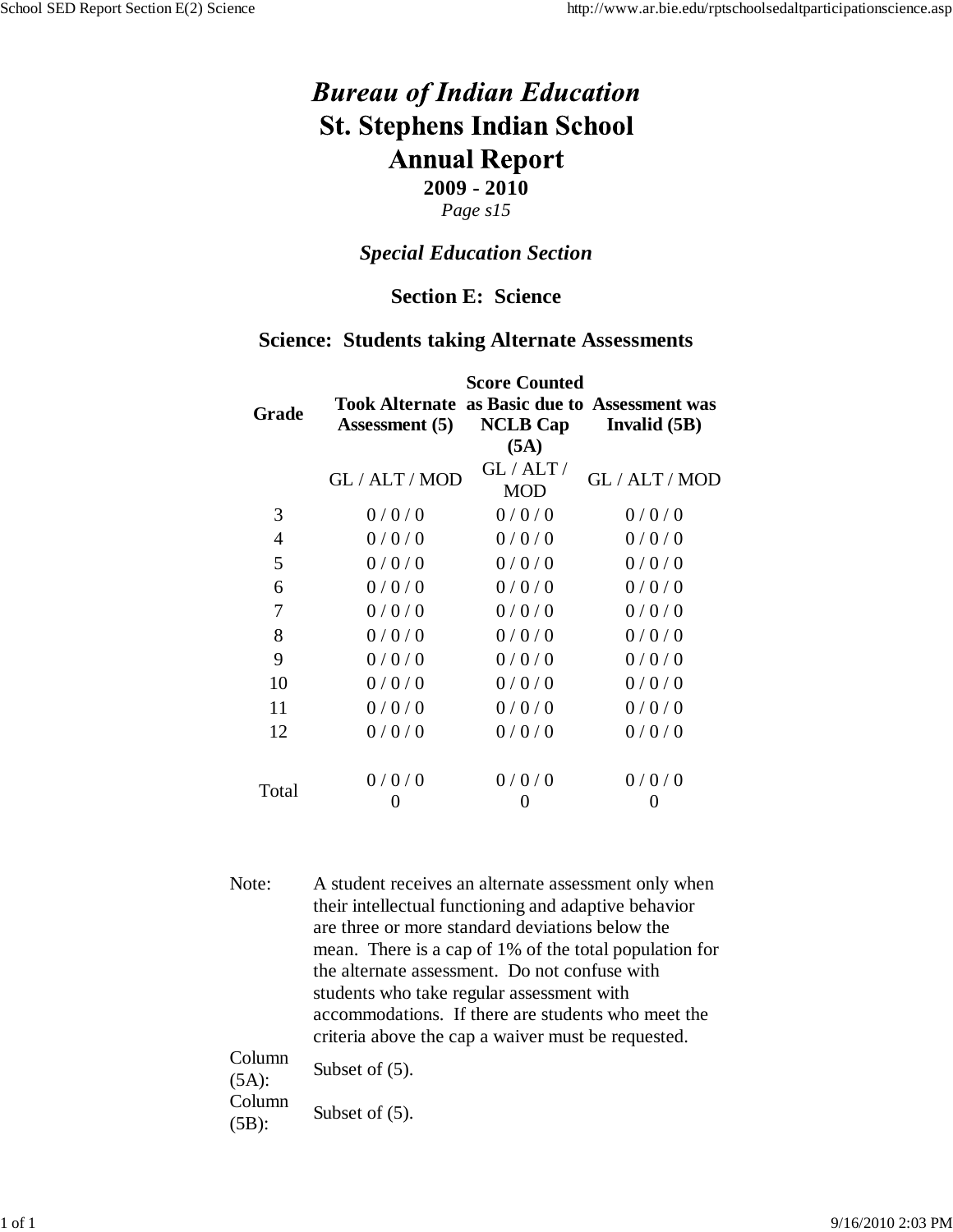#### *Special Education Section*

### **Section E: Science**

#### **Science: Students Not Taking Any Assessments**

| <b>Grade</b> | <b>Parental</b><br><b>Exemptions (6)</b> | Absents (7) | <b>Exempt for</b><br><b>Medical</b><br>Reasons (8a) Reasons (8b) | <b>Exempt for</b><br>Other |
|--------------|------------------------------------------|-------------|------------------------------------------------------------------|----------------------------|
| 3            |                                          |             |                                                                  |                            |
|              |                                          |             |                                                                  |                            |
|              |                                          |             |                                                                  |                            |
| 6            |                                          |             |                                                                  |                            |
|              |                                          |             |                                                                  |                            |
| 8            |                                          |             |                                                                  |                            |
| 9            |                                          |             |                                                                  |                            |
| 10           |                                          |             |                                                                  |                            |
| 11           |                                          |             |                                                                  |                            |
| 12           |                                          |             |                                                                  |                            |
| Total        |                                          |             |                                                                  |                            |

| Column  | Only allowed if allowed in the state in which the   |
|---------|-----------------------------------------------------|
| $(6)$ : | school is located.                                  |
| Column  | Number of students who were absent and did not take |
| $(7)$ : | the assessment.                                     |
| Column  | Number of students who did not take the assessment  |
| $(8)$ : | for any other reason, e.g. medical emergency,       |
|         | expelled, suspended, etc.                           |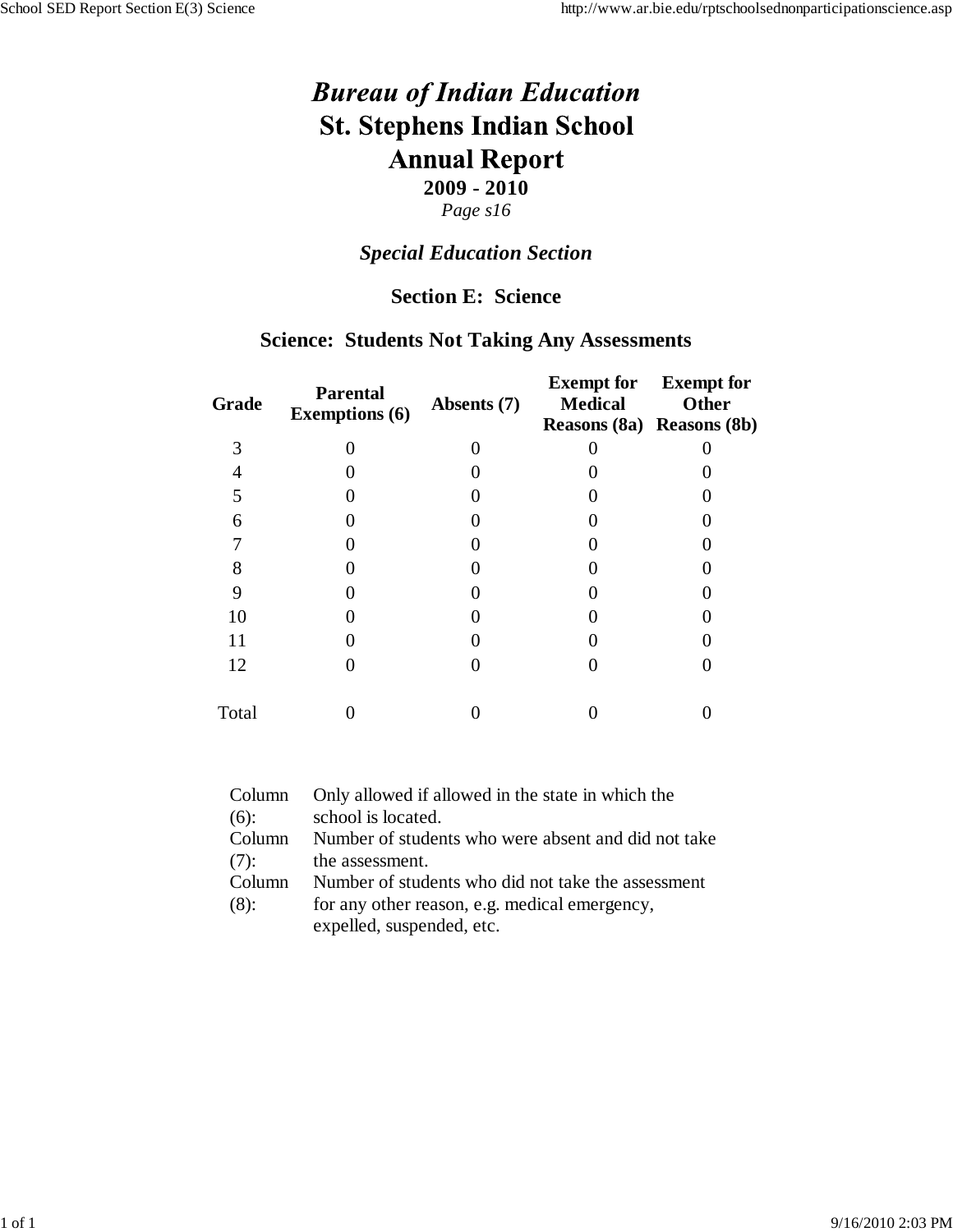### *Special Education Section* **Section E: Science**

## **Science: Regular Assessment (9A)**

| <b>Grade</b> | <b>Basic Low</b> | <b>Basic High</b> | <b>Basic</b> | Proficient | <b>Advanced</b> |
|--------------|------------------|-------------------|--------------|------------|-----------------|
|              |                  |                   |              |            |                 |
|              |                  |                   |              |            |                 |
|              |                  |                   |              |            |                 |
|              |                  |                   |              |            |                 |
|              |                  |                   |              |            |                 |
|              |                  |                   |              |            |                 |
|              |                  |                   |              |            |                 |
| 10           |                  |                   |              |            |                 |
| 11           |                  |                   |              |            |                 |
| 12           |                  |                   |              |            |                 |
| Total        |                  |                   |              |            |                 |

#### **Science: Alternate Assessment (9B)**

| <b>Grade</b> | <b>Basic Low</b> | <b>Basic High</b> | <b>Basic</b> | Proficient | <b>Advanced</b> |
|--------------|------------------|-------------------|--------------|------------|-----------------|
| ⌒            |                  |                   |              |            |                 |
|              |                  |                   |              |            |                 |
|              |                  |                   |              |            |                 |
|              |                  |                   |              |            |                 |
|              |                  |                   |              |            |                 |
|              |                  |                   |              |            |                 |
|              |                  |                   |              |            |                 |
| 10           |                  |                   |              |            |                 |
| 11           |                  |                   |              |            |                 |
| 12           |                  |                   |              |            |                 |
| Total        |                  |                   |              |            |                 |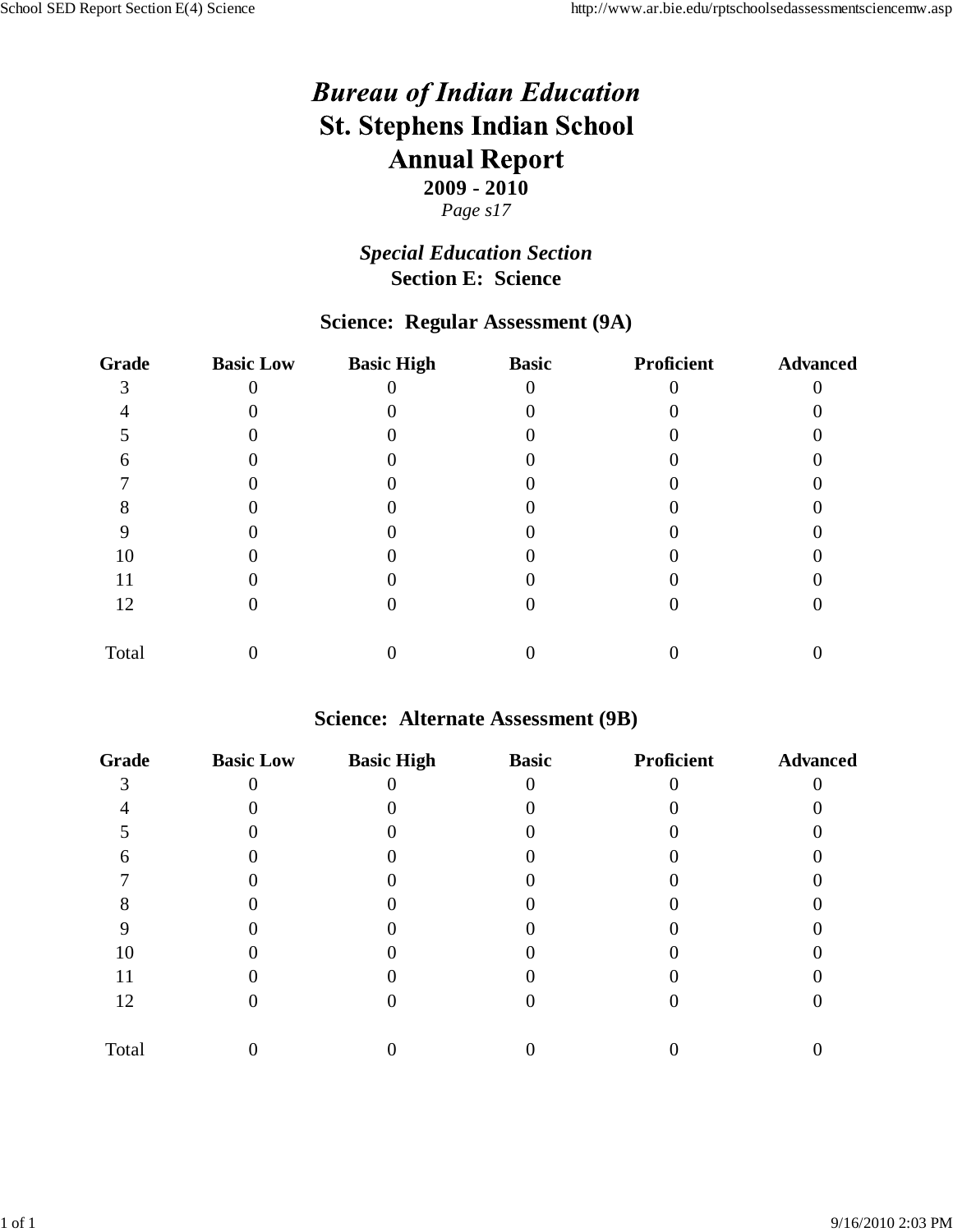### *Special Education Section* **Section E: Science**

## **Science: Alternate Assessment - Alternate Standards**

| <b>Grade</b> | <b>Basic Low</b> | <b>Basic High</b> | <b>Basic</b> | Proficient | <b>Advanced</b> |
|--------------|------------------|-------------------|--------------|------------|-----------------|
|              |                  |                   |              |            |                 |
|              |                  |                   |              |            |                 |
|              |                  |                   |              |            |                 |
|              |                  |                   |              |            |                 |
|              |                  |                   |              |            |                 |
|              |                  |                   |              |            |                 |
|              |                  |                   |              |            |                 |
| 10           |                  |                   |              |            |                 |
| 11           |                  |                   |              |            |                 |
| 12           |                  |                   |              |            |                 |
| Total        |                  |                   |              |            |                 |

#### **Science: Alternate Assessment - Modified Standards**

| <b>Grade</b> | <b>Basic Low</b> | <b>Basic High</b> | <b>Basic</b> | Proficient | <b>Advanced</b> |
|--------------|------------------|-------------------|--------------|------------|-----------------|
|              |                  |                   |              |            |                 |
|              |                  |                   |              |            |                 |
|              |                  |                   |              |            |                 |
|              |                  |                   |              |            |                 |
|              |                  |                   |              |            |                 |
|              |                  |                   |              |            |                 |
|              |                  |                   |              |            |                 |
| 10           |                  |                   |              |            |                 |
| 11           |                  |                   |              |            |                 |
| 12           |                  |                   |              |            |                 |
| Total        |                  |                   |              |            |                 |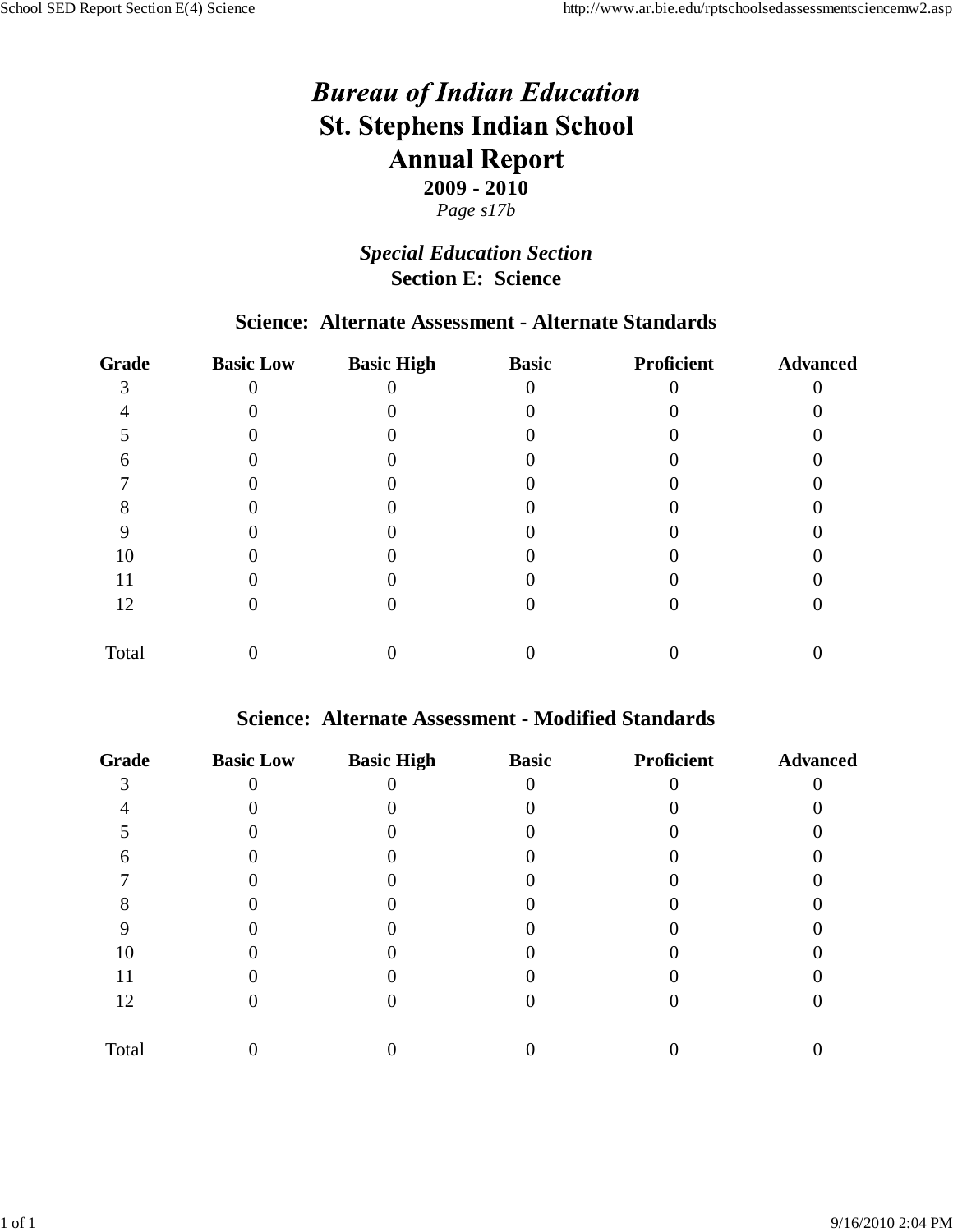*Page 1*

# **Part 1: Schoolwide Participation**

### **ISEP Students**

|                |             | <b>All Students</b> |                   | LEP            | <b>Special Ed</b> |                |  |
|----------------|-------------|---------------------|-------------------|----------------|-------------------|----------------|--|
| Grade          | <b>Male</b> | <b>Female</b>       | <b>Male</b>       | Female         | <b>Male</b>       | <b>Female</b>  |  |
| K              | 8           | 12                  | $\overline{0}$    | $\overline{0}$ | $\mathbf{1}$      | $\overline{2}$ |  |
| $\mathbf{1}$   | 13          | 9                   | 0                 | ∩              | $\overline{2}$    | 1              |  |
| $\overline{2}$ | 13          | 10                  | 0                 |                |                   | 0              |  |
| 3              | 10          | 11                  | 0                 |                | 3                 |                |  |
| $\overline{4}$ | 12          | 7                   | 0                 | 0              | 2                 | 0              |  |
| 5              | 13          | 11                  | 0                 | ∩              | 4                 | 0              |  |
| 6              | 10          | 10                  | 0                 | ∩              | $\overline{2}$    | 1              |  |
| 7              | 7           | 15                  | ∩                 | ∩              | $\overline{2}$    | $\overline{2}$ |  |
| 8              | 7           | 7                   | 0                 |                | 0                 |                |  |
| 9              | 11          | 10                  | 0                 |                | $\overline{2}$    | 0              |  |
| 10             | 18          | 12                  | 0                 |                | $\overline{2}$    | 1              |  |
| 11             | 10          | 9                   | 0                 | ∩              | $\overline{2}$    | 0              |  |
| 12             | 8           | 7                   | 0                 | 0              | $\overline{2}$    | 0              |  |
| <b>Total</b>   | 140         | 130                 | $\mathbf{\Omega}$ |                | 25                | 9              |  |
| M/F            |             | 270                 |                   |                |                   | 34             |  |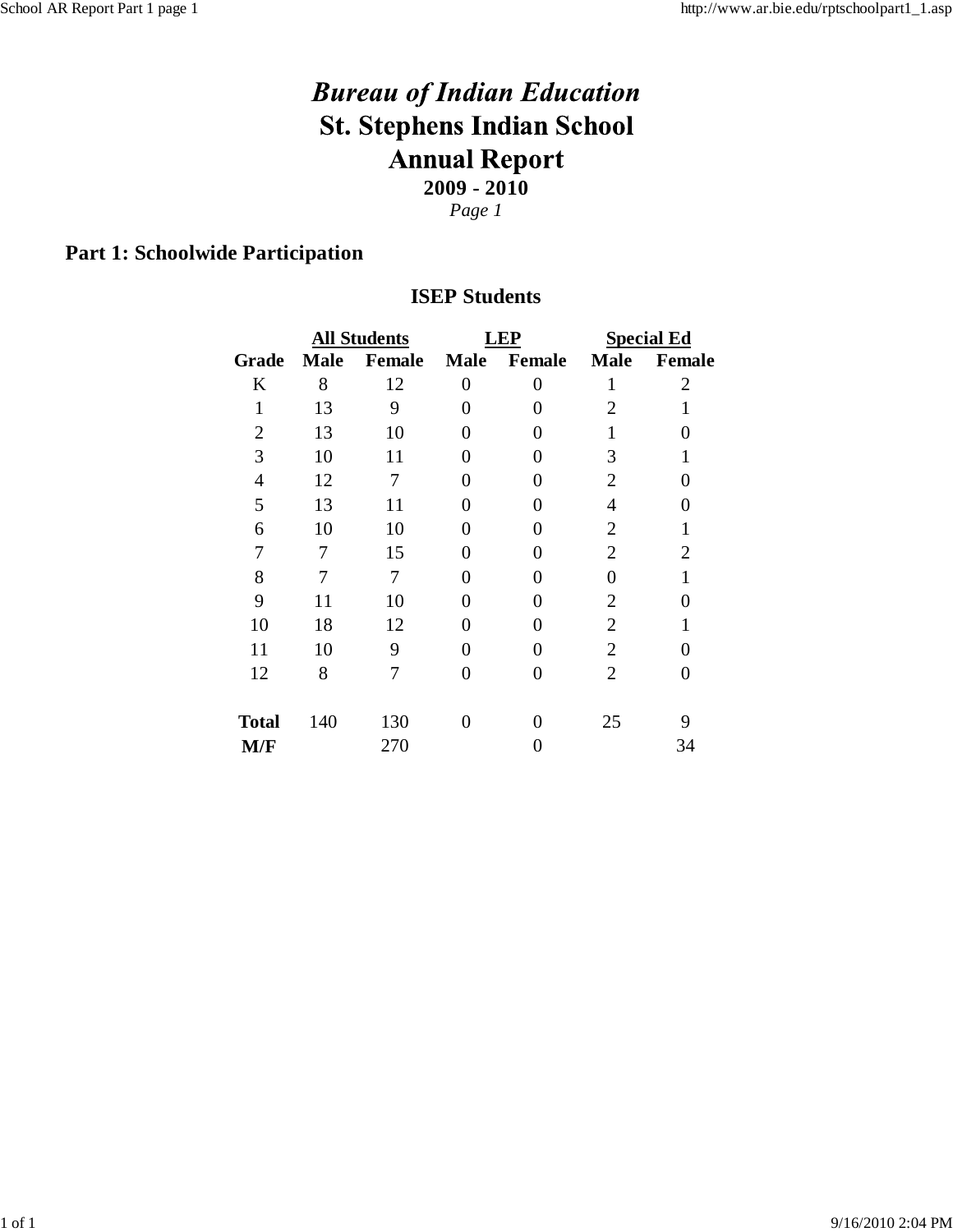*Page 2*

# **Part 1: Schoolwide Participation**

#### **Non-ISEP Students**

|                |              | <b>All Students</b> |   | <b>LEP</b>  | <b>Special Ed</b> |        |  |
|----------------|--------------|---------------------|---|-------------|-------------------|--------|--|
| <b>Grade</b>   | Male         | Female              |   | Male Female | <b>Male</b>       | Female |  |
| K              | 0            | 1                   | 0 | 0           | 0                 | 0      |  |
| $\mathbf{1}$   |              |                     |   |             |                   |        |  |
| $\overline{2}$ |              |                     |   |             |                   |        |  |
| 3              |              |                     |   |             | 0                 |        |  |
| 4              |              |                     |   |             | 0                 |        |  |
| 5              |              |                     |   |             | 0                 |        |  |
| 6              |              |                     |   |             |                   |        |  |
|                |              |                     |   |             |                   |        |  |
| 8              |              |                     |   |             |                   |        |  |
| 9              |              |                     |   |             |                   |        |  |
| 10             |              |                     |   |             |                   |        |  |
| 11             |              |                     |   |             |                   |        |  |
| 12             |              |                     |   |             |                   | 0      |  |
| <b>Total</b>   | $\mathbf{2}$ |                     |   |             |                   |        |  |
| M/F            |              |                     |   |             |                   |        |  |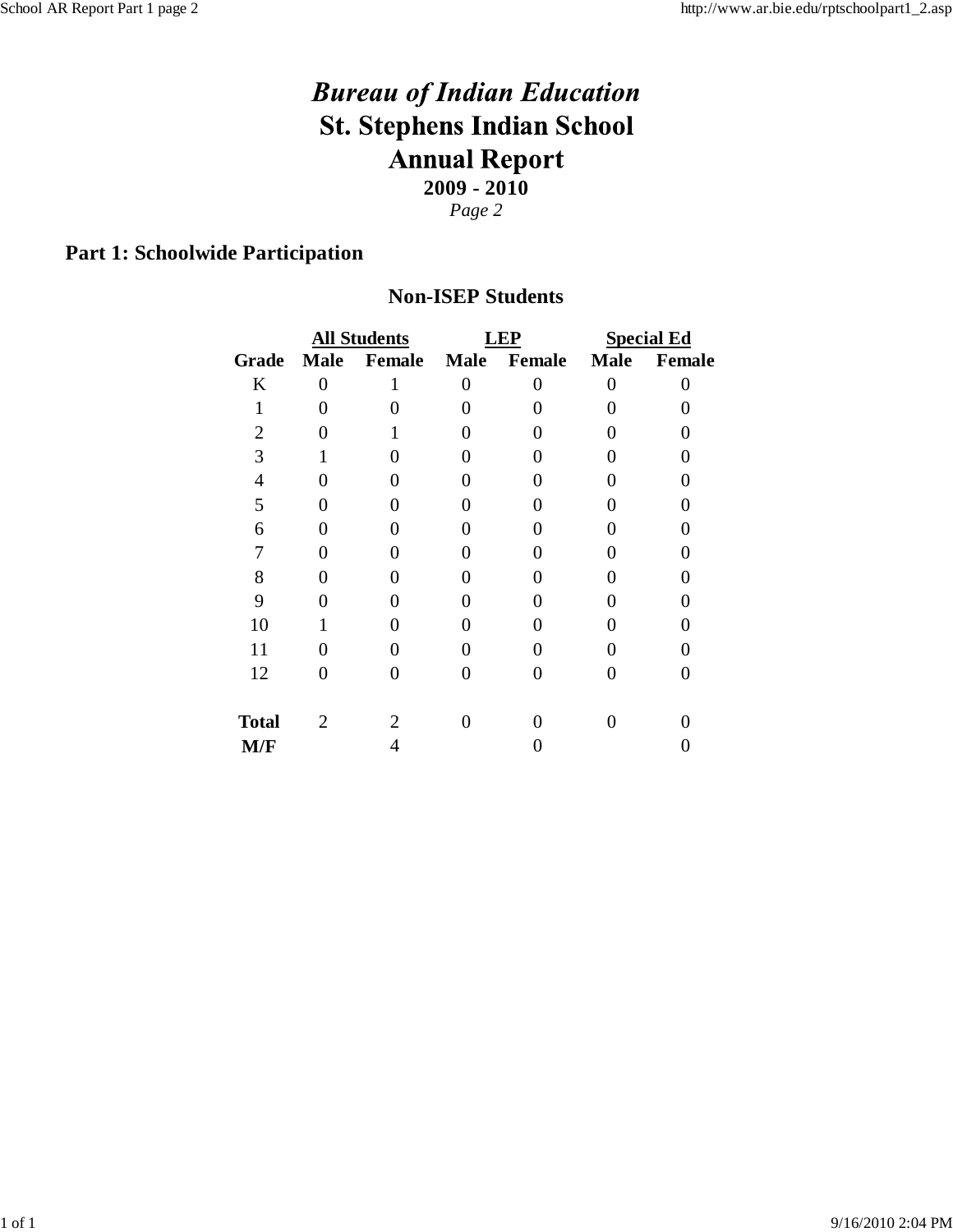# **Office of Indian Education Programs St. Stephens Indian School Annual Report 2009 - 2010**

*Page 3*

# **Part 1: Schoolwide Participation**

#### **ISEP And Non-ISEP**

|                                               | <b>All Students</b> |        | <b>LEP</b>                      |                | <b>Special Ed</b>   |                         |  |
|-----------------------------------------------|---------------------|--------|---------------------------------|----------------|---------------------|-------------------------|--|
|                                               | <b>Male</b>         | Female | <b>Male</b>                     | Female         | <b>Male</b>         | Female                  |  |
| <b>Total</b>                                  | 142                 | 132    | $\theta$                        | $\overline{0}$ | 25                  | 9                       |  |
| M/F                                           |                     | 274    |                                 | $\theta$       |                     | 34                      |  |
|                                               |                     |        |                                 |                |                     |                         |  |
|                                               |                     |        | <b>All Students</b>             |                | <b>LEP</b>          | <b>Special Ed</b>       |  |
| Avg Daily Attendance<br>Rate K-8              |                     |        | 88.3%                           |                | 0%                  | 85.38%                  |  |
| Avg Daily Attendance<br>Rate 9-12             |                     | 78.95% |                                 | 0%             | 86.38%              |                         |  |
| <b>12th Grade Graduating</b><br><b>Cohort</b> |                     |        | Male/Female                     |                | Male/Female         | Male/Female             |  |
| 9th Grade Students 4 years<br>ago             |                     |        | 17/16                           |                | 0/0                 | 2/1                     |  |
| <b>Transfers</b> In                           |                     |        | 5/2                             |                | 0/0                 | 0/0                     |  |
| <b>Transfers Out</b>                          |                     |        | 9/12                            |                | 0/0                 | 1/1                     |  |
| <b>Cohort Graduates</b>                       |                     |        | 3/5                             |                | 0/0<br>1/0          |                         |  |
| H.S. Graduation Rate<br>(BIA)                 |                     |        | M/F/All<br>23.08% 83.33% 42.11% |                | M/F/All<br>0% 0% 0% | M/F/All<br>100% 0% 100% |  |
| Dropouts (High School)                        |                     |        | M/F/All<br>11/7/18              |                | M/F/All<br>0/0/0    | M/F/All<br>0/0/0        |  |
| Dropout Rate (High<br>School)                 |                     |        | 20.93%                          |                | 0.00%               | 0.00%                   |  |

Total Male Homeless: 0 Total Female Homeless: 0

| Unaccompanied Youth:               |                   |
|------------------------------------|-------------------|
| Migratory Youth / Children:        |                   |
| Children with Disabilities (IDEA): | $\mathbf{\Omega}$ |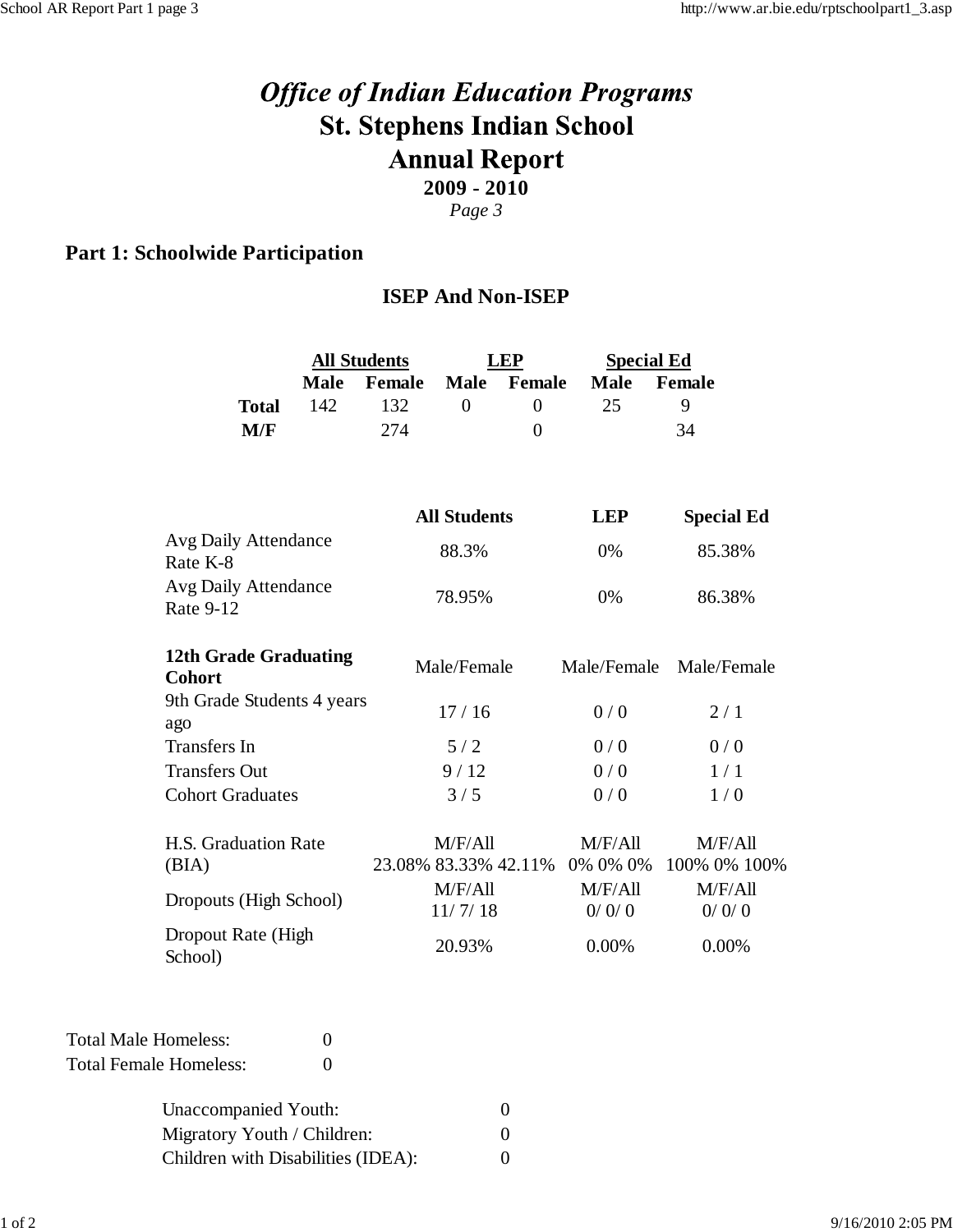School AR Report Part 1 page 3 http://www.ar.bie.edu/rptschoolpart1\_3.asp

LEP Students: 0

Students Eligible for Free Meals: 197 Students Eligible for Reduced Cost Meals: <sup>19</sup>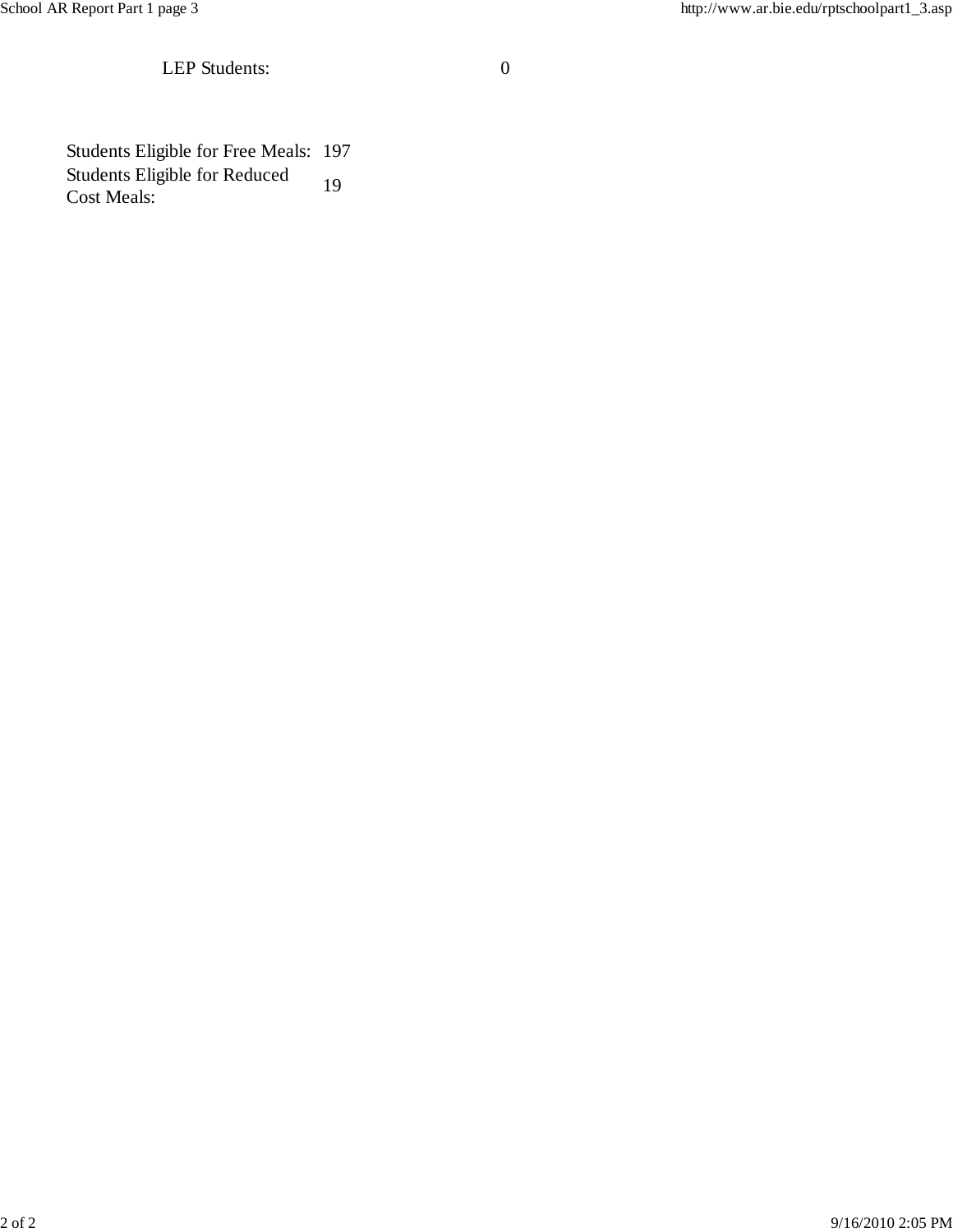*Page 4*

### **Part 2a: Language Arts**

#### **All Students**

|       |     | <b>Male</b>                       |  |                                  |  |     | <b>Female</b>                     |  |                                  |  |
|-------|-----|-----------------------------------|--|----------------------------------|--|-----|-----------------------------------|--|----------------------------------|--|
| Grade | Low | <b>Basic Basic</b><br><b>High</b> |  | <b>Basic Proficient Advanced</b> |  | Low | <b>Basic Basic</b><br><b>High</b> |  | <b>Basic Proficient Advanced</b> |  |
|       |     |                                   |  |                                  |  |     |                                   |  |                                  |  |
|       |     |                                   |  |                                  |  |     |                                   |  |                                  |  |
|       |     |                                   |  |                                  |  |     |                                   |  |                                  |  |
| n     |     |                                   |  |                                  |  |     |                                   |  |                                  |  |
|       |     |                                   |  |                                  |  |     |                                   |  |                                  |  |
|       |     |                                   |  |                                  |  |     |                                   |  |                                  |  |
|       |     |                                   |  |                                  |  |     |                                   |  |                                  |  |
|       |     |                                   |  |                                  |  |     |                                   |  |                                  |  |
|       |     |                                   |  |                                  |  |     |                                   |  |                                  |  |
|       |     |                                   |  |                                  |  |     |                                   |  |                                  |  |
|       |     |                                   |  |                                  |  |     |                                   |  |                                  |  |

# **LEP And Special Ed**

|       |     |                                   | <b>FP</b>                        |  |     | <b>Special Ed</b>                 |  |                                  |
|-------|-----|-----------------------------------|----------------------------------|--|-----|-----------------------------------|--|----------------------------------|
| Grade | Low | <b>Basic Basic</b><br><b>High</b> | <b>Basic Proficient Advanced</b> |  | Low | <b>Basic Basic</b><br><b>High</b> |  | <b>Basic Proficient Advanced</b> |
|       | 0   |                                   |                                  |  |     |                                   |  |                                  |
|       |     |                                   |                                  |  |     |                                   |  |                                  |
|       |     |                                   |                                  |  |     |                                   |  |                                  |
|       |     |                                   |                                  |  |     |                                   |  |                                  |
|       |     |                                   |                                  |  |     |                                   |  |                                  |
|       |     |                                   |                                  |  |     |                                   |  |                                  |
|       |     |                                   |                                  |  |     |                                   |  |                                  |
|       |     |                                   |                                  |  |     |                                   |  |                                  |
|       |     |                                   |                                  |  |     |                                   |  |                                  |
|       |     |                                   |                                  |  |     |                                   |  |                                  |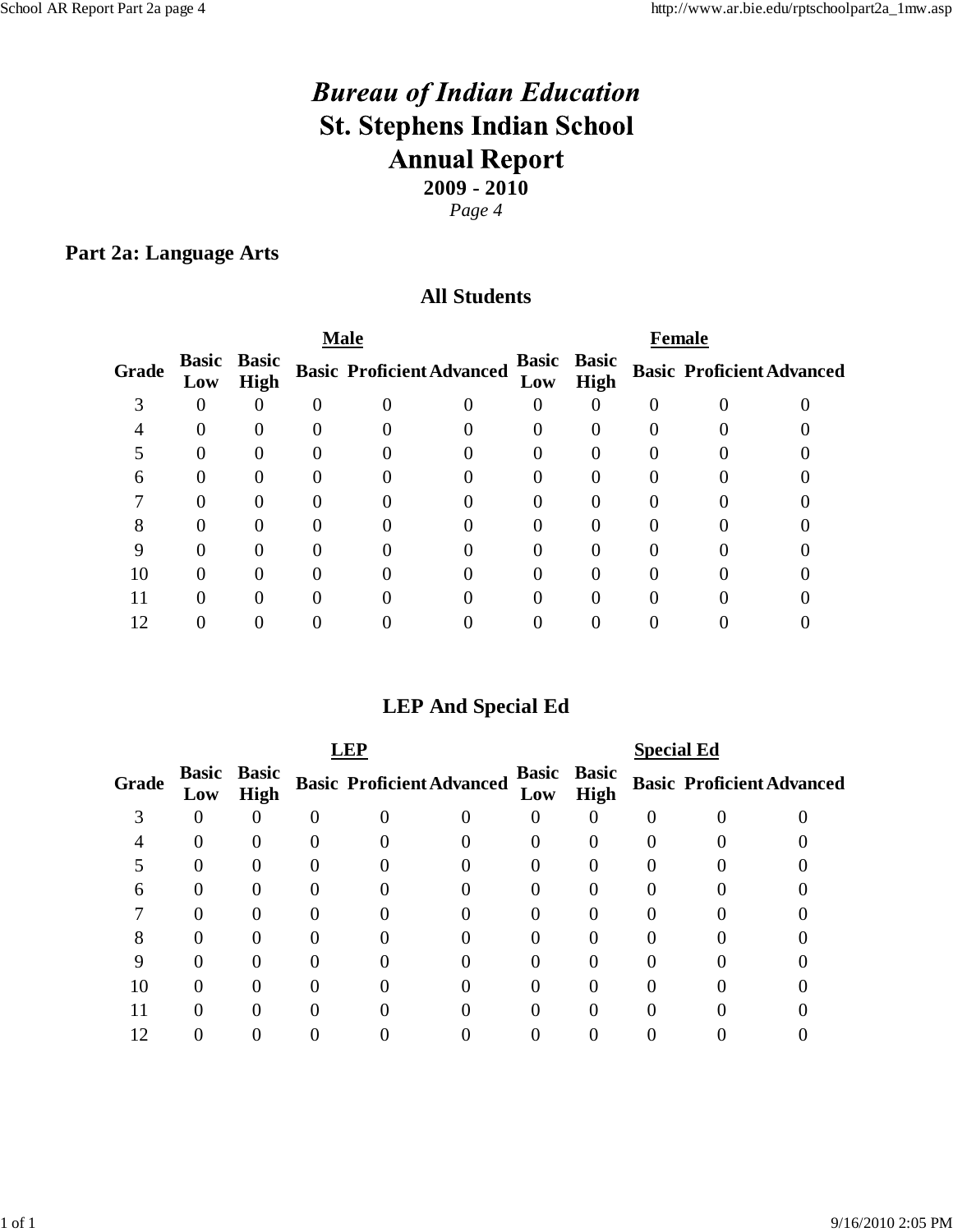#### **Part 2a: Language Arts**

# **Test Participation Summary**

| Grade        | <b>Students</b><br><b>Enrolled</b> | <b>Students</b><br><b>Tested</b> | <b>Percent Tested</b> |
|--------------|------------------------------------|----------------------------------|-----------------------|
| 3            |                                    | $\theta$                         | 0.00%                 |
| 4            | $\mathbf{0}$                       | $\theta$                         | 0.00%                 |
| 5            | $\left( \right)$                   | 0                                | 0.00%                 |
| 6            | $\mathbf{0}$                       | $\left( \right)$                 | 0.00%                 |
| 7            | $\left( \right)$                   | 0                                | 0.00%                 |
| 8            | $\mathbf{0}$                       | $\theta$                         | 0.00%                 |
| 9            | $\left( \right)$                   | 0                                | 0.00%                 |
| 10           |                                    | 0                                | 0.00%                 |
| 11           | $\left( \right)$                   | 0                                | 0.00%                 |
| 12           |                                    | $\left( \right)$                 | 0.00%                 |
| <b>Total</b> |                                    |                                  | 0.00%                 |

#### **Assessment Summary**

|            | <b>Basic</b>     |          |              |          | <b>Percent Proficient Percent Advanced Percent</b> |          |
|------------|------------------|----------|--------------|----------|----------------------------------------------------|----------|
| All        | $\mathbf{O}$     | $0.00\%$ | $\mathbf{0}$ | $0.00\%$ | $\mathbf{U}$                                       | $0.00\%$ |
| <b>LEP</b> | $\mathbf{O}$     | $0.00\%$ | $\mathbf{U}$ | $0.00\%$ | $^{\circ}$                                         | $0.00\%$ |
| Sp. Ed.    | $\left( \right)$ | $0.00\%$ | $\theta$     | $0.00\%$ | $\mathbf{U}$                                       | $0.00\%$ |

| Number of students given alternate assessments:   |  |
|---------------------------------------------------|--|
| Number of students provided accommodations (IEP): |  |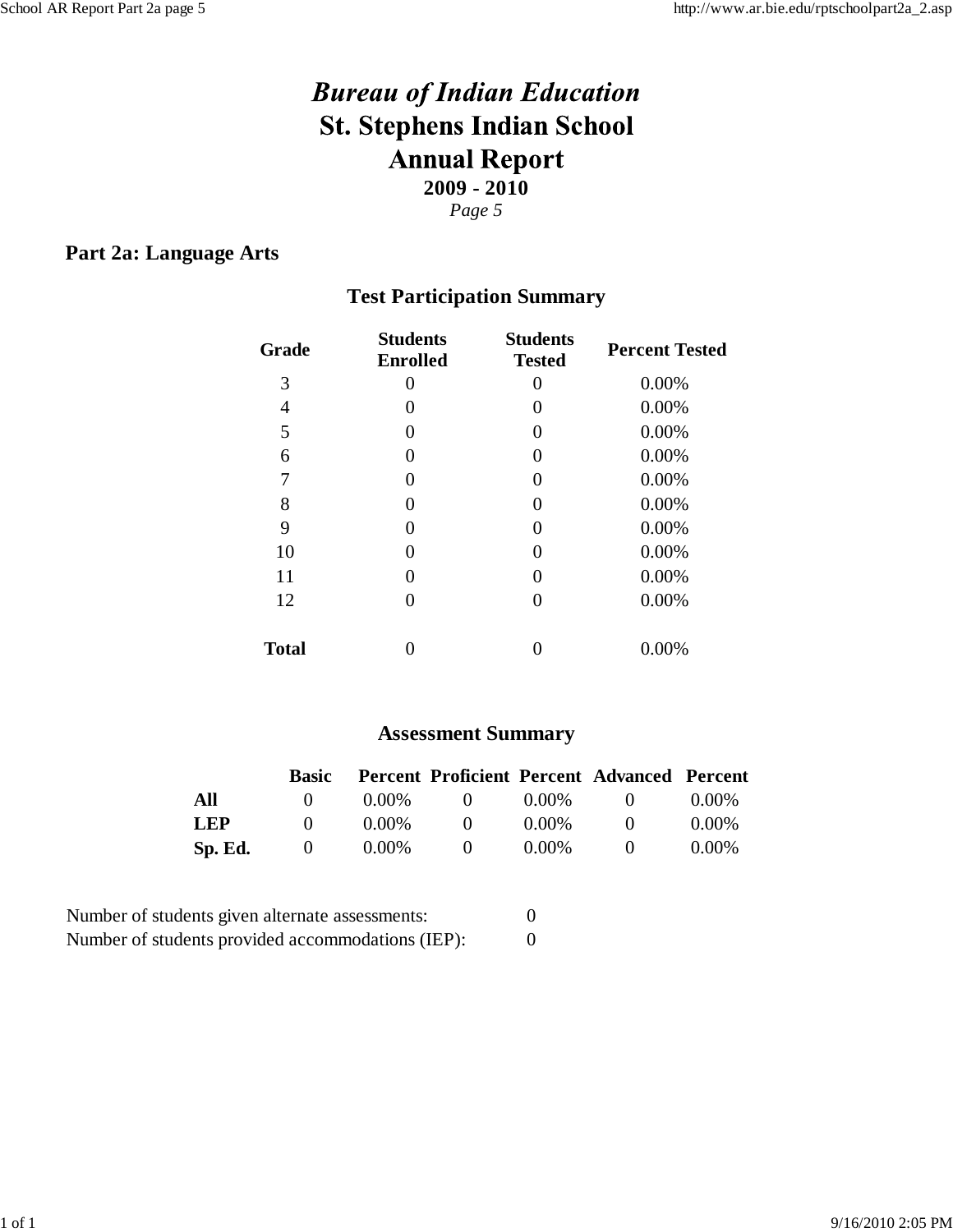#### **Part 2a: Language Arts**

# **Homeless Testing Summary**

| Grade        | <b>Students</b><br><b>Tested</b> | <b>Proficient and</b><br><b>Advanced</b> | <b>Percent</b> |
|--------------|----------------------------------|------------------------------------------|----------------|
| 3            | 0                                | $\mathbf{\Omega}$                        | 0.00%          |
| 4            | 0                                | 0                                        | 0.00%          |
| 5            | 0                                | 0                                        | 0.00%          |
| 6            | 0                                | 0                                        | 0.00%          |
| 7            | 0                                | 0                                        | 0.00%          |
| 8            | 0                                | 0                                        | 0.00%          |
| 9            | 0                                | 0                                        | 0.00%          |
| 10           | 0                                | 0                                        | 0.00%          |
| 11           | 0                                | 0                                        | 0.00%          |
| 12           | 0                                | 0                                        | 0.00%          |
| <b>Total</b> |                                  |                                          | 0.00%          |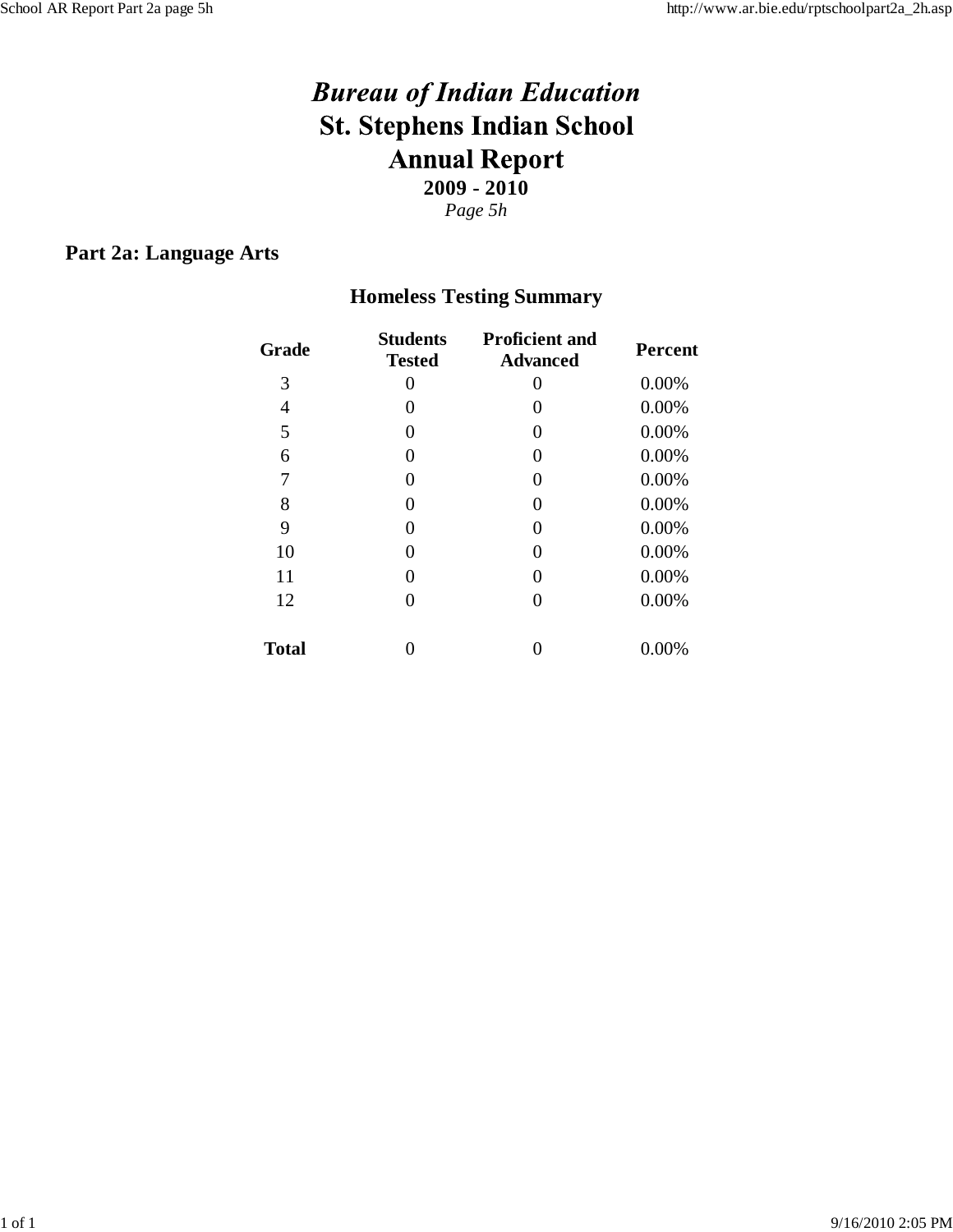# **Part 2b: Reading**

## **All Students**

|       |     |                                   | <b>Male</b>                      |  | <b>Female</b> |                                   |  |  |                                  |  |
|-------|-----|-----------------------------------|----------------------------------|--|---------------|-----------------------------------|--|--|----------------------------------|--|
| Grade | Low | <b>Basic Basic</b><br><b>High</b> | <b>Basic Proficient Advanced</b> |  | Low           | <b>Basic Basic</b><br><b>High</b> |  |  | <b>Basic Proficient Advanced</b> |  |
|       |     |                                   |                                  |  |               |                                   |  |  |                                  |  |
|       |     |                                   |                                  |  |               |                                   |  |  |                                  |  |
|       | 0   |                                   |                                  |  |               |                                   |  |  |                                  |  |
| n     |     |                                   |                                  |  |               |                                   |  |  |                                  |  |
|       |     |                                   |                                  |  |               |                                   |  |  |                                  |  |
|       |     |                                   |                                  |  |               |                                   |  |  |                                  |  |
|       |     |                                   |                                  |  |               |                                   |  |  |                                  |  |
| U     | 0   |                                   |                                  |  |               |                                   |  |  |                                  |  |
|       |     |                                   |                                  |  |               |                                   |  |  |                                  |  |
|       |     |                                   |                                  |  |               |                                   |  |  |                                  |  |

# **LEP And Special Ed**

|       |     |                                   | <b>LEP</b>                       |  |     | <b>Special Ed</b>                 |  |                                  |
|-------|-----|-----------------------------------|----------------------------------|--|-----|-----------------------------------|--|----------------------------------|
| Grade | Low | <b>Basic Basic</b><br><b>High</b> | <b>Basic Proficient Advanced</b> |  | Low | <b>Basic Basic</b><br><b>High</b> |  | <b>Basic Proficient Advanced</b> |
|       | 0   |                                   |                                  |  |     |                                   |  |                                  |
|       |     |                                   |                                  |  |     |                                   |  |                                  |
|       |     |                                   |                                  |  |     |                                   |  |                                  |
|       |     |                                   |                                  |  |     |                                   |  |                                  |
|       |     |                                   |                                  |  |     |                                   |  |                                  |
|       |     |                                   |                                  |  |     |                                   |  |                                  |
|       |     |                                   |                                  |  |     |                                   |  |                                  |
| 10    |     |                                   |                                  |  |     |                                   |  |                                  |
|       |     |                                   |                                  |  |     |                                   |  |                                  |
|       |     |                                   |                                  |  |     |                                   |  |                                  |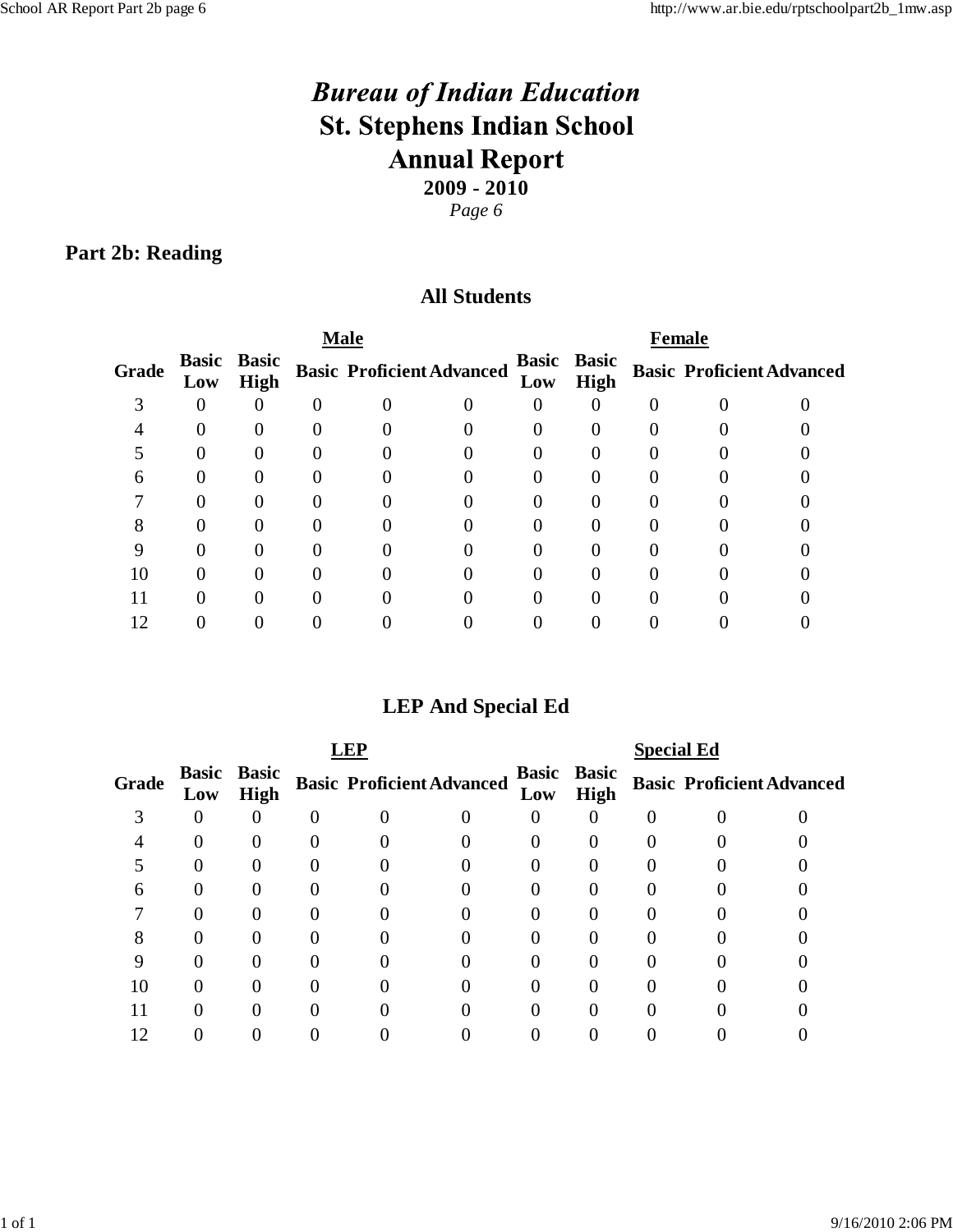### **Part 2b: Reading**

# **Test Participation Summary**

| Grade        | <b>Students</b><br><b>Enrolled</b> | <b>Students</b><br><b>Tested</b> | <b>Percent Tested</b> |
|--------------|------------------------------------|----------------------------------|-----------------------|
| 3            | $\mathbf{\Omega}$                  | 0                                | 0.00%                 |
| 4            |                                    | 0                                | 0.00%                 |
| 5            | $\left( \right)$                   | $\theta$                         | 0.00%                 |
| 6            |                                    | 0                                | 0.00%                 |
| 7            | $\mathbf{\Omega}$                  | $\theta$                         | 0.00%                 |
| 8            |                                    |                                  | 0.00%                 |
| 9            | $\mathbf{0}$                       | 0                                | 0.00%                 |
| 10           |                                    |                                  | 0.00%                 |
| 11           | $\mathbf{0}$                       |                                  | 0.00%                 |
| 12           |                                    |                                  | 0.00%                 |
| <b>Total</b> |                                    |                                  | 0.00%                 |

#### **Assessment Summary**

|            | <b>Basic</b> |          |              |          | <b>Percent Proficient Percent Advanced Percent</b> |          |
|------------|--------------|----------|--------------|----------|----------------------------------------------------|----------|
| All        | $\mathbf{U}$ | $0.00\%$ | $\sqrt{1}$   | $0.00\%$ | $\mathbf{U}$                                       | $0.00\%$ |
| <b>LEP</b> | $\mathbf{U}$ | $0.00\%$ | $\mathbf{O}$ | $0.00\%$ | $^{\circ}$                                         | $0.00\%$ |
| Sp. Ed.    | $\mathbf{O}$ | $0.00\%$ | $\mathbf{U}$ | $0.00\%$ | $\mathbf{U}$                                       | $0.00\%$ |

| Number of students given alternate assessments:           |             |
|-----------------------------------------------------------|-------------|
| Number of students provided accommodations (IEP):         |             |
| Third graders reading independently at third grade level: | $0(0.00\%)$ |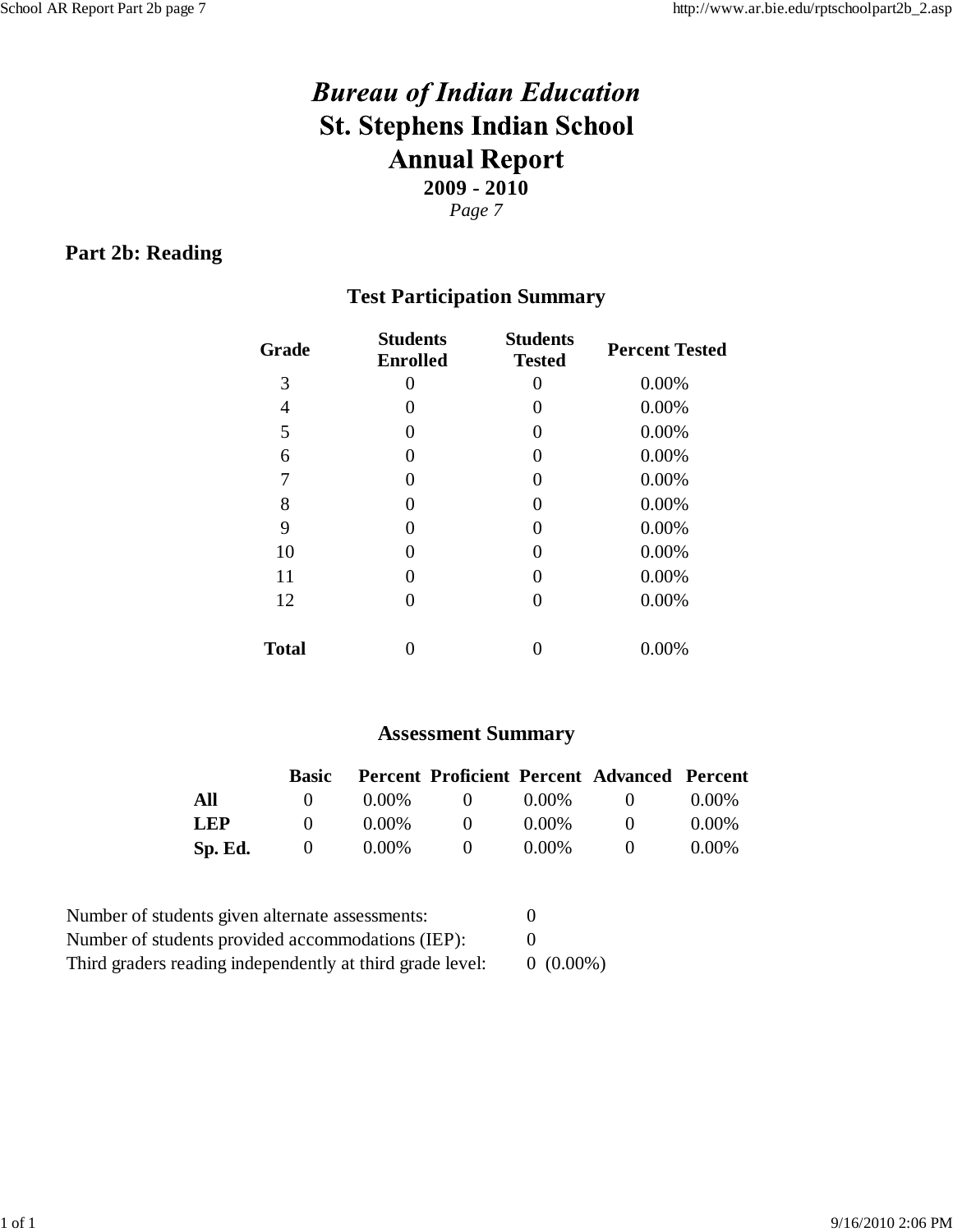#### **Part 2b: Reading**

# **Homeless Testing Summary**

| Grade        | <b>Students</b><br><b>Tested</b> | <b>Proficient and</b><br><b>Advanced</b> | <b>Percent</b> |
|--------------|----------------------------------|------------------------------------------|----------------|
| 3            | 0                                | 0                                        | 0.00%          |
| 4            | $\mathbf{\Omega}$                | 0                                        | 0.00%          |
| 5            | 0                                | 0                                        | 0.00%          |
| 6            | 0                                | 0                                        | 0.00%          |
| 7            | 0                                | 0                                        | 0.00%          |
| 8            | 0                                | 0                                        | 0.00%          |
| 9            | 0                                | 0                                        | 0.00%          |
| 10           | 0                                | 0                                        | 0.00%          |
| 11           | 0                                | 0                                        | 0.00%          |
| 12           | 0                                | 0                                        | 0.00%          |
| <b>Total</b> |                                  |                                          | 0.00%          |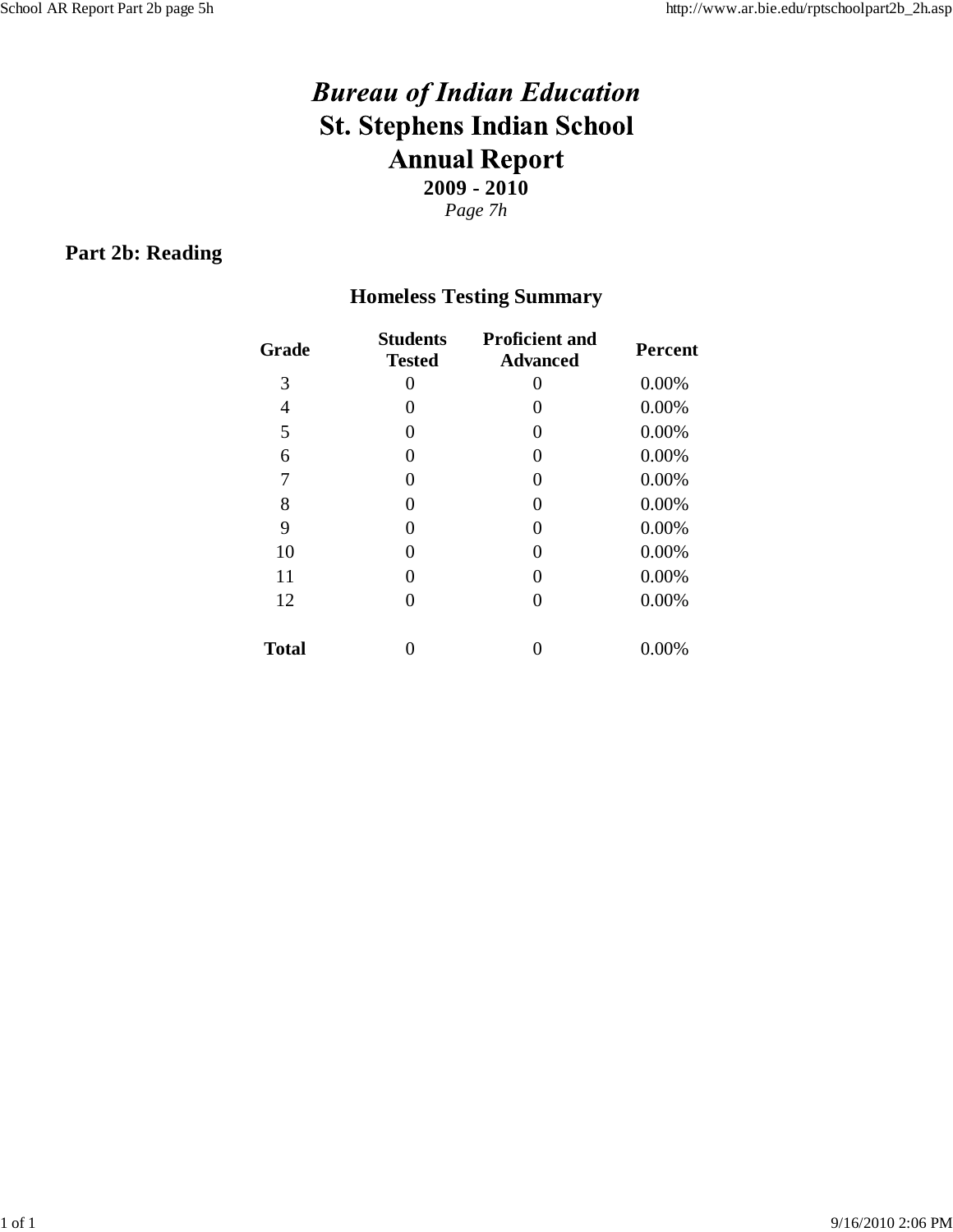## **Part 2c: Mathematics**

#### **All Students**

|     |             |                    | <b>Male</b> | <b>Female</b> |                                  |      |                    |  |                                  |
|-----|-------------|--------------------|-------------|---------------|----------------------------------|------|--------------------|--|----------------------------------|
| Low | <b>High</b> |                    |             |               | Low                              | High |                    |  |                                  |
|     |             |                    |             |               |                                  |      |                    |  |                                  |
|     |             |                    |             |               |                                  |      |                    |  |                                  |
|     |             |                    |             |               |                                  |      |                    |  |                                  |
|     |             |                    |             |               |                                  |      |                    |  |                                  |
|     |             |                    |             |               |                                  |      |                    |  |                                  |
|     |             |                    |             |               |                                  |      |                    |  |                                  |
|     |             |                    |             |               |                                  |      |                    |  |                                  |
|     |             |                    |             |               |                                  |      |                    |  |                                  |
|     |             |                    |             |               |                                  |      |                    |  |                                  |
|     |             |                    |             |               |                                  |      |                    |  |                                  |
|     |             | <b>Basic Basic</b> |             |               | <b>Basic Proficient Advanced</b> |      | <b>Basic Basic</b> |  | <b>Basic Proficient Advanced</b> |

# **LEP And Special Ed**

| <b>EP</b> |     |                                   |  |                                  |  |     |                            | <b>Special Ed</b> |  |                                  |  |  |
|-----------|-----|-----------------------------------|--|----------------------------------|--|-----|----------------------------|-------------------|--|----------------------------------|--|--|
| Grade     | Low | <b>Basic Basic</b><br><b>High</b> |  | <b>Basic Proficient Advanced</b> |  | Low | <b>Basic Basic</b><br>High |                   |  | <b>Basic Proficient Advanced</b> |  |  |
|           |     | 0                                 |  |                                  |  |     |                            |                   |  |                                  |  |  |
|           |     |                                   |  |                                  |  |     |                            |                   |  |                                  |  |  |
|           |     |                                   |  |                                  |  |     |                            |                   |  |                                  |  |  |
|           |     |                                   |  |                                  |  |     |                            |                   |  |                                  |  |  |
|           |     |                                   |  |                                  |  |     |                            |                   |  |                                  |  |  |
|           |     |                                   |  |                                  |  |     |                            |                   |  |                                  |  |  |
|           |     |                                   |  |                                  |  |     |                            |                   |  |                                  |  |  |
| 10        |     |                                   |  |                                  |  |     |                            |                   |  |                                  |  |  |
|           |     |                                   |  |                                  |  |     |                            |                   |  |                                  |  |  |
| Ω         |     |                                   |  |                                  |  |     |                            |                   |  |                                  |  |  |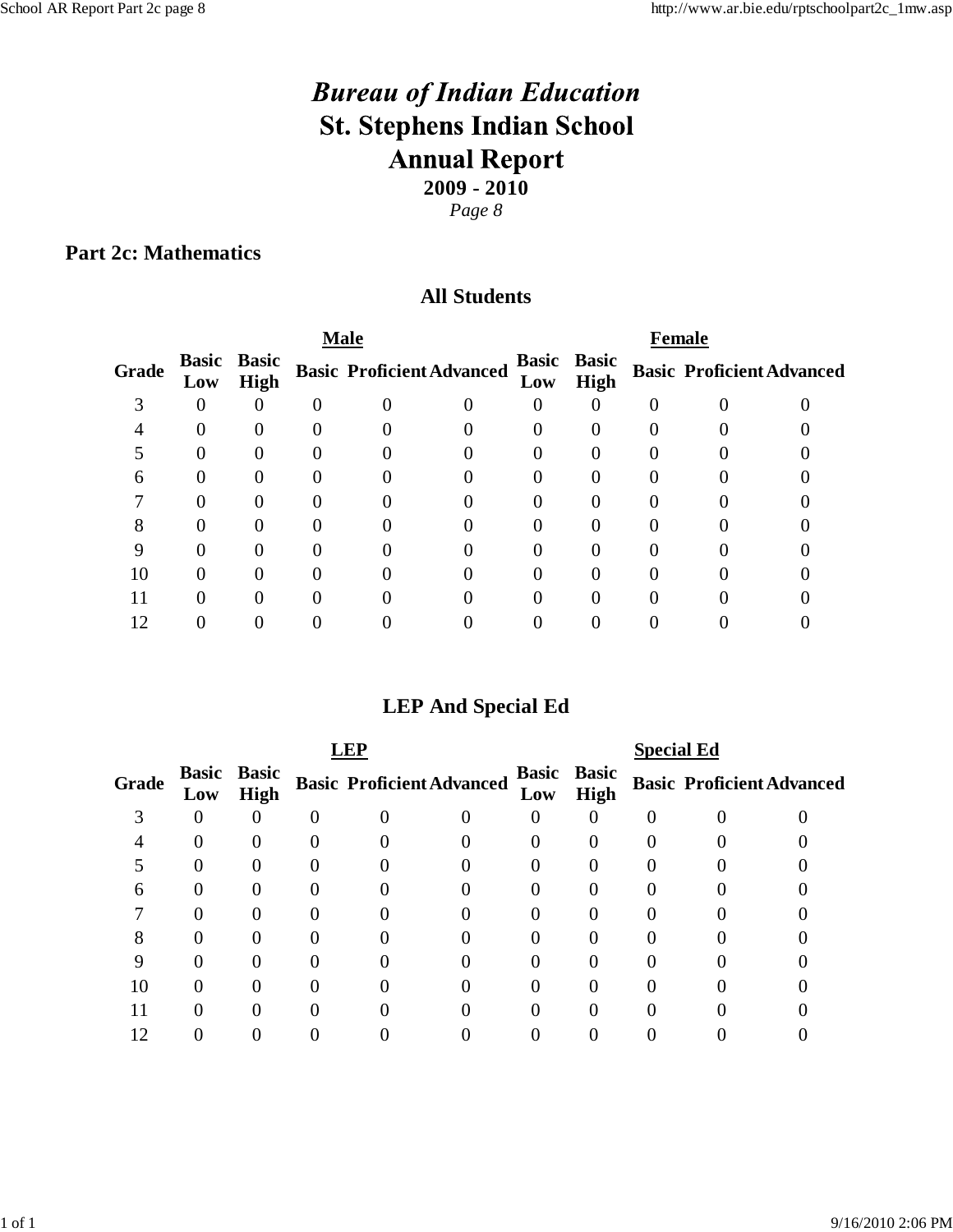## **Part 2c: Mathematics**

# **Test Participation Summary**

| Grade        | <b>Students</b><br><b>Enrolled</b> | <b>Students</b><br><b>Tested</b> | <b>Percent Tested</b> |  |
|--------------|------------------------------------|----------------------------------|-----------------------|--|
| 3            | 0                                  | $\theta$                         | 0.00%                 |  |
| 4            |                                    | $\theta$                         | 0.00%                 |  |
| 5            | $\left( \right)$                   | 0                                | 0.00%                 |  |
| 6            | $\left( \right)$                   | $\theta$                         | 0.00%                 |  |
| 7            | 0                                  | 0                                | 0.00%                 |  |
| 8            |                                    | $\theta$                         | 0.00%                 |  |
| 9            |                                    | 0                                | 0.00%                 |  |
| 10           |                                    | 0                                | 0.00%                 |  |
| 11           |                                    | 0                                | 0.00%                 |  |
| 12           |                                    | $\theta$                         | 0.00%                 |  |
| <b>Total</b> |                                    |                                  | 0.00%                 |  |

#### **Assessment Summary**

|            | Basic        |          |              |          | Percent Proficient Percent Advanced Percent |          |
|------------|--------------|----------|--------------|----------|---------------------------------------------|----------|
| All        |              | $0.00\%$ | $\mathbf{U}$ | $0.00\%$ | $\mathbf{U}$                                | $0.00\%$ |
| <b>LEP</b> | $\mathbf{U}$ | $0.00\%$ | $\mathbf{U}$ | $0.00\%$ | $^{\circ}$                                  | $0.00\%$ |
| Sp. Ed.    | $\mathbf{U}$ | $0.00\%$ | $\mathbf{U}$ | $0.00\%$ | $^{\circ}$                                  | $0.00\%$ |

| Number of students given alternate assessments:   |  |
|---------------------------------------------------|--|
| Number of students provided accommodations (IEP): |  |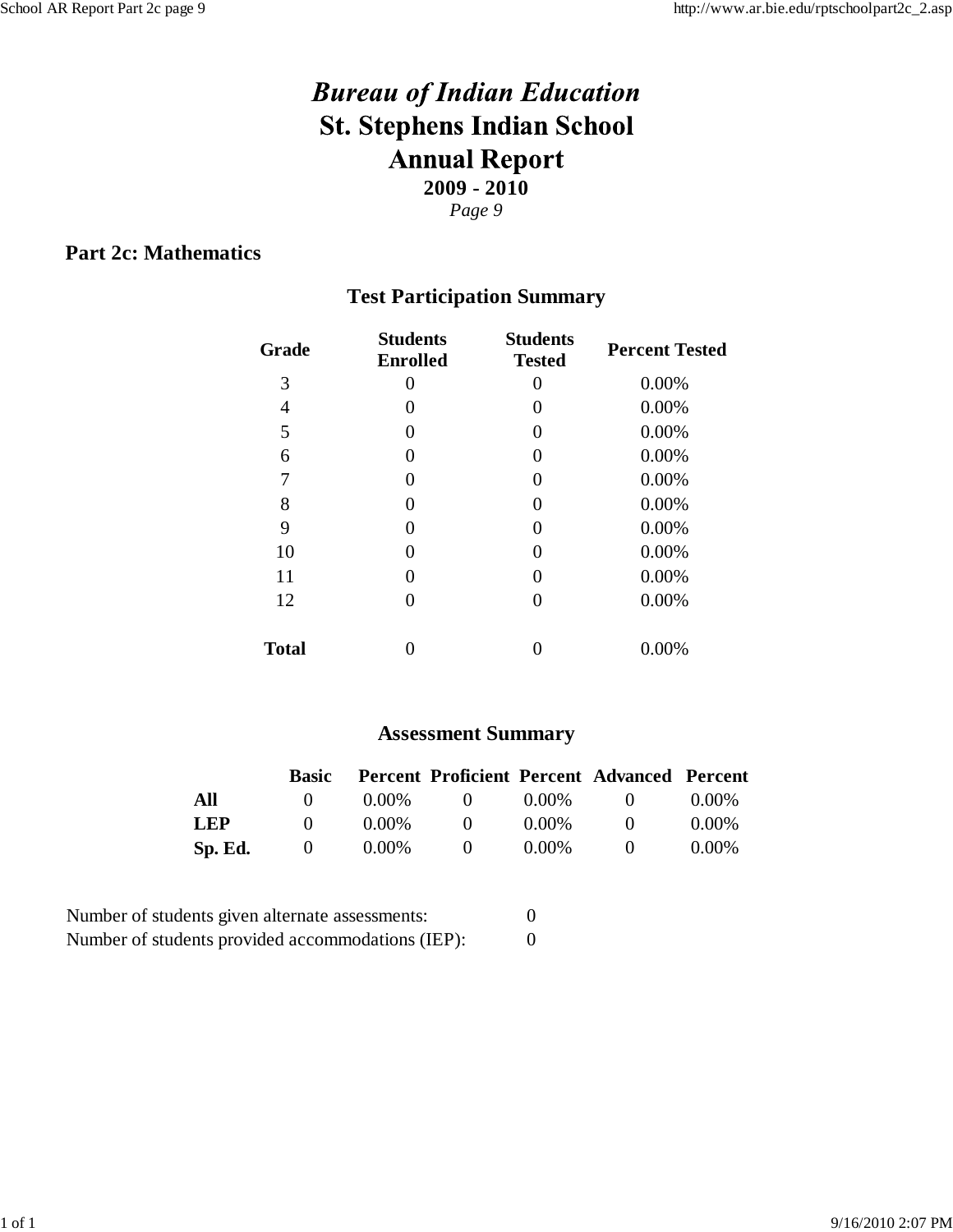## **Part 2c: Mathematics**

# **Homeless Testing Summary**

| Grade        | <b>Students</b><br><b>Tested</b> | <b>Proficient and</b><br><b>Advanced</b> | <b>Percent</b> |
|--------------|----------------------------------|------------------------------------------|----------------|
| 3            | 0                                | 0                                        | 0.00%          |
| 4            | 0                                | 0                                        | 0.00%          |
| 5            | 0                                | 0                                        | 0.00%          |
| 6            | 0                                | 0                                        | 0.00%          |
| 7            | 0                                | 0                                        | 0.00%          |
| 8            | 0                                | 0                                        | 0.00%          |
| 9            | 0                                | 0                                        | 0.00%          |
| 10           | 0                                | 0                                        | 0.00%          |
| 11           | 0                                | 0                                        | 0.00%          |
| 12           | 0                                | 0                                        | 0.00%          |
| <b>Total</b> |                                  |                                          | 0.00%          |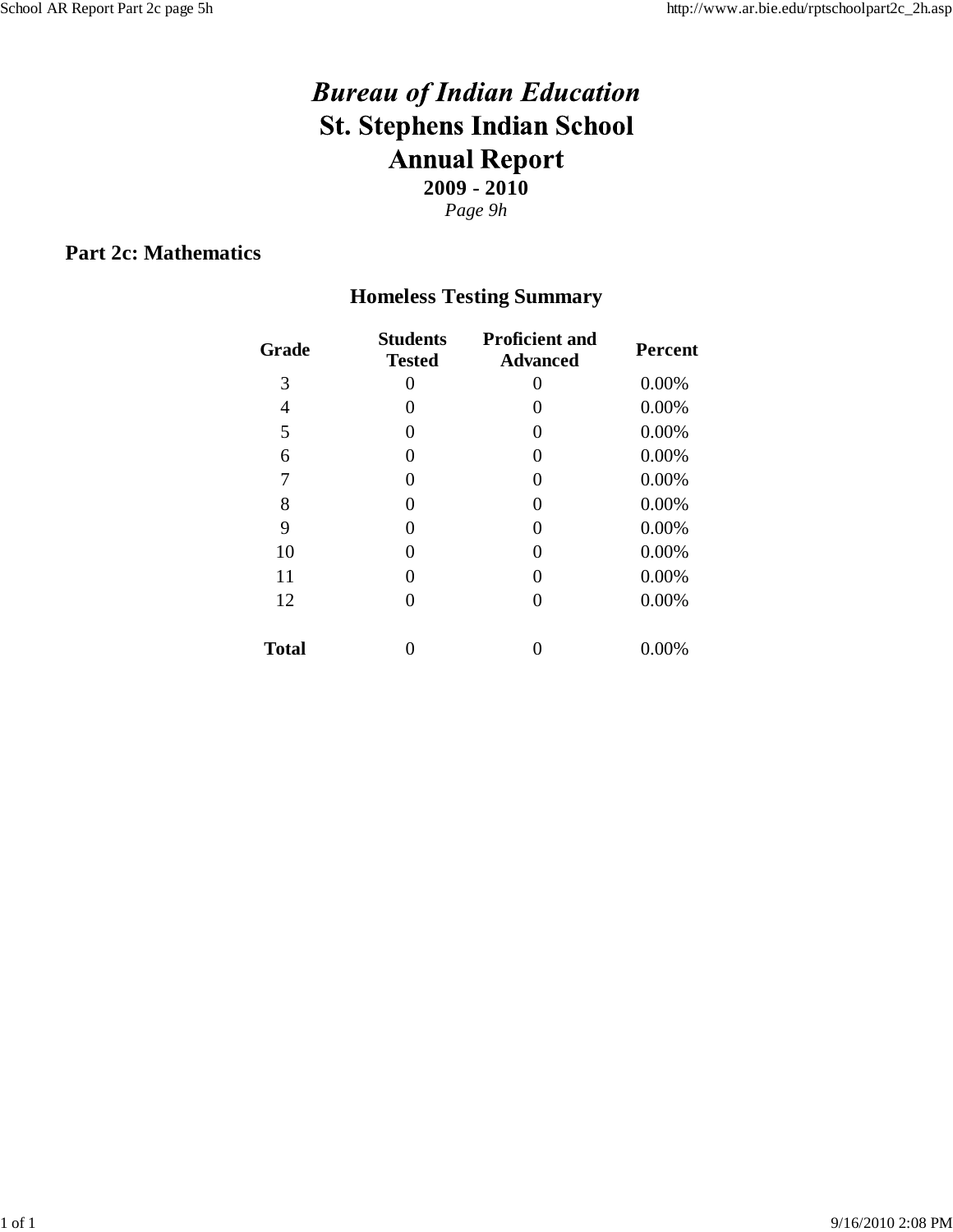### **Part 2d: Science**

## **All Students**

|     |             |                    |  | <b>Female</b> |                                  |             |                    |  |                                  |
|-----|-------------|--------------------|--|---------------|----------------------------------|-------------|--------------------|--|----------------------------------|
| Low | <b>High</b> |                    |  |               | Low                              | <b>High</b> |                    |  |                                  |
|     |             |                    |  |               |                                  |             |                    |  |                                  |
|     |             |                    |  |               |                                  |             |                    |  |                                  |
|     |             |                    |  |               |                                  |             |                    |  |                                  |
|     |             |                    |  |               |                                  |             |                    |  |                                  |
|     |             |                    |  |               |                                  |             |                    |  |                                  |
|     |             |                    |  |               |                                  |             |                    |  |                                  |
|     |             |                    |  |               |                                  |             |                    |  |                                  |
|     |             |                    |  |               |                                  |             |                    |  |                                  |
|     |             |                    |  |               |                                  |             |                    |  |                                  |
|     |             |                    |  |               |                                  |             |                    |  |                                  |
|     |             | <b>Basic Basic</b> |  | <b>Male</b>   | <b>Basic Proficient Advanced</b> |             | <b>Basic Basic</b> |  | <b>Basic Proficient Advanced</b> |

# **LEP And Special Ed**

| <b>FP</b> |     |                                   |  |                                  |  |     |                                   | <b>Special Ed</b> |  |                                  |  |  |
|-----------|-----|-----------------------------------|--|----------------------------------|--|-----|-----------------------------------|-------------------|--|----------------------------------|--|--|
| Grade     | Low | <b>Basic Basic</b><br><b>High</b> |  | <b>Basic Proficient Advanced</b> |  | Low | <b>Basic Basic</b><br><b>High</b> |                   |  | <b>Basic Proficient Advanced</b> |  |  |
|           | 0   |                                   |  |                                  |  |     |                                   |                   |  |                                  |  |  |
|           |     |                                   |  |                                  |  |     |                                   |                   |  |                                  |  |  |
|           |     |                                   |  |                                  |  |     |                                   |                   |  |                                  |  |  |
|           |     |                                   |  |                                  |  |     |                                   |                   |  |                                  |  |  |
|           |     |                                   |  |                                  |  |     |                                   |                   |  |                                  |  |  |
|           |     |                                   |  |                                  |  |     |                                   |                   |  |                                  |  |  |
|           |     |                                   |  |                                  |  |     |                                   |                   |  |                                  |  |  |
|           |     |                                   |  |                                  |  |     |                                   |                   |  |                                  |  |  |
|           |     |                                   |  |                                  |  |     |                                   |                   |  |                                  |  |  |
|           |     |                                   |  |                                  |  |     |                                   |                   |  |                                  |  |  |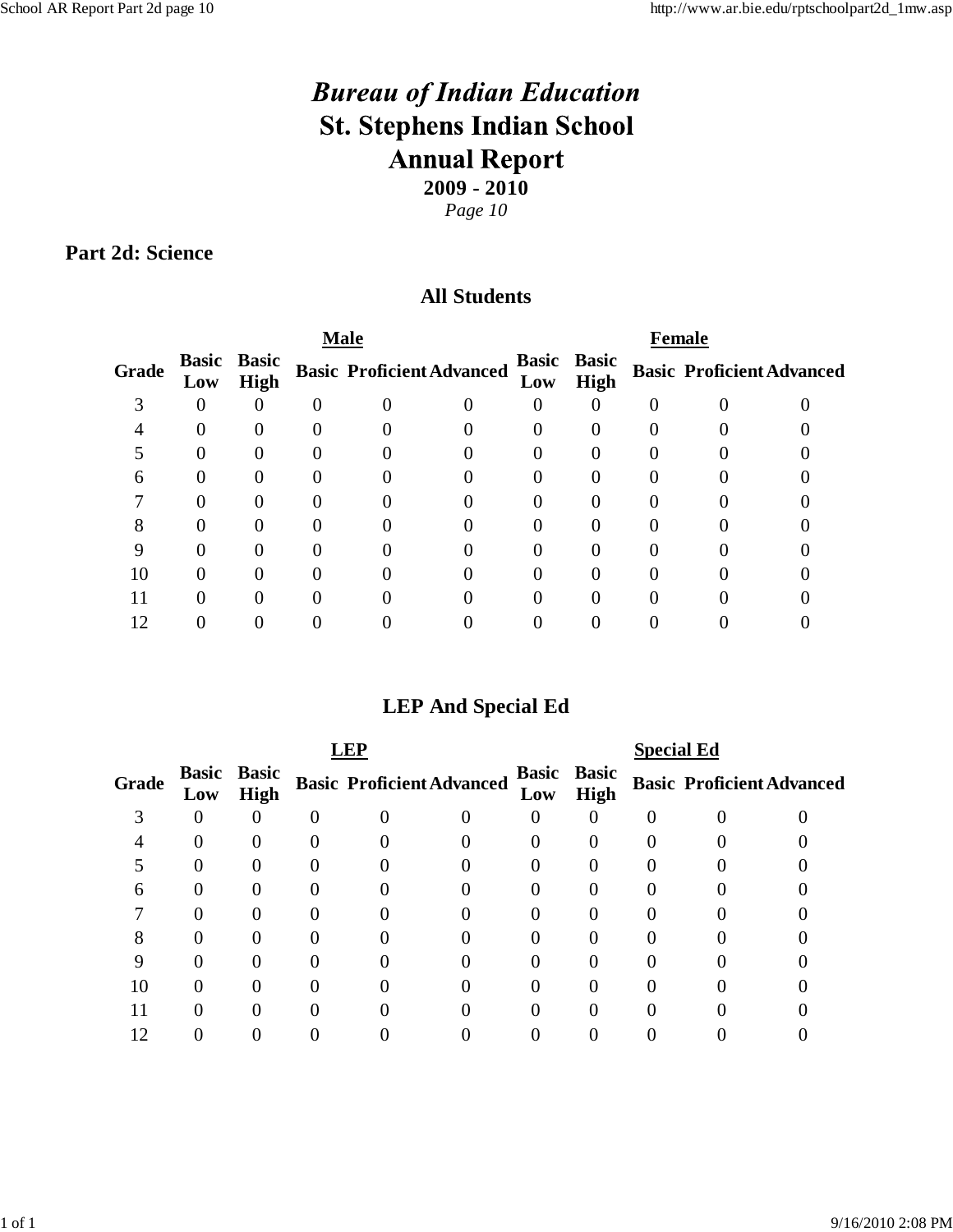## **Part 2d: Science**

# **Test Participation Summary**

| Grade        | <b>Students</b><br><b>Enrolled</b> | <b>Students</b><br><b>Tested</b> | <b>Percent Tested</b> |  |
|--------------|------------------------------------|----------------------------------|-----------------------|--|
| 3            | 0                                  | $\theta$                         | 0.00%                 |  |
| 4            |                                    | $\theta$                         | 0.00%                 |  |
| 5            | $\left( \right)$                   | 0                                | 0.00%                 |  |
| 6            | $\left( \right)$                   | $\theta$                         | 0.00%                 |  |
| 7            | 0                                  | 0                                | 0.00%                 |  |
| 8            |                                    | $\theta$                         | 0.00%                 |  |
| 9            |                                    | 0                                | 0.00%                 |  |
| 10           |                                    | 0                                | 0.00%                 |  |
| 11           |                                    | 0                                | 0.00%                 |  |
| 12           |                                    | $\theta$                         | 0.00%                 |  |
| <b>Total</b> |                                    |                                  | 0.00%                 |  |

#### **Assessment Summary**

|            | Basic        |          |              |          | Percent Proficient Percent Advanced Percent |          |
|------------|--------------|----------|--------------|----------|---------------------------------------------|----------|
| All        |              | $0.00\%$ | $\mathbf{U}$ | $0.00\%$ | $\mathbf{U}$                                | $0.00\%$ |
| <b>LEP</b> | $\mathbf{U}$ | $0.00\%$ | $\mathbf{U}$ | $0.00\%$ | $^{\circ}$                                  | $0.00\%$ |
| Sp. Ed.    | $\mathbf{U}$ | $0.00\%$ | $\mathbf{U}$ | $0.00\%$ | $^{\circ}$                                  | $0.00\%$ |

| Number of students given alternate assessments:   |  |
|---------------------------------------------------|--|
| Number of students provided accommodations (IEP): |  |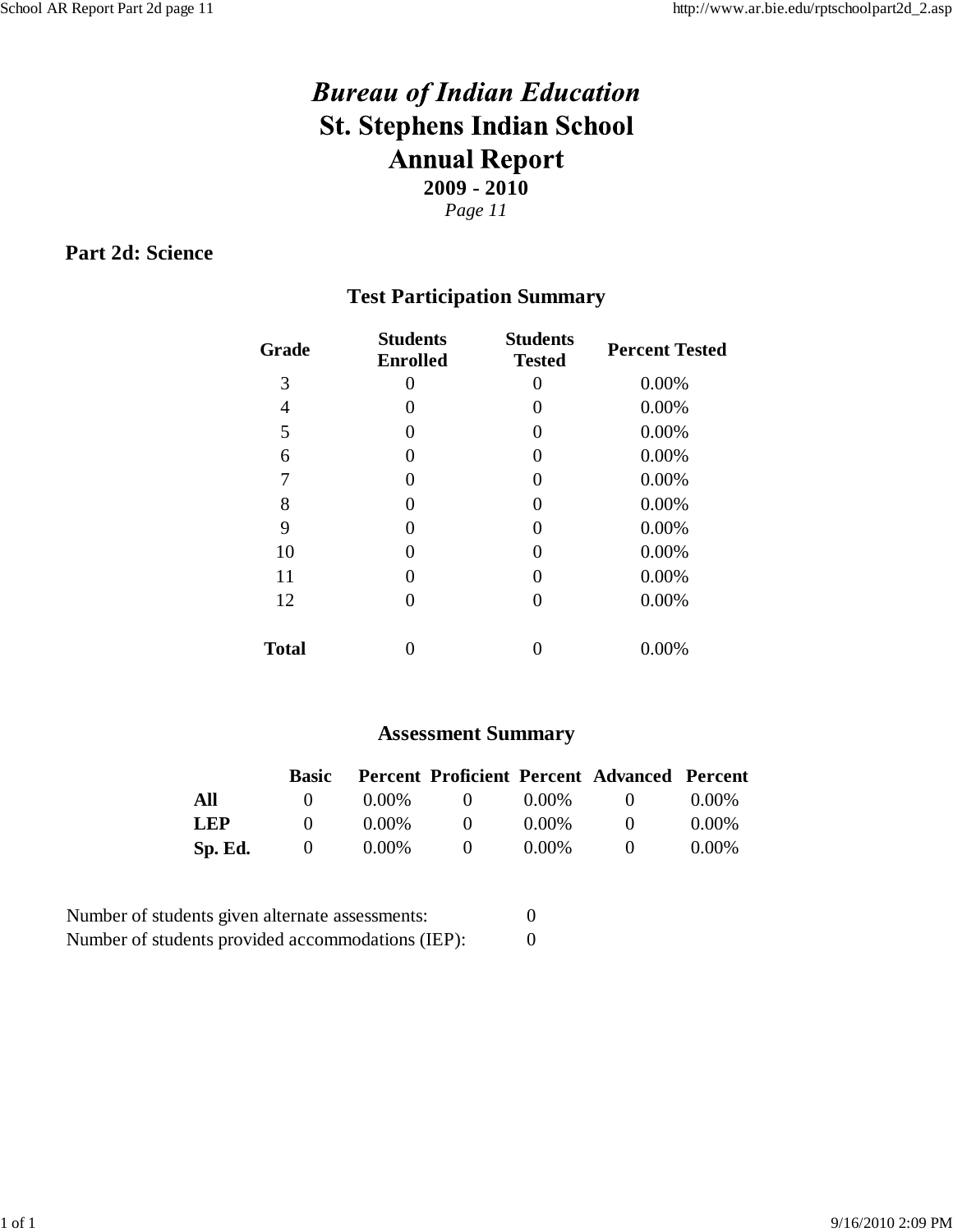## **Part 2d: Science**

# **Homeless Testing Summary**

| Grade        | <b>Students</b><br><b>Tested</b> | <b>Proficient and</b><br><b>Advanced</b> | <b>Percent</b> |
|--------------|----------------------------------|------------------------------------------|----------------|
| 3            | 0                                | 0                                        | 0.00%          |
| 4            | 0                                | 0                                        | 0.00%          |
| 5            | 0                                | 0                                        | 0.00%          |
| 6            | 0                                | 0                                        | 0.00%          |
| 7            | 0                                | 0                                        | 0.00%          |
| 8            | 0                                | 0                                        | 0.00%          |
| 9            | 0                                | 0                                        | 0.00%          |
| 10           | 0                                | 0                                        | 0.00%          |
| 11           | 0                                | 0                                        | 0.00%          |
| 12           | 0                                | 0                                        | 0.00%          |
| <b>Total</b> |                                  |                                          | 0.00%          |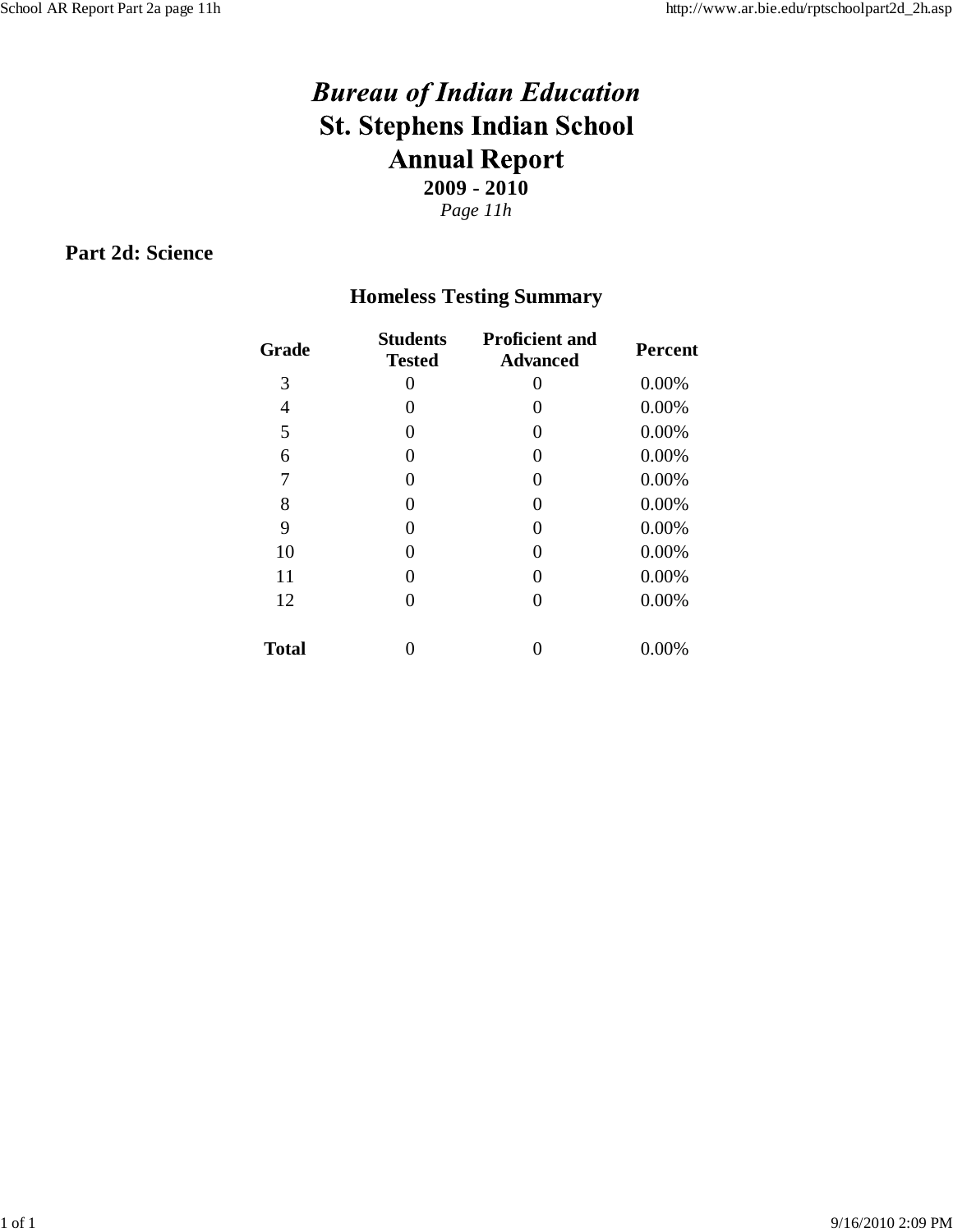*Page 12*

#### **Part 3: Staff Development**

| A1.            | Full-time teaching positions available in the current school year:                                                                                      |             |                                                                                                                                                                                                                                                                                                       | 27             |             |
|----------------|---------------------------------------------------------------------------------------------------------------------------------------------------------|-------------|-------------------------------------------------------------------------------------------------------------------------------------------------------------------------------------------------------------------------------------------------------------------------------------------------------|----------------|-------------|
|                | Full-time teachers new to the school:                                                                                                                   |             |                                                                                                                                                                                                                                                                                                       | 3              |             |
|                | Unfilled vacancies for full-time teachers:                                                                                                              |             |                                                                                                                                                                                                                                                                                                       | $\overline{0}$ |             |
|                | <b>Total Number of Teachers:</b>                                                                                                                        |             |                                                                                                                                                                                                                                                                                                       | 27             |             |
| A2.            | Teachers at the end of last SY:                                                                                                                         |             |                                                                                                                                                                                                                                                                                                       | 26             |             |
|                | Not offered contracts: 0 Teachers retired: 1                                                                                                            |             |                                                                                                                                                                                                                                                                                                       |                |             |
|                | Teachers returning:                                                                                                                                     |             |                                                                                                                                                                                                                                                                                                       |                | 25 (96.15%) |
| <b>B.</b>      | Number of Core Area teachers:                                                                                                                           |             |                                                                                                                                                                                                                                                                                                       | 19             |             |
|                | Highly Qualified Core Area teachers:                                                                                                                    |             |                                                                                                                                                                                                                                                                                                       |                | 16 (84.21%) |
| $\mathbf{C}$ . | Current school principal tenure (years):                                                                                                                |             |                                                                                                                                                                                                                                                                                                       | 8              |             |
| D.             | Number of core area classes taught: (K-8: 56, 9-12: 27)                                                                                                 |             |                                                                                                                                                                                                                                                                                                       | 83             |             |
|                |                                                                                                                                                         |             | Core area classes taught by highly qualified teachers: (K-8: 54, 9-12: 22)                                                                                                                                                                                                                            | 76             | (91.57%)    |
|                |                                                                                                                                                         |             | Reasons for core area classes not taught by highly qualified teachers:                                                                                                                                                                                                                                |                |             |
|                | <b>Elementary</b><br>Classes taught by teachers who are not fully certified: $0(0.00\%)$<br>Other reasons: 2 (100.00%)                                  |             | Certified general ed teachers without subject matter test / demonstrated competency: 0 (0.00%)<br>Certified special ed teachers without subject matter test / demonstrated competency: 0 (0.00%)<br>Explanation for other reasons: MS SPED Teacher not HQ in the area of Math and English.            |                |             |
|                | <b>Secondary</b><br>Classes taught by teachers who are not fully certified: $0(0.00\%)$<br>Other reasons: 3 (60.00%)<br>certified in Utah and not math. |             | Certified general ed teachers without subject matter test / demonstrated competency: 0 (0.00%)<br>Certified special ed teachers without subject matter test / demonstrated competency: 2 (40.00%)<br>Explanation for other reasons: Science teacher certified for only biology. Business math teacher |                |             |
|                |                                                                                                                                                         |             | Teachers receiving high-quality professional development: (K-8: 19, 9-12: 8)                                                                                                                                                                                                                          | 27             |             |
|                |                                                                                                                                                         |             | Core area teachers' qualifications in the use of technology for instruction:                                                                                                                                                                                                                          |                |             |
|                |                                                                                                                                                         | Basic:      | 16 (84.21%)                                                                                                                                                                                                                                                                                           |                |             |
|                |                                                                                                                                                         |             |                                                                                                                                                                                                                                                                                                       |                |             |
|                |                                                                                                                                                         | Proficient: | 3(15.79%)                                                                                                                                                                                                                                                                                             |                |             |

**E.** Full-time paraprofessionals employed: 7<br>Fully qualified paraprofessionals employed: 7 Fully qualified paraprofessionals employed: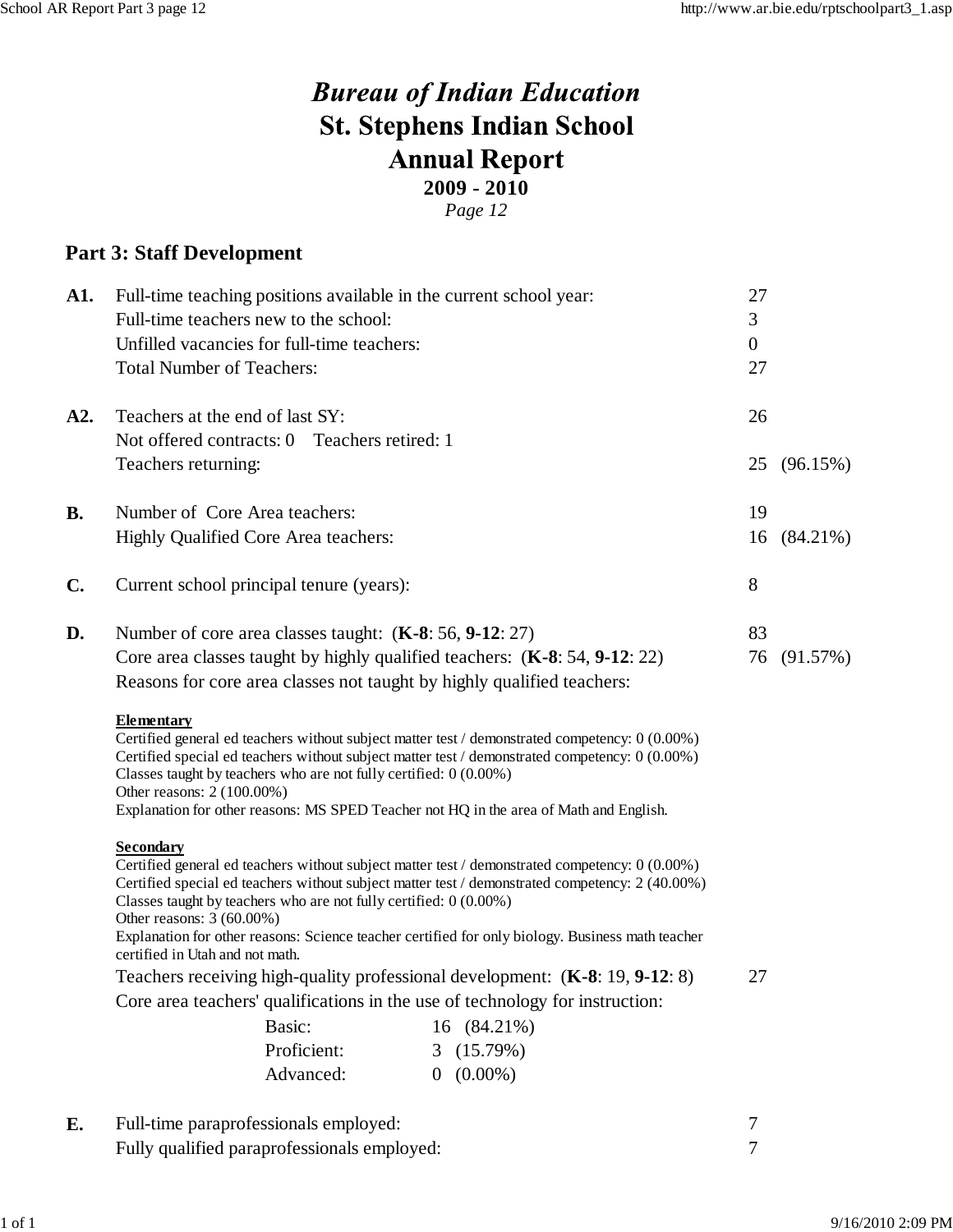*Page 13*

## **Part 4: Provision for Safe and Drug Free School and Community**

#### **A.** Major Activities

#### **Major activities for the school are marked 'X'.**

- X Substance abuse prevention instruction X Before and after school activities Safe  $&$  drug free services for out of school youth  $X$  Violence prevention instruction
- Curriculum acquisition or development X Student Support services
- 
- X Special one-time events X Security Equipment
- X Staff Training X Security
- Other:
- 
- 
- X Parent education and involvement X Conflict resolution and Peer mediation
- X Community service projects Alternative education programs
	-
- X Personnel HIV Curriculum Training

#### **B.** Incidents of Drug and Alcohol Use

|                                            | $K-5$ | 6-8 | $9-12$ |
|--------------------------------------------|-------|-----|--------|
| Number of Incidents                        |       |     |        |
| <b>Student Offenders</b><br>(unduplicated) |       |     |        |
| Non-student Offenders                      |       |     |        |
| Alcohol-related suspensions                |       |     |        |
| Alcohol-related expulsions                 |       |     |        |
| Drug-related suspensions                   |       |     | 2      |
| Drug-related expulsions                    |       |     |        |

#### **Total Number of Incidents:** 3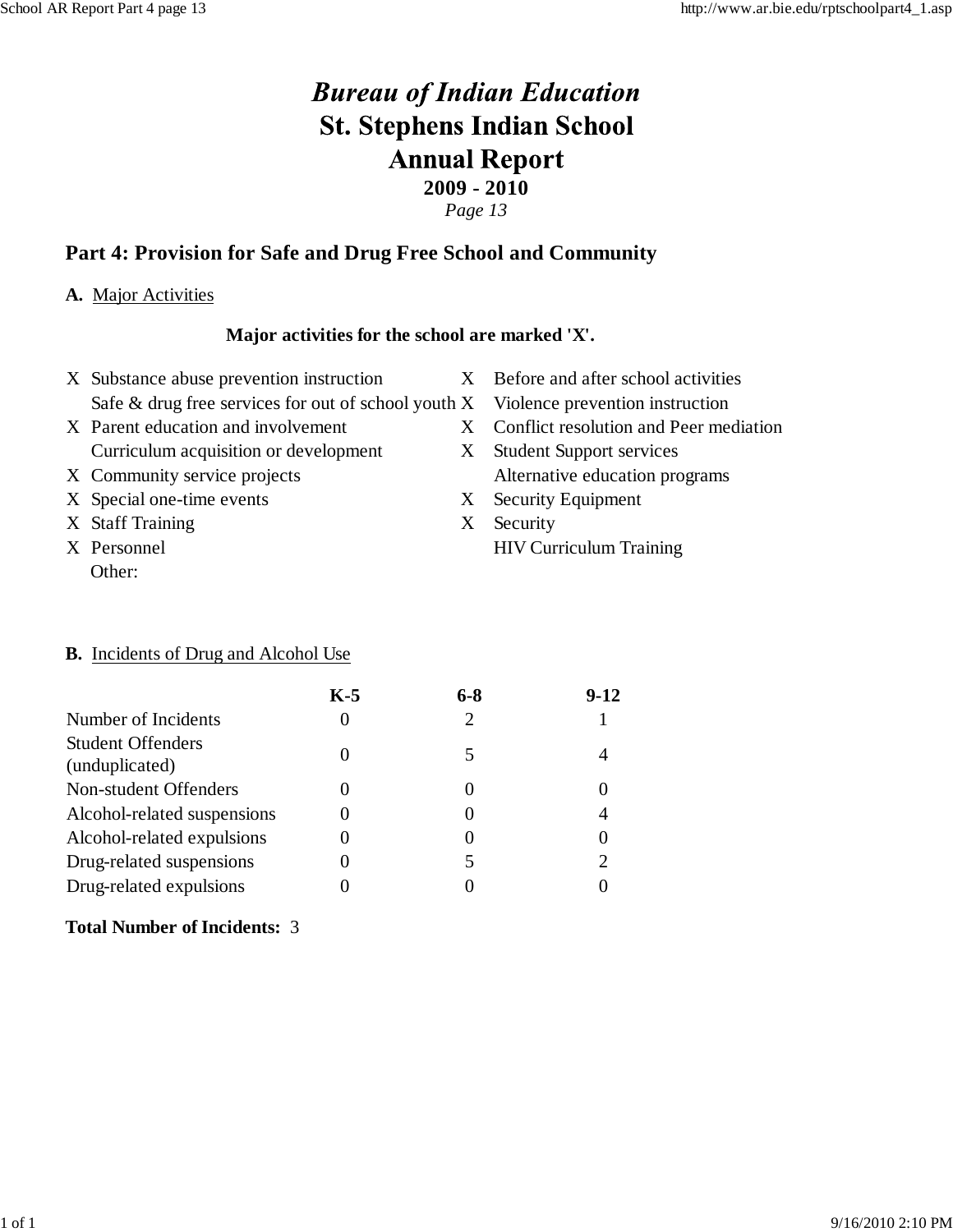*Page 14*

### **Part 4: Provision for Safe and Drug Free School and Community**

#### **C.** Incidents of Violence

|                                          | $K-5$             | $6 - 8$        | $9-12$         |
|------------------------------------------|-------------------|----------------|----------------|
| Number of Incidents                      | 0                 | $\theta$       | 71             |
| Student Offenders (unduplicated)         | 0                 | $\theta$       | 37             |
| Non-student Offenders                    | 0                 | $\theta$       | $\overline{0}$ |
| <b>Student Victims</b>                   | 0                 | $\theta$       | 3              |
| <b>Staff Victims</b>                     | 0                 | $\theta$       | $\overline{0}$ |
| <b>Other Victims</b>                     | $\mathbf{\Omega}$ | $\theta$       | 0              |
| Incidents that were weapons-related      | $\mathbf{\Omega}$ | $\overline{0}$ | $\theta$       |
| Fighting-related suspensions             | $\theta$          | $\theta$       | 3              |
| Fighting-related expulsions              | 0                 | $\overline{0}$ | $\theta$       |
| Weapons-related suspensions              | $\theta$          | $\theta$       |                |
| Weapons-related expulsions               | $\theta$          | $\overline{0}$ | $\theta$       |
| <b>Total Number of Incidents: 71</b>     |                   |                |                |
| <b>D.</b> ALL Suspensions and Expulsions |                   |                |                |
|                                          | $K-5$             | $6 - 8$        | $9-12$         |
| <b>All Students</b>                      |                   |                |                |
| Total Suspensions & Expulsions           | 11                | 14             | 40             |
| <b>Students Receiving Services</b>       | $\overline{0}$    | $\mathbf{0}$   | $\overline{0}$ |
| <b>Special Ed Students</b>               |                   |                |                |
| Total Suspensions & Expulsions           | 3                 | 3              | 5              |
| <b>Students Receiving Services</b>       | $\theta$          | $\overline{0}$ | $\Omega$       |
|                                          |                   |                |                |

#### **E.** Community Involvement

Community agencies or organizations involved in safe and drug free activities: **No**

Organizations involved are marked 'X'.

- X Joint service delivery, including referrals
- X Teacher/staff training
- X Public awareness activities Fund-raising

Other:

Student participation in designing, delivering or critiquing your safe and drug free activities: **Yes**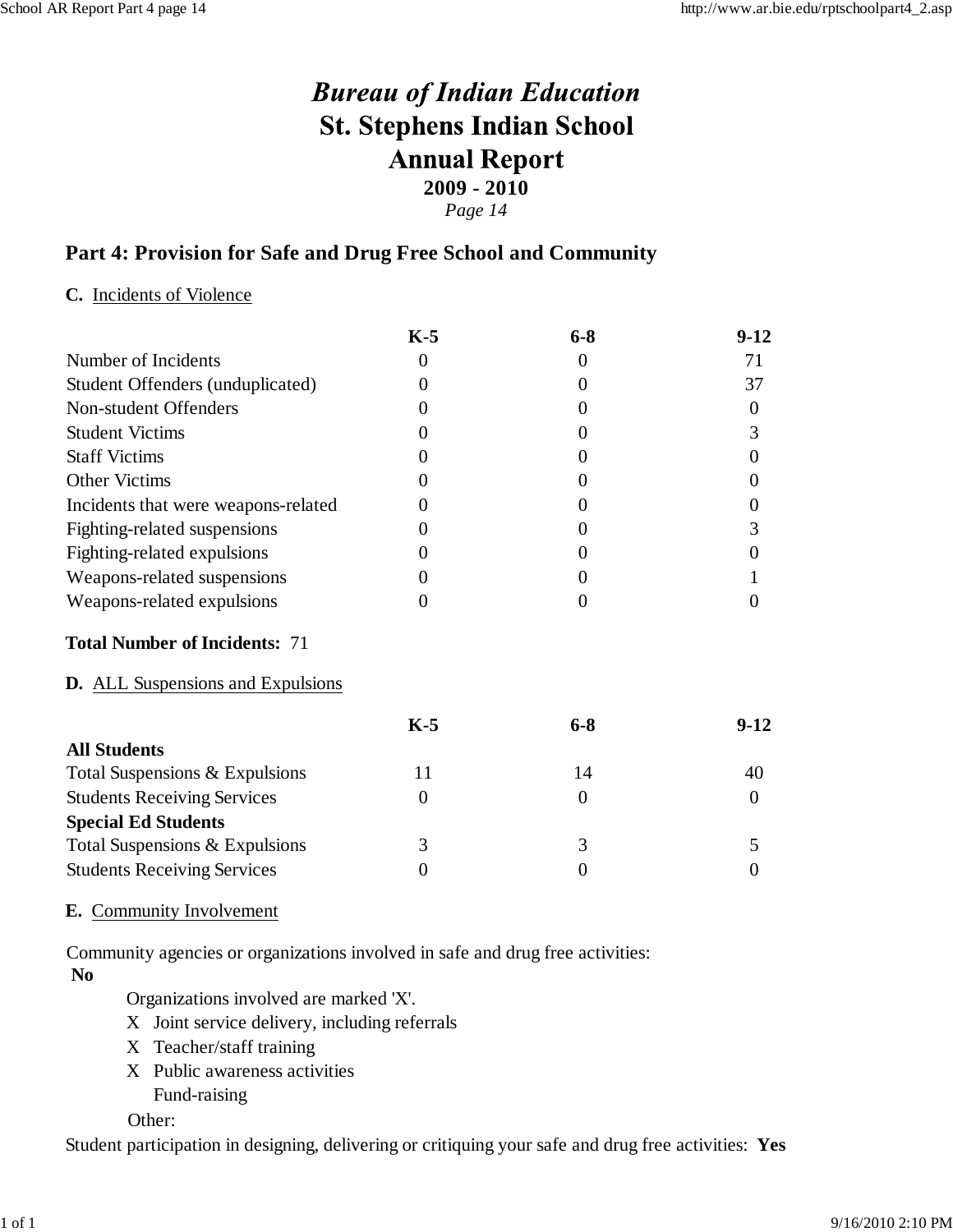*Page 15*

### **Part 5: Extended Learning, Language and Culture**

School provided extended learning time: **No**

#### **Applicable extended learning times are marked 'X'.**

Before School X After School Weekend Summer Other:

School provided family literacy services for parents: **Yes**

School provided Tribal language and/or culture education for students: **Yes**

Students demonstrating knowledge of Tribal language / culture: **274**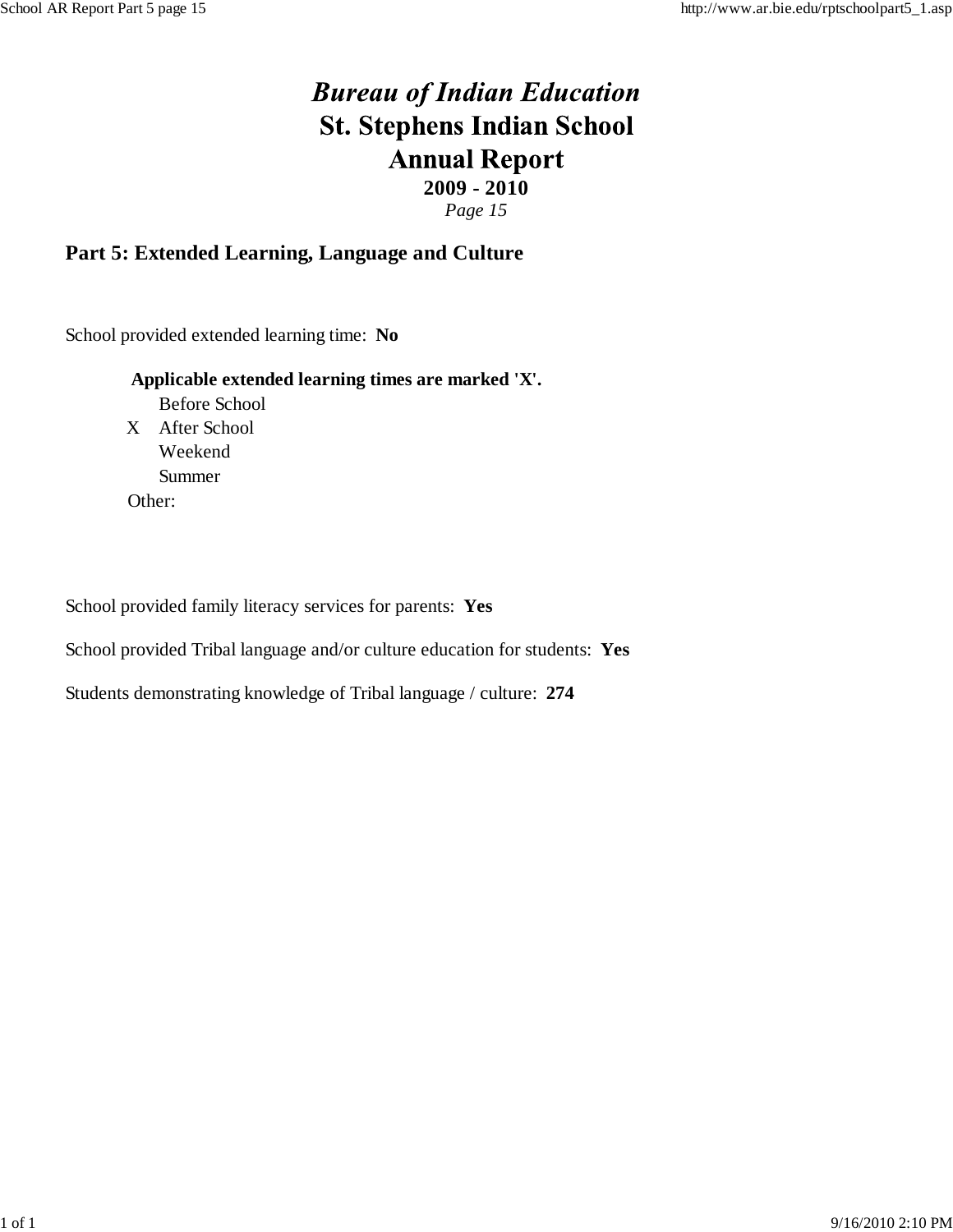#### **Enrollment**

|              |      | <b>All Students</b> |          | LEP                | <b>Special Ed</b> |         |
|--------------|------|---------------------|----------|--------------------|-------------------|---------|
|              | Male | <b>Female</b>       | Male     | <b>Female</b>      | Male              | Female  |
| Total<br>M/F | 142  | 132<br>274          | $\theta$ | $^{(1)}$<br>$_{0}$ | 25                | 9<br>34 |

#### **Average Daily Attendance Rate, Graduation Rate and Dropout Rate**

|                                      | <b>All Students</b> | LEP      | <b>Special Ed</b> |
|--------------------------------------|---------------------|----------|-------------------|
| Avg Daily Attendance Rate K-8        | 88.3%               | $0\%$    | 85.38%            |
| Avg Daily Attendance Rate 9-12       | 78.95%              | $0\%$    | 86.38%            |
| <b>Graduation Rate (High School)</b> | 42.11%              | $0\%$    | 100%              |
| <b>Dropout Rate (High School)</b>    | 20.93%              | $0.00\%$ | $0.00\%$          |

#### **Student Achievement**

|                                      | <b>Language Arts</b>         |                       |         |                     |                   |                                   |  |  |  |  |  |
|--------------------------------------|------------------------------|-----------------------|---------|---------------------|-------------------|-----------------------------------|--|--|--|--|--|
|                                      | Number of<br><b>Students</b> | Participation<br>Rate | Basic % | <b>Proficient %</b> | <b>Advanced %</b> | Proficient +<br><b>Advanced</b> % |  |  |  |  |  |
| <b>All Students</b>                  | < 10                         | $***$                 | ***     | ***                 | ***               | ***                               |  |  |  |  |  |
|                                      |                              |                       |         |                     |                   |                                   |  |  |  |  |  |
| <b>Males</b>                         | < 10                         | ***                   | ***     | ***                 | ***               | ***                               |  |  |  |  |  |
| <b>Females</b>                       | $<10$                        | ***                   | ***     | ***                 | ***               | ***                               |  |  |  |  |  |
| Race and<br><b>Ethnicity</b>         |                              |                       |         |                     |                   |                                   |  |  |  |  |  |
| <b>Native American</b>               | < 10                         | ***                   | ***     | ***                 | ***               | ***                               |  |  |  |  |  |
| <b>Other Groups</b>                  |                              |                       |         |                     |                   |                                   |  |  |  |  |  |
| <b>IEP</b>                           | < 10                         | ***                   | ***     | ***                 | ***               | ***                               |  |  |  |  |  |
| <b>Limited English</b><br>Proficient | < 10                         | ***                   | ***     | ***                 | ***               | ***                               |  |  |  |  |  |

#### **Two Year Trend in Language Arts:**

|           | Number of<br><b>Students</b> | <b>Participation</b><br>Rate | <b>Basic</b> % | <b>Proficient</b> % | <b>Advanced</b> % | <b>Proficient +</b><br><b>Advanced</b> % |
|-----------|------------------------------|------------------------------|----------------|---------------------|-------------------|------------------------------------------|
| 2009-2010 | :10                          | ***                          | ***            | ***                 | ***               | ***                                      |
| 2008-2009 | .10                          | ***                          | ***            | ***                 | ***               | ***                                      |

#### **State-wide Comparison (WY):**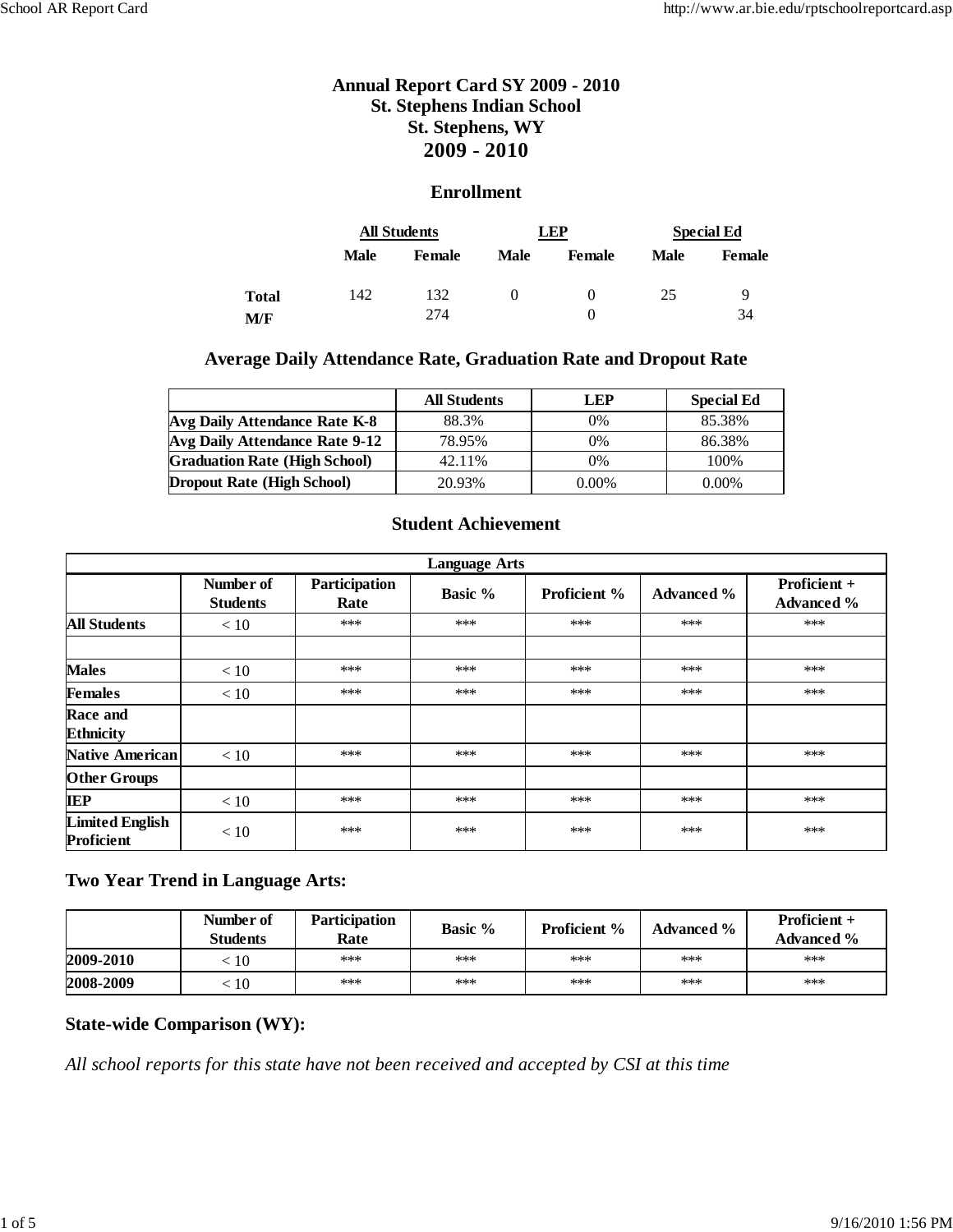#### **Student Achievement**

|                                      | <b>Reading</b>               |                       |                |                     |                   |                                   |  |  |  |  |  |
|--------------------------------------|------------------------------|-----------------------|----------------|---------------------|-------------------|-----------------------------------|--|--|--|--|--|
|                                      | Number of<br><b>Students</b> | Participation<br>Rate | <b>Basic %</b> | <b>Proficient %</b> | <b>Advanced %</b> | Proficient +<br><b>Advanced %</b> |  |  |  |  |  |
| <b>All Students</b>                  | < 10                         | ***                   | ***            | ***                 | ***               | ***                               |  |  |  |  |  |
|                                      |                              |                       |                |                     |                   |                                   |  |  |  |  |  |
| <b>Males</b>                         | < 10                         | ***                   | ***            | ***                 | ***               | ***                               |  |  |  |  |  |
| <b>Females</b>                       | < 10                         | ***                   | ***            | ***                 | ***               | ***                               |  |  |  |  |  |
| Race and<br><b>Ethnicity</b>         |                              |                       |                |                     |                   |                                   |  |  |  |  |  |
| <b>Native American</b>               | < 10                         | ***                   | ***            | ***                 | ***               | ***                               |  |  |  |  |  |
| <b>Other Groups</b>                  |                              |                       |                |                     |                   |                                   |  |  |  |  |  |
| <b>IEP</b>                           | < 10                         | ***                   | ***            | ***                 | $***$             | ***                               |  |  |  |  |  |
| <b>Limited English</b><br>Proficient | < 10                         | ***                   | ***            | ***                 | ***               | ***                               |  |  |  |  |  |

#### **Two Year Trend in Reading:**

|           | Number of<br>Students | <b>Participation</b><br>Rate | <b>Basic</b> % | <b>Proficient</b> % | <b>Advanced %</b> | Proficient $+$<br><b>Advanced</b> % |
|-----------|-----------------------|------------------------------|----------------|---------------------|-------------------|-------------------------------------|
| 2009-2010 | .10                   | ***                          | ***            | ***                 | $***$             | ***                                 |
| 2008-2009 | 94                    | 100.00%                      | 84.04%         | 14.89%              | .06%              | 15.96%                              |

#### **State-wide Comparison (WY):**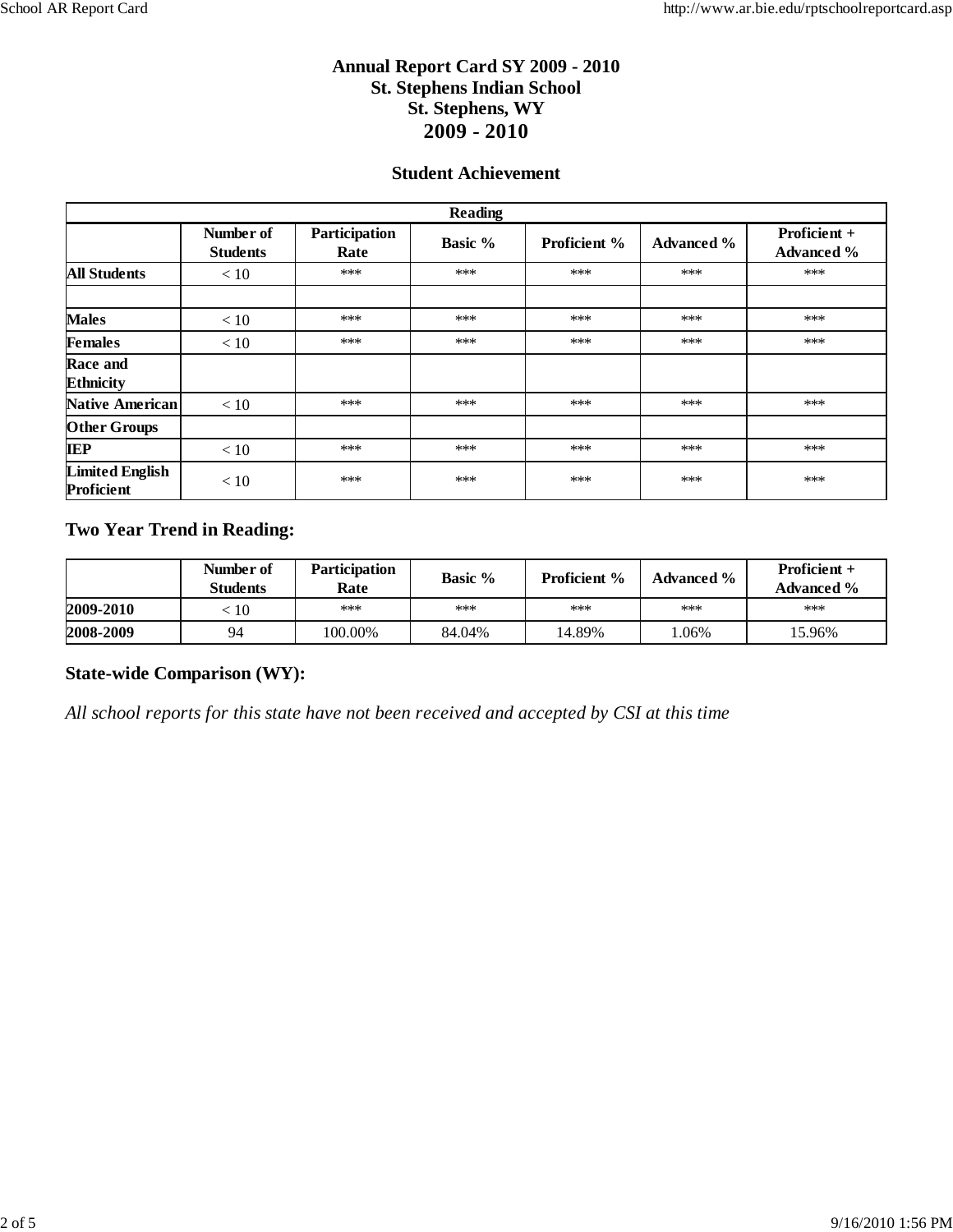#### **Student Achievement**

|                                      |                              |                       | <b>Math</b> |                     |                   |                                   |
|--------------------------------------|------------------------------|-----------------------|-------------|---------------------|-------------------|-----------------------------------|
|                                      | Number of<br><b>Students</b> | Participation<br>Rate | Basic %     | <b>Proficient %</b> | <b>Advanced</b> % | Proficient +<br><b>Advanced %</b> |
| <b>All Students</b>                  | < 10                         | $***$                 | ***         | ***                 | ***               | $***$                             |
|                                      |                              |                       |             |                     |                   |                                   |
| <b>Males</b>                         | < 10                         | ***                   | ***         | ***                 | ***               | ***                               |
| <b>Females</b>                       | < 10                         | ***                   | ***         | ***                 | ***               | $***$                             |
| Race and<br><b>Ethnicity</b>         |                              |                       |             |                     |                   |                                   |
| <b>Native American</b>               | $<10$                        | ***                   | ***         | ***                 | ***               | $***$                             |
| <b>Other Groups</b>                  |                              |                       |             |                     |                   |                                   |
| <b>IEP</b>                           | < 10                         | ***                   | ***         | ***                 | ***               | ***                               |
| <b>Limited English</b><br>Proficient | < 10                         | ***                   | ***         | ***                 | ***               | ***                               |

#### **Two Year Trend in Math:**

|           | Number of<br><b>Students</b> | <b>Participation</b><br>Rate | <b>Basic</b> % | <b>Proficient</b> % | <b>Advanced %</b> | <b>Proficient +</b><br><b>Advanced</b> % |
|-----------|------------------------------|------------------------------|----------------|---------------------|-------------------|------------------------------------------|
| 2009-2010 | $\overline{10}$              | ***                          | ***            | ***                 | ***               | ***                                      |
| 2008-2009 | 94                           | 100.00%                      | 78.72%         | 21.28%              | $0.00\%$          | 21.28%                                   |

#### **State-wide Comparison (WY):**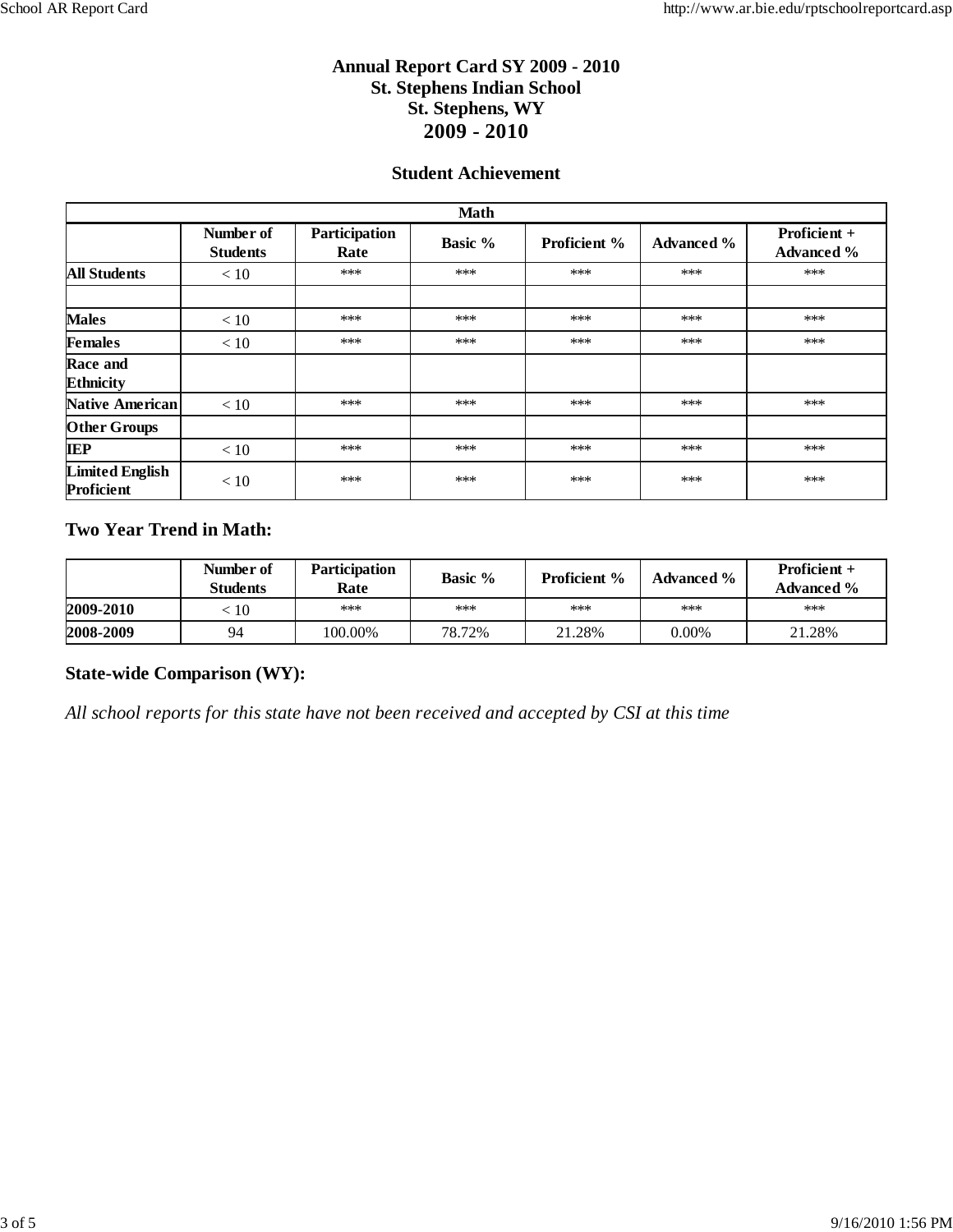#### **Student Achievement**

|                                      | <b>Science</b>               |                       |                |                     |                   |                                   |  |  |  |  |  |
|--------------------------------------|------------------------------|-----------------------|----------------|---------------------|-------------------|-----------------------------------|--|--|--|--|--|
|                                      | Number of<br><b>Students</b> | Participation<br>Rate | <b>Basic %</b> | <b>Proficient %</b> | <b>Advanced %</b> | Proficient +<br><b>Advanced %</b> |  |  |  |  |  |
| <b>All Students</b>                  | < 10                         | ***                   | ***            | ***                 | ***               | ***                               |  |  |  |  |  |
|                                      |                              |                       |                |                     |                   |                                   |  |  |  |  |  |
| <b>Males</b>                         | < 10                         | ***                   | ***            | ***                 | ***               | ***                               |  |  |  |  |  |
| <b>Females</b>                       | < 10                         | ***                   | ***            | ***                 | ***               | $***$                             |  |  |  |  |  |
| Race and<br><b>Ethnicity</b>         |                              |                       |                |                     |                   |                                   |  |  |  |  |  |
| <b>Native American</b>               | $<10$                        | ***                   | ***            | ***                 | ***               | ***                               |  |  |  |  |  |
| <b>Other Groups</b>                  |                              |                       |                |                     |                   |                                   |  |  |  |  |  |
| <b>IEP</b>                           | < 10                         | ***                   | ***            | ***                 | ***               | ***                               |  |  |  |  |  |
| <b>Limited English</b><br>Proficient | < 10                         | ***                   | ***            | ***                 | ***               | ***                               |  |  |  |  |  |

#### **Two Year Trend in Science:**

|           | Number of<br>Students | <b>Participation</b><br>Rate | <b>Basic</b> % | <b>Proficient</b> % | <b>Advanced %</b> | Proficient $+$<br><b>Advanced</b> % |
|-----------|-----------------------|------------------------------|----------------|---------------------|-------------------|-------------------------------------|
| 2009-2010 | : 10                  | ***                          | ***            | ***                 | $***$             | ***                                 |
| 2008-2009 | 38                    | 100.00%                      | 92.11%         | 5.26%               | 2.63%             | 7.89%                               |

#### **State-wide Comparison (WY):**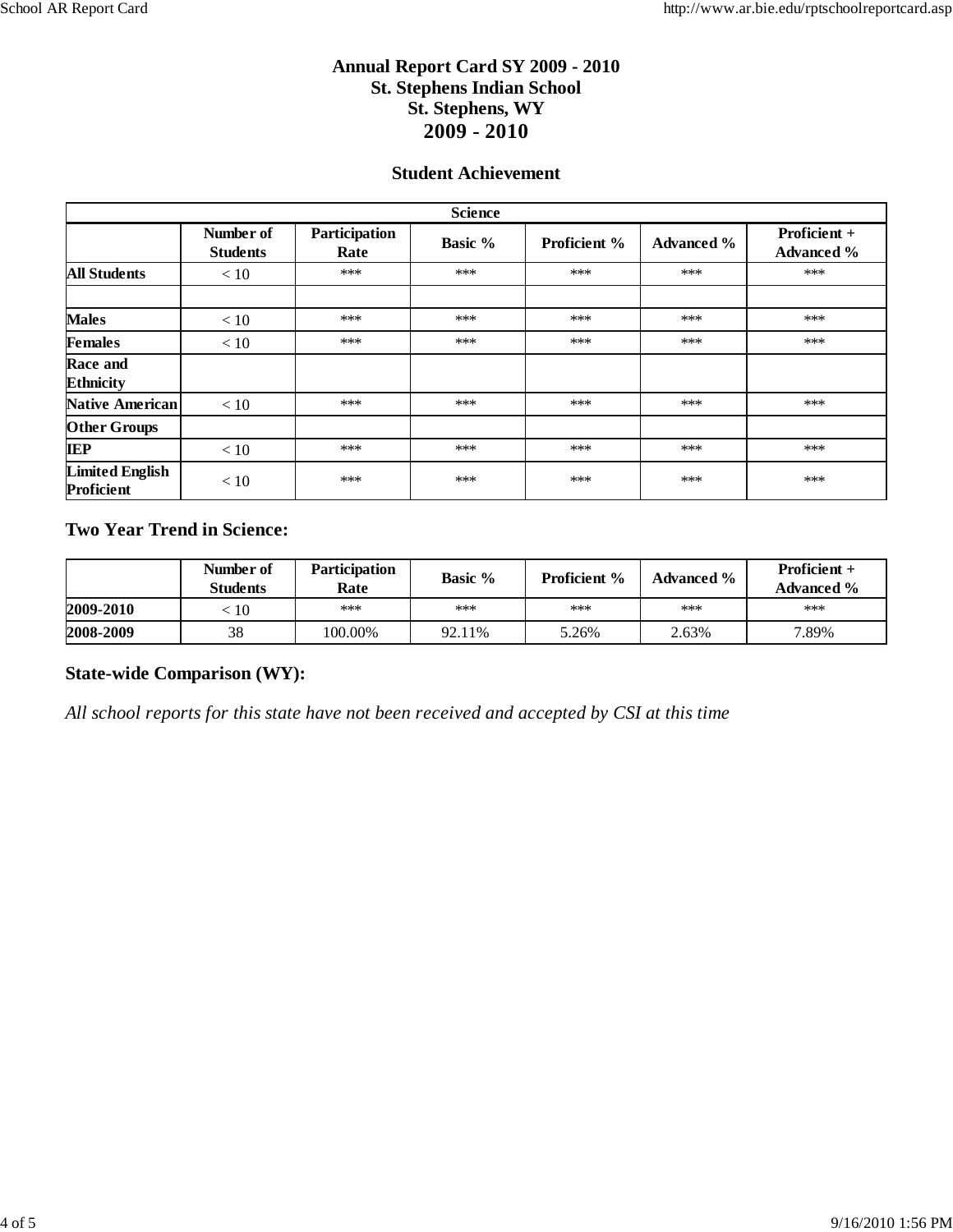#### **High Quality Teachers**

| A1. | Full-time teaching positions available in the current school year:           |                              | 27             |
|-----|------------------------------------------------------------------------------|------------------------------|----------------|
|     | Full-time teachers new to the school:                                        |                              | 3              |
|     | <b>Unfilled vacancies for full-time teachers:</b>                            |                              | 0              |
|     | <b>Total Number of Teachers:</b>                                             |                              | 27             |
|     |                                                                              |                              |                |
| A2. | Teachers at the end of last SY:                                              |                              | 26             |
|     | Not offered contracts: 0 Teachers retired: 1                                 |                              |                |
|     | Teachers returning:                                                          |                              | 25<br>(96.15%) |
|     |                                                                              |                              |                |
| B.  | Number of Core Area teachers:                                                | 19                           |                |
|     | <b>Highly Qualified Core Area teachers:</b>                                  | 16 (84.21%)                  |                |
|     |                                                                              |                              |                |
| C.  | Current school principal tenure (years):                                     |                              | $\overline{8}$ |
|     |                                                                              |                              |                |
| D.  | Number of core area classes taught:                                          |                              | 83             |
|     | Core area classes taught by highly qualified teachers:                       |                              | 76<br>(91.57%) |
|     | Teachers receiving high-quality professional development:                    |                              | 27             |
|     |                                                                              |                              |                |
|     | Core area teachers' qualifications in the use of technology for instruction: |                              |                |
|     | <b>Basic:</b>                                                                | 16 (84.21%)                  |                |
|     | <b>Proficient:</b>                                                           | 3(15.79%)                    |                |
|     | <b>Advanced:</b>                                                             | $(0.00\%)$<br>$\overline{0}$ |                |
|     |                                                                              |                              |                |
| E.  | Full-time paraprofessionals employed:                                        |                              | 7              |
|     | Fully qualified paraprofessionals employed:                                  |                              | 7              |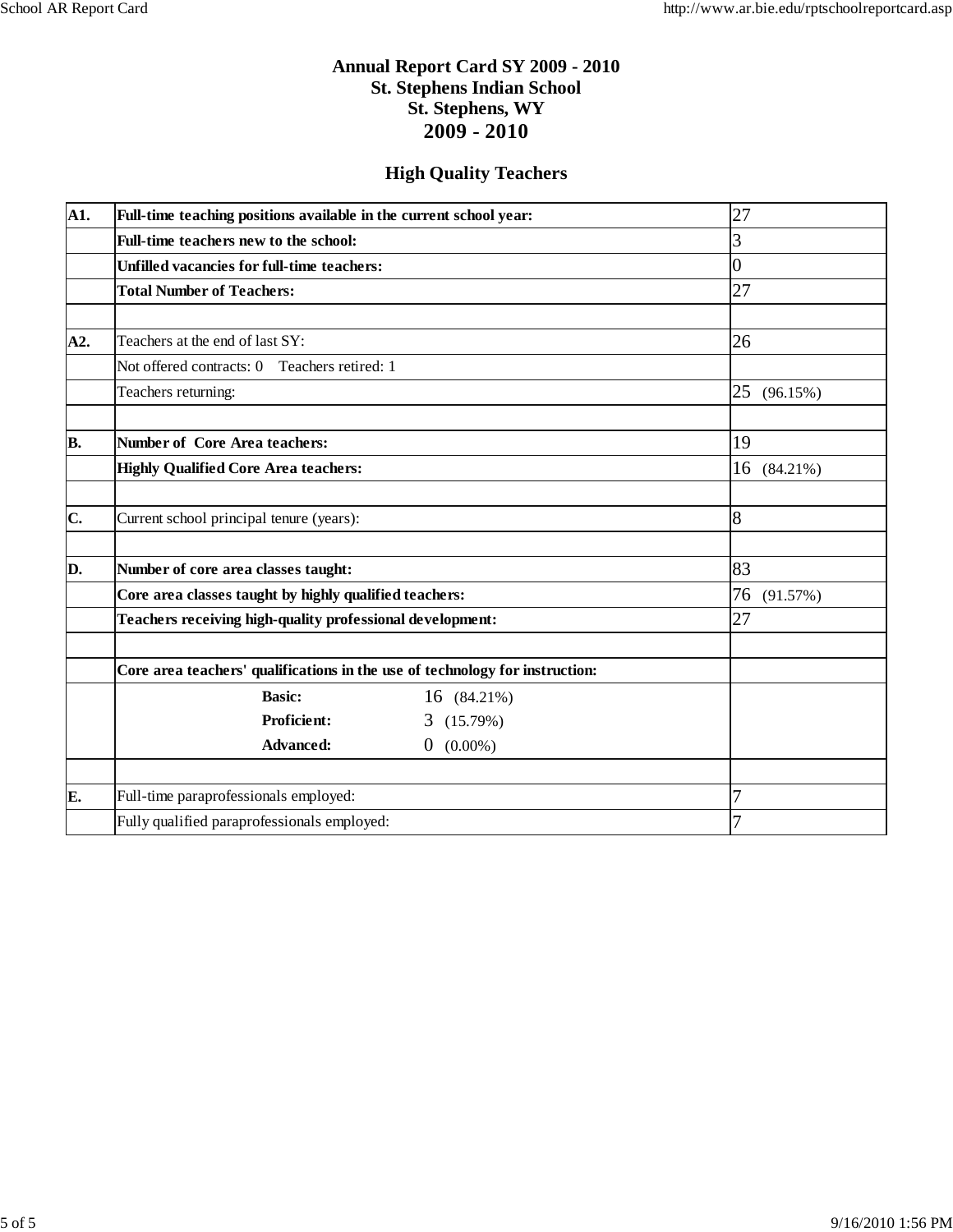*Page 16*

# **Part 6: English Language Proficiency (LEP) State Assessment Data**

|   | Name of LEP<br>Assessment<br>$\left( 1\right)$ | Total<br>number of<br>ALL<br>students<br><b>LEP</b><br>(2) | Total<br>number of<br>ALL<br>students<br>assessed for dentified as<br><b>LEP</b><br>(3) | Number of<br>LEP in<br>column (3) at column (3) at column (3) at column (3) at $\vert$<br>Basic or<br><b>Level 1</b><br>(4) | Number of<br>LEP in<br>or Level 2<br>(5) | Number of<br>LEP in<br>Intermediate   Advanced or   Proficient or  <br>Level 3<br>(6) | Number of<br>LEP in<br>Level 4<br>(7) |
|---|------------------------------------------------|------------------------------------------------------------|-----------------------------------------------------------------------------------------|-----------------------------------------------------------------------------------------------------------------------------|------------------------------------------|---------------------------------------------------------------------------------------|---------------------------------------|
|   | WELLA                                          | $\overline{0}$                                             | $0(0.00\%)$                                                                             | $0(0.00\%)$                                                                                                                 | $0(0.00\%)$                              | $0(0.00\%)$                                                                           | $0(0.00\%)$                           |
| 2 |                                                | 0                                                          | $0(0.00\%)$                                                                             | $0(0.00\%)$                                                                                                                 | $0(0.00\%)$                              | $0(0.00\%)$                                                                           | $0(0.00\%)$                           |
| 3 |                                                | $\Omega$                                                   | $0(0.00\%)$                                                                             | $0(0.00\%)$                                                                                                                 | $0(0.00\%)$                              | $0(0.00\%)$                                                                           | $0(0.00\%)$                           |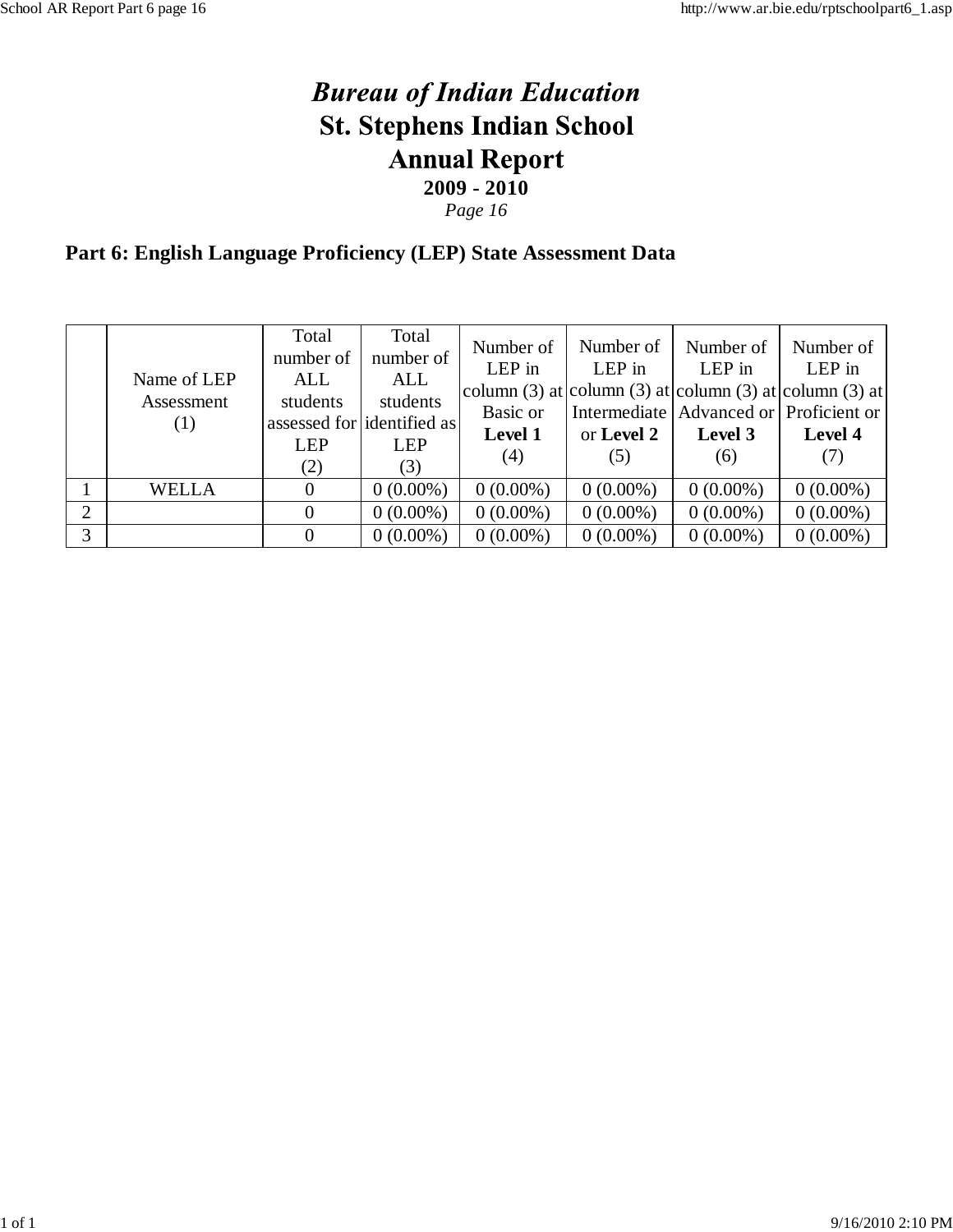#### *Bureau of Indian Education* **St. Stephens Indian School AYP Worksheet 1 2009 - 2010 Special Education Students**

|       |   | <b>Math</b> |                |                                    | <b>Reading</b> |          |          |          |                                        |  |  |
|-------|---|-------------|----------------|------------------------------------|----------------|----------|----------|----------|----------------------------------------|--|--|
| Grade |   |             |                | Enrolled Tested   FAY   Proficient |                |          |          |          | Grade Enrolled Tested   FAY Proficient |  |  |
| 3     | 0 | 0           | $\theta$       |                                    | 3              | 0        | 0        | $\Omega$ |                                        |  |  |
|       | 0 | $\Omega$    | $\overline{0}$ |                                    | 4              | 0        | $\Omega$ | $\Omega$ |                                        |  |  |
| 5     | 0 | $\theta$    | $\overline{0}$ |                                    | 5              | 0        | $\theta$ | $\theta$ |                                        |  |  |
| 6     | 0 | $\Omega$    | $\theta$       |                                    | 6              | 0        | 0        | $\Omega$ |                                        |  |  |
|       | 0 | $\theta$    | $\theta$       |                                    | 7              | 0        | $\Omega$ | $\Omega$ |                                        |  |  |
| 8     | 0 | $\Omega$    | $\Omega$       |                                    | 8              | 0        | $\Omega$ | $\Omega$ |                                        |  |  |
| 9     | 0 | $\Omega$    | $\theta$       |                                    | <b>Q</b>       | 0        | $\Omega$ | $\Omega$ |                                        |  |  |
| 10    | 0 | $\Omega$    | $\theta$       |                                    | 10             | $\theta$ | $\Omega$ | $\Omega$ |                                        |  |  |
| 11    | 0 | $\theta$    | $\theta$       |                                    | 11             | 0        | $\theta$ | $\theta$ |                                        |  |  |
| 12    |   | 0           | 0              |                                    | 12             |          | 0        | 0        |                                        |  |  |

|       |          | <b>Science</b> |                |                                       | <b>Language Arts</b> |          |   |                |                                        |  |  |
|-------|----------|----------------|----------------|---------------------------------------|----------------------|----------|---|----------------|----------------------------------------|--|--|
| Grade |          |                |                | <b>Enrolled Tested FAY Proficient</b> |                      |          |   |                | Grade Enrolled Tested   FAY Proficient |  |  |
| 3     | 0        | 0              | $\overline{0}$ |                                       | 3                    |          | 0 | 0              |                                        |  |  |
| 4     | 0        | 0              | $\theta$       |                                       | 4                    | 0        | 0 | 0              | $\theta$                               |  |  |
| 5     | $\theta$ | $\theta$       | $\theta$       | $\Omega$                              | 5                    | 0        | 0 | $\overline{0}$ | $\theta$                               |  |  |
| 6     | 0        | 0              | $\theta$       | $\theta$                              | 6                    | 0        | 0 | $\Omega$       | $\Omega$                               |  |  |
| 7     | 0        | 0              | $\Omega$       |                                       | 7                    | 0        | 0 | $\Omega$       | $\Omega$                               |  |  |
| 8     | 0        | $\Omega$       | $\theta$       |                                       | 8                    | $\Omega$ | 0 | $\Omega$       | $\theta$                               |  |  |
| 9     | 0        | $\Omega$       | $\theta$       |                                       | <b>Q</b>             | 0        | 0 | $\Omega$       |                                        |  |  |
| 10    | 0        | $\theta$       | $\overline{0}$ |                                       | 10                   | $\theta$ | 0 | $\Omega$       | $\Omega$                               |  |  |
| 11    | 0        | $\theta$       | $\theta$       | $\theta$                              | 11                   | 0        | 0 | 0              |                                        |  |  |
| 12    | 0        | 0              | $\theta$       |                                       | 12                   | 0        |   |                |                                        |  |  |

**Attendance Rate K-8:** 85.38% **H.S. Graduation Rate:** 100%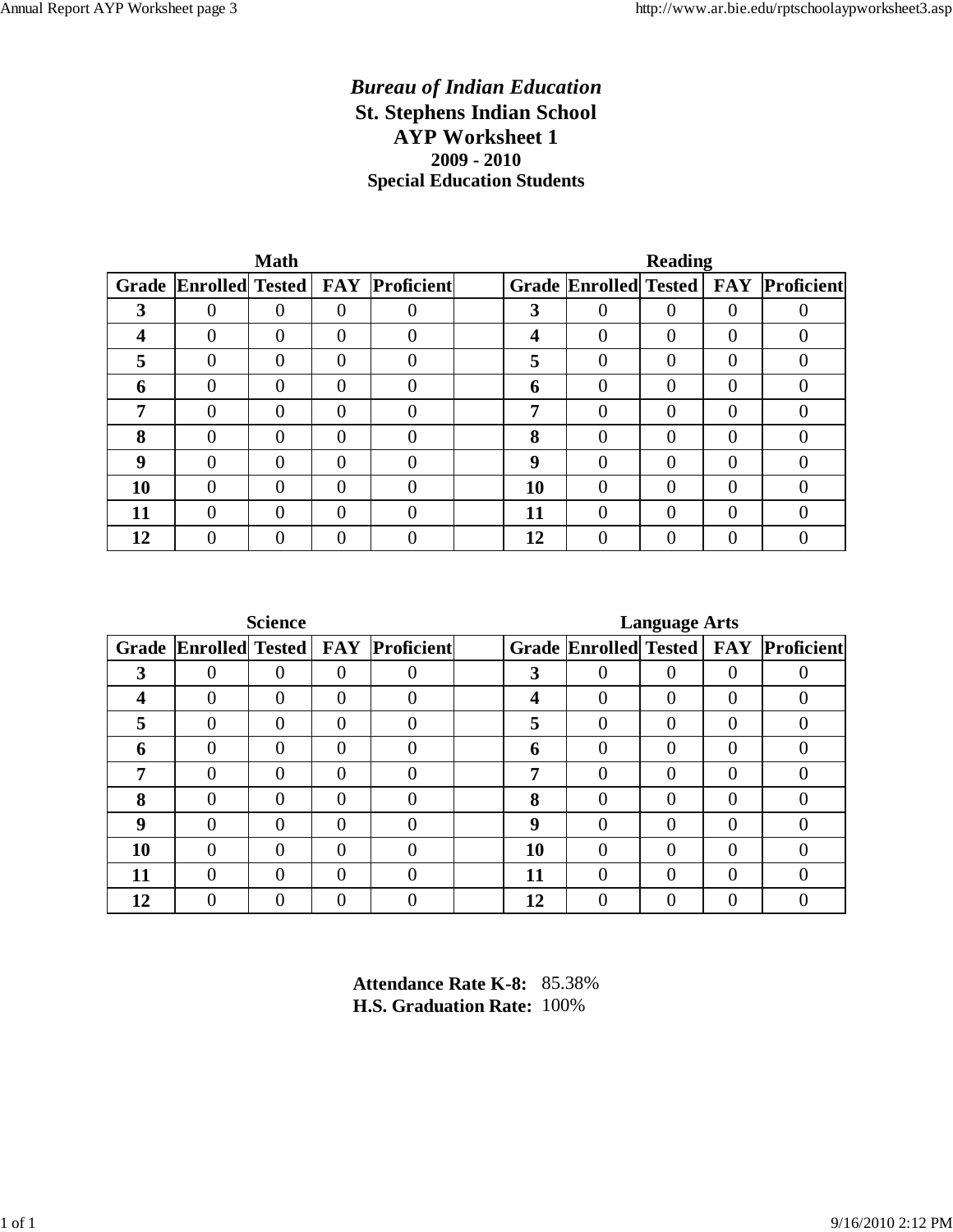#### *Bureau of Indian Education* **St. Stephens Indian School AYP Worksheet 1 2009 - 2010 LEP Students**

|       |          | <b>Math</b> |          |                                       | <b>Reading</b> |          |                |          |                                             |  |  |
|-------|----------|-------------|----------|---------------------------------------|----------------|----------|----------------|----------|---------------------------------------------|--|--|
| Grade |          |             |          | <b>Enrolled Tested FAY Proficient</b> |                |          |                |          | <b>Grade Enrolled Tested FAY Proficient</b> |  |  |
| 3     | $\theta$ | 0           | $\theta$ |                                       | 3              | 0        | $\Omega$       | $\Omega$ |                                             |  |  |
| 4     | $\theta$ | 0           | $\theta$ |                                       | 4              | 0        | $\overline{0}$ | $\Omega$ |                                             |  |  |
| 5     | 0        | 0           | $\Omega$ |                                       | 5              | 0        | $\Omega$       | $\Omega$ |                                             |  |  |
| 6     | $\Omega$ | $\Omega$    | $\theta$ |                                       | 6              | 0        | 0              | $\Omega$ |                                             |  |  |
| 7     | $\Omega$ | 0           | $\theta$ |                                       | 7              | 0        | $\Omega$       | 0        |                                             |  |  |
| 8     | $\Omega$ | 0           | $\theta$ |                                       | 8              | 0        | $\Omega$       | $\Omega$ |                                             |  |  |
| 9     | $\Omega$ | 0           | $\Omega$ |                                       | <b>Q</b>       | 0        | $\Omega$       | $\Omega$ |                                             |  |  |
| 10    | $\Omega$ | $\Omega$    | $\Omega$ |                                       | 10             | $\theta$ | $\Omega$       | $\Omega$ |                                             |  |  |
| 11    | $\Omega$ | 0           | $\theta$ |                                       | 11             | 0        | $\Omega$       | $\Omega$ |                                             |  |  |
| 12    | 0        | 0           | 0        |                                       | 12             |          |                |          |                                             |  |  |

|       |          | <b>Science</b> |                |                                       | <b>Language Arts</b> |          |   |                |                                        |  |  |
|-------|----------|----------------|----------------|---------------------------------------|----------------------|----------|---|----------------|----------------------------------------|--|--|
| Grade |          |                |                | <b>Enrolled Tested FAY Proficient</b> |                      |          |   |                | Grade Enrolled Tested   FAY Proficient |  |  |
| 3     | 0        | 0              | $\overline{0}$ |                                       | 3                    |          | 0 | 0              |                                        |  |  |
| 4     | 0        | 0              | $\theta$       |                                       | 4                    | 0        | 0 | 0              | $\theta$                               |  |  |
| 5     | $\theta$ | $\theta$       | $\theta$       | $\Omega$                              | 5                    | 0        | 0 | $\overline{0}$ | $\theta$                               |  |  |
| 6     | 0        | 0              | $\theta$       | $\theta$                              | 6                    | 0        | 0 | $\Omega$       | $\Omega$                               |  |  |
| 7     | 0        | 0              | $\Omega$       |                                       | 7                    | 0        | 0 | $\Omega$       | $\Omega$                               |  |  |
| 8     | 0        | $\Omega$       | $\theta$       |                                       | 8                    | $\Omega$ | 0 | $\Omega$       | $\theta$                               |  |  |
| 9     | 0        | $\Omega$       | $\theta$       |                                       | <b>Q</b>             | 0        | 0 | $\Omega$       |                                        |  |  |
| 10    | 0        | $\theta$       | $\overline{0}$ |                                       | 10                   | $\theta$ | 0 | $\Omega$       | $\Omega$                               |  |  |
| 11    | 0        | $\theta$       | $\theta$       | $\theta$                              | 11                   | 0        | 0 | 0              |                                        |  |  |
| 12    | 0        | 0              | $\theta$       |                                       | 12                   | 0        |   |                |                                        |  |  |

| <b>Attendance Rate K-8:</b>  | $0\%$ |
|------------------------------|-------|
| <b>H.S. Graduation Rate:</b> | $0\%$ |